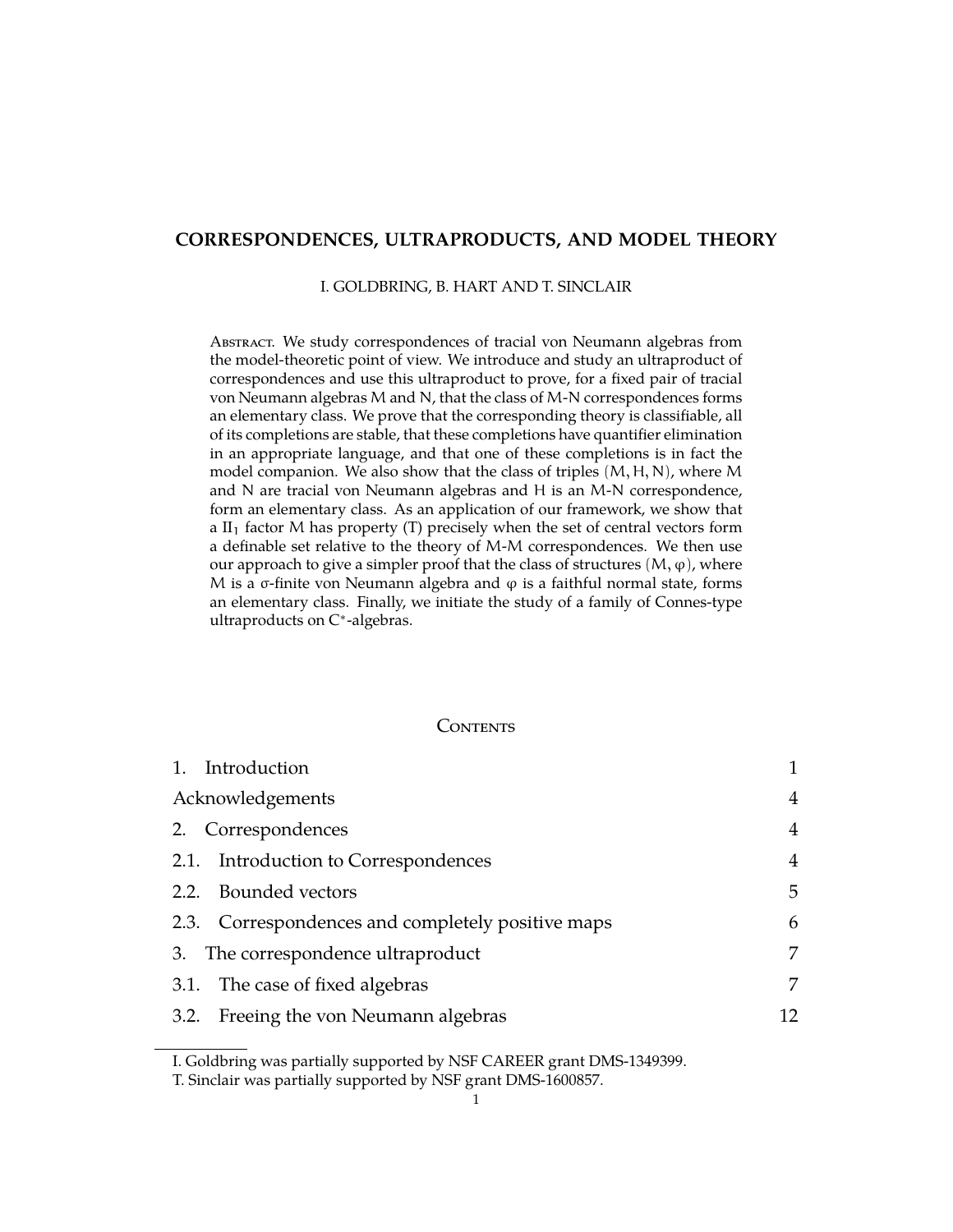| 2 | I. GOLDBRING, B. HART AND T. SINCLAIR                              |    |
|---|--------------------------------------------------------------------|----|
|   | 3.3. Connection to Connes' ultraproduct                            | 13 |
|   | The elementary class of correspondences<br>4.                      | 14 |
|   | Elementarity<br>4.1.                                               | 14 |
|   | The Fell topology and weak containment<br>4.2.                     | 17 |
|   | Classification, stability, and model companions<br>4.3.            | 18 |
|   | Freeing the von Neumann algebras (continued)<br>4.4.               | 21 |
|   | 5.<br>Property (T)                                                 | 22 |
|   | σ-finite von Neumann algebras<br>6.                                | 24 |
|   | Preliminaries concerning $\varphi$ -right bounded elements<br>6.1. | 24 |
|   | Elementarity<br>6.2.                                               | 26 |
|   | Connection with the Ocneanu ultraproduct<br>6.3.                   | 27 |
|   | Definability of the modular automorphism group<br>6.4.             | 28 |
|   | Axiomatizable and local classes<br>6.5.                            | 28 |
|   | A family of Connes-type ultraproducts on C*-algebras<br>7.         | 30 |
|   | Bounded vectors in statial C*-algebras<br>7.1.                     | 30 |
|   | 7.2. Ultraproducts of statial C*-algebras                          | 32 |
|   | Appendix A. Correspondences and Tensor Products                    | 33 |
|   | References                                                         | 34 |

# 1. Introduction

<span id="page-1-0"></span>The papers [\[10,](#page-34-0) [11\]](#page-34-1) provide a model theoretic treatment of the theory of  $II_1$  factors. A striking feature of the axiomatization of  $II_1$  factors therein is that the sorts (domains of quantification) for a  $II_1$  factor M are bounded balls in the operator norm, while the metric is derived from the weaker 2-norm which metrizes the strong operator topology. Thus, while each sort is complete, the entire structure M is not. A key observation of the second author was that the completion of M in its 2-norm, denoted  $\text{L}^2(\text{M})$ , does however belong to the space of imaginaries of the theory described in [\[10\]](#page-34-0). The Hilbert space  $L^2(M)$  on which M naturally acts on the left and right is an extremely important object associated to the  $II<sub>1</sub>$ factor M, known as its standard form. Every von Neumann algebra admits a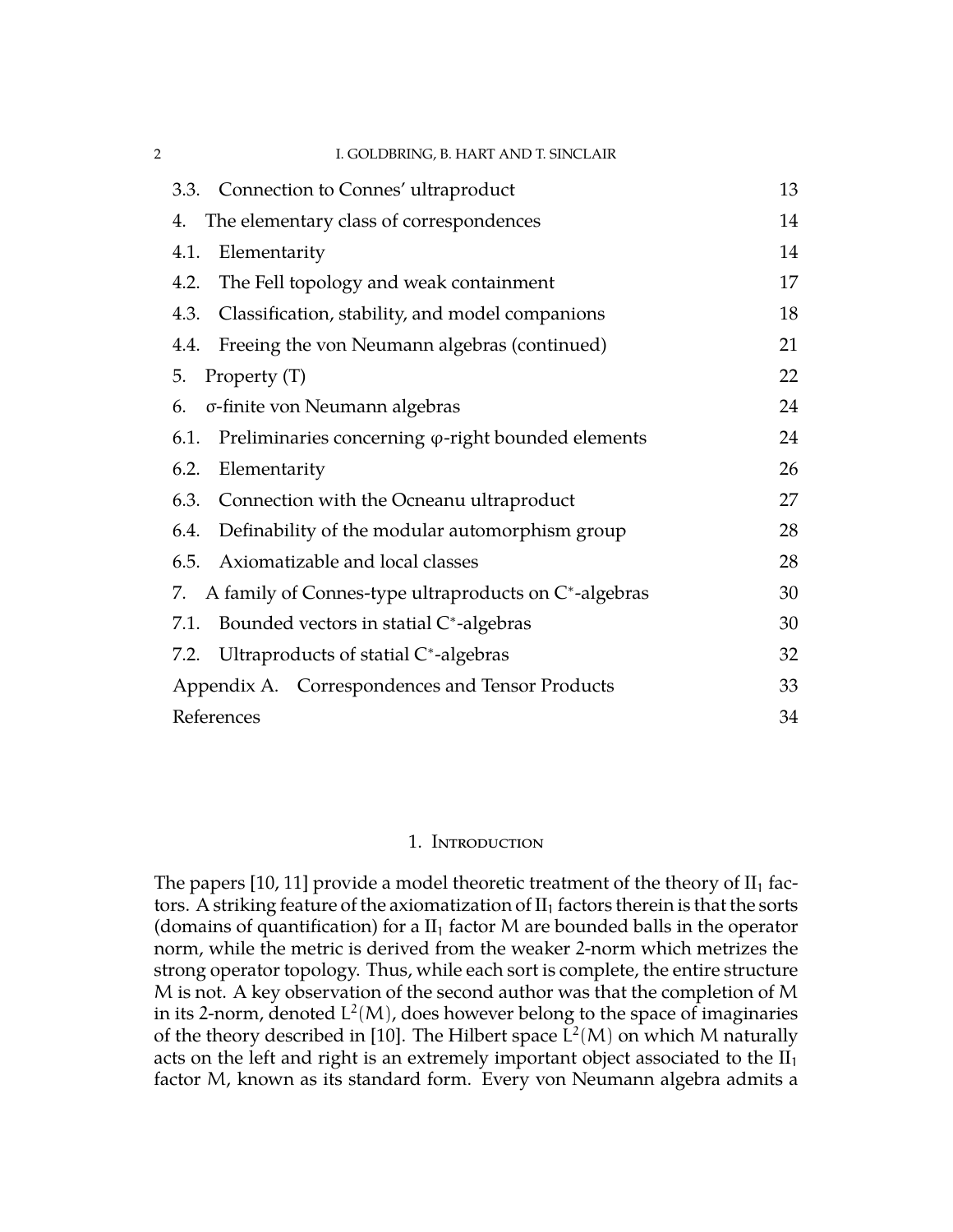canonical standard form which is so intertwined with the theory of the algebra that a working von Neumann algebraist would find it nearly impossible to practically divorce the two.

The motivations for the paper arose from several different, but interconnected, trains of the thoughts the authors had begun to pursue. One such thought was to develop a model theoretic understanding of Connes' derivation of the ultraproduct of  $II_1$  factors through points of continuity in the Hilbert space ultraproduct of the standard forms [\[4\]](#page-34-2). This was very much related to a second goal, namely that of providing a model theoretic treatment of a fuller range of properties of  $II_1$  factors, including the  $II_1$  factor versions of amenability and Kazhdan's property (T), as well as their relativizations. Unlike the McDuff property and property Gamma, both of which are axiomatizable, these properties are not defined in terms of the algebra, but rather in terms of the category whose morphisms are the trace-preserving, unital completely positive maps. Hilbert spaces with commuting normal representations, referred to as *Hilbert bimodules* or *correspondences*, give a general framework for understanding these morphisms.

Correspondences for pairs of  $II_1$  factors were introduced by Connes in the early 1980s as a way of importing ideas from representation theory and ergodic theory into the setting of finite von Neumann algebras. The fundamentals of the theory were subsequently developed in [\[5\]](#page-34-3), where the notion of property (T) for  $II_1$  factors was defined and investigated, and in [\[17\]](#page-34-4). The study of correspondences is of central importance to the theory of  $II<sub>1</sub>$  factors, providing the conceptual framework behind many of the breakthrough techniques in Popa's deformation/rigidity theory. (See, for instance, [\[18\]](#page-34-5).)

To a model theorist, the definition of property (T) is a definability statement. Indeed, in [\[12\]](#page-34-6), the first-named author observed that a countable discrete group Γ has property (T) if and only if the set of fixed vectors is a definable set relative to the theory of unitary representations of Γ . In order to prove an analogous result in the case of  $II_1$  factors, one is confronted with the issue that the class of correspondences is not on the face of it an elementary class. We correct this here. Specifically, for any pair of tracial von Neumann algebras M and N, we prove that the class of M-N correspondences forms an elementary class. We then prove that for a  $II_1$  factor M, the set of central subtracial vectors is a definable set relative to the theory of M-M correspondences.

A third motivation came from the work of Dabrowski [\[6\]](#page-34-7), who gave an axiomatization for the class of all σ-finite von Neumann algebras, and the related work of Ando and Haagerup [\[2\]](#page-34-8) on ultraproducts of type III factors. In attempting to parse the model theoretic content of the latter paper, it was realized by the second and third authors that an explicit choice of a model of the standard form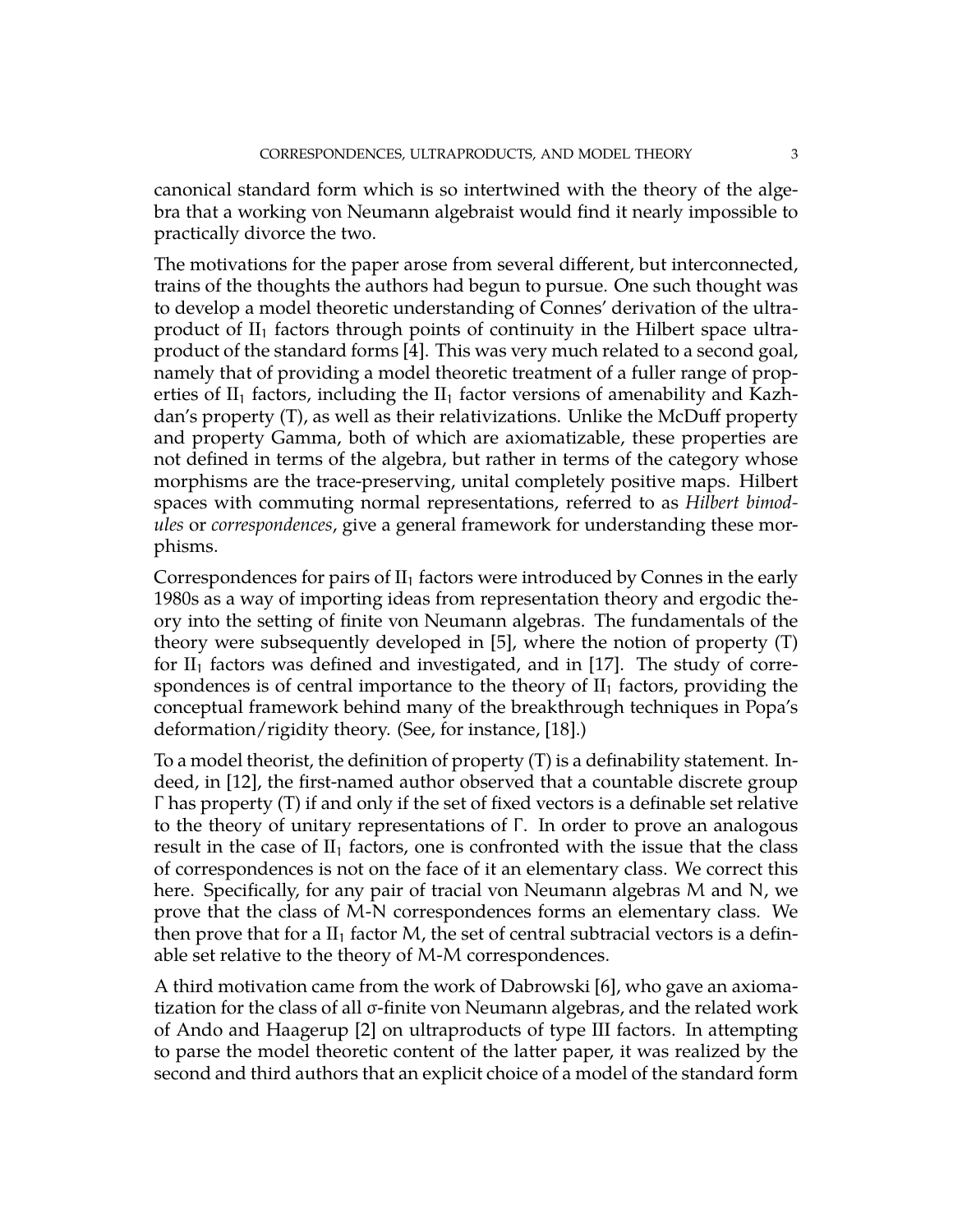of M given by the GNS construction associated to a faithful normal state was crucial to a model-theoretic understanding of the Ocneanu ultraproduct which could then potentially be used to provide an alternate, simpler treatment of the former paper. Lastly, there was the goal of using model theory to provide a formal structure for the transfer between certain classification result in C<sup>∗</sup> -algebras and their von Neumann algebraic counterparts.

In Section 2, we gather the necessary background on correspondences needed for the main results in Sections 3 and 4; in particular, we develop the relevant theory of *bounded* vectors in correspondences, a notion crucial to the modeltheoretic presentation of correspondences. In Section 3, we introduce an ultraproduct construction for correspondences and prove some technical results about this construction that are used in the subsequent section.

Section 4 contains the model-theoretic core of the paper. We show that the class of M-N correspondences is an elementary class and use this to give a model-theoretic characterization of the notion of weak containment of correspondences. We also show that the theory of correspondences is classifiable, stable, and admits a model companion. In the final subsection of Section 4, we mention that the class of triple  $(M, H, N)$ , where M and N are tracial von Neumann algebras and H is an M-N correspondence, is also an elementary class.

In Section 5, we use our framework to give a model-theoretic characterization of property  $(T)$  for  $II_1$  factors analogous to that proven for countable discrete groups by the first-named author in [\[12\]](#page-34-6); to wit: a separable  $II_1$  factor M has property (T) precisely when the set of central vectors is a definable set relative to the theory of M-M correspondences.

In Section 6, we use the perspective of bounded vectors to give an alternative (and more elementary) proof that the class of pairs  $(M, \varphi)$ , where M is an arbitrary (not necessarily finite) von Neumann algebra and  $\varphi$  is a faithful normal state on M, is an elementary class, a result first proved by Dabrowski in [\[6\]](#page-34-7). We show that the resulting model-theoretic ultraproduct coincides with the classical ultraproduct of such pairs constructed by Ocneanu. We use this latter fact and results of Ando-Haagerup [\[2\]](#page-34-8) to show that the modular group of  $(M, \varphi)$  is definable and to determine whether or not some natural classes of pairs  $(M, \varphi)$ are axiomatizable or local.

In Section 7, we sketch the beginnings of an approach to studying certain completions of C<sup>∗</sup> -algbebras and their associated ultraproducts which in a sense lie between the theory of C<sup>∗</sup> -algebras and that of von Neumann algebras. This work is inspired by the study of W<sup>∗</sup> -bundles initiated by Ozawa [\[15\]](#page-34-9). Our approach here is again a more spatial one, defining bi-modular structures of which the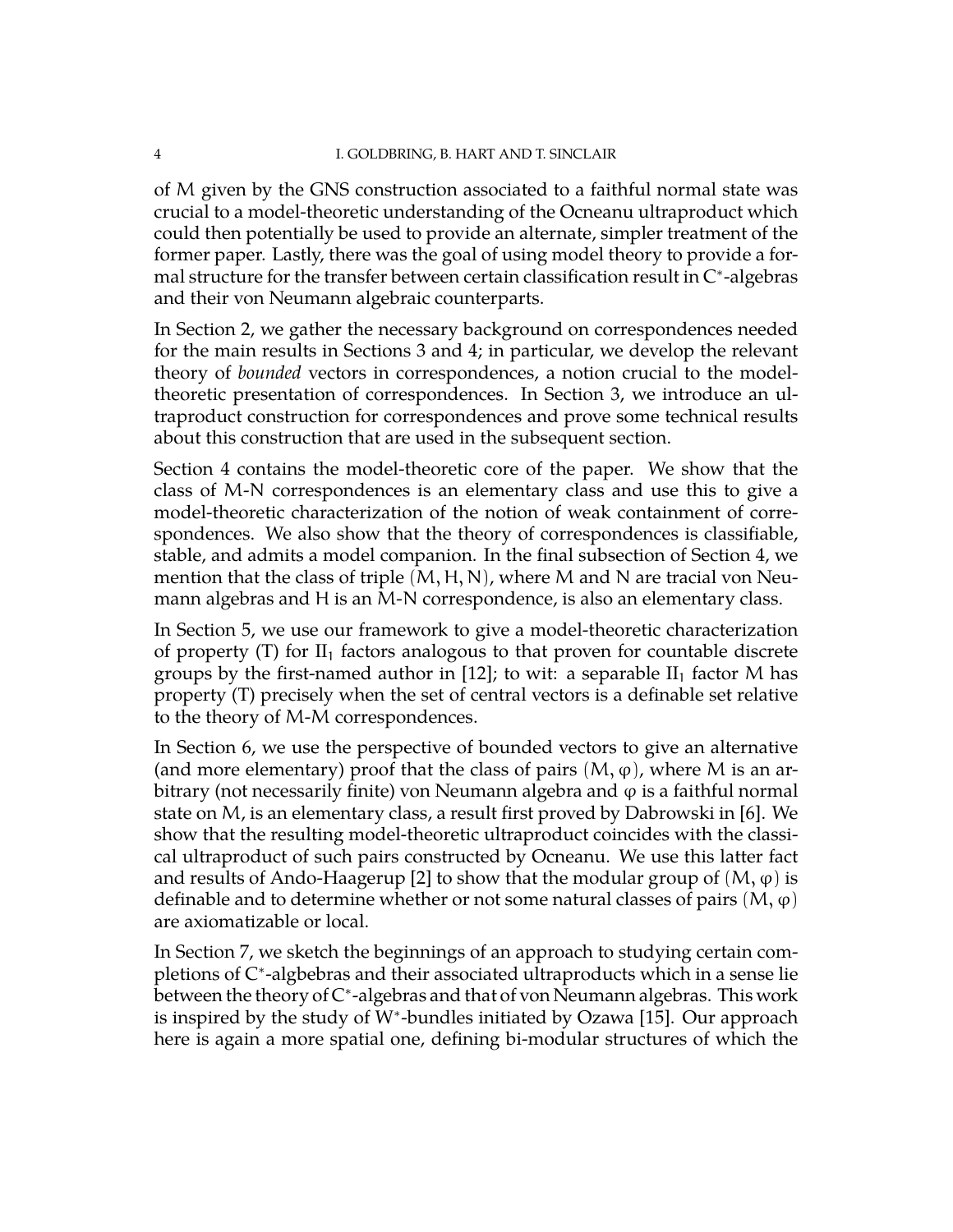operator algebras arise as the bounded objects. There is clearly much work left to be done here which will be undertaken in future papers.

We assume that the reader is familiar with the basic theory of von Neumann algebras as well as the continuous model theory used to study them. A reader unacquainted with the latter can refer to [\[10\]](#page-34-0) or [\[9\]](#page-34-10). [\[12\]](#page-34-6) is a good reference for definability in continuous model theory.

<span id="page-4-2"></span>**Acknowledgements.** The authors are indebted to Hiroshi Ando for discussions on the Ocneanu ultraproduct and the main results in [\[2\]](#page-34-8). We would also like to thank Vern Paulsen who encouraged the second author to look at the model theory of correspondences and both Jesse Peterson and David Sherman for interesting initial conversations.

# 2. Correspondences

<span id="page-4-0"></span>When we say that a pair  $(M, \tau)$  is a tracial von Neumann algebra this is understood to mean that M is a von Neumann algebra and  $\tau$  is a fixed, faithful tracial state on M.

<span id="page-4-1"></span>2.1. **Introduction to Correspondences.** In this section, we include some background on correspondences. The treatment follows chapter 13 in [\[1\]](#page-34-11). Fix two tracial von Neumann algebras  $(M, \tau_M)$  and  $(N, \tau_N)$ .

**Definition 2.1.1.** An M-N **correspondence** (or an M-N **bimodule**) is a Hilbert space H together with normal commuting representations  $\pi_M$  and  $\pi_N$  of M and  $N^{op}$  respectively on H. We typically refer to the action of M on H as the left action and write mξ instead of  $\pi_M(m)\xi$ . Similarly we refer to the action of N<sup>op</sup> as the right action and will write ξn for  $\pi_N(n)$ ξ.

# **Example 2.1.2.**

- (1)  $L^2(M, \tau_M)$  is an M-M correspondence, called the **trivial** M-M **correspondence**.
- (2)  $L^2(M, \tau_M) \overline{\otimes} L^2(N, \tau_N)$  is an M-N correspondence, called the **coarse** M-N **correspondence**.

**Example 2.1.3.** Suppose that  $\pi : \Gamma \to U(K_{\pi})$  is a unitary representation of a countable discrete group Γ. For  $\gamma \in \Gamma$ , let  $\mathfrak{u}_{\gamma}$  denote the canonical unitary corresponding to γ. We give  $H := K_{\pi} \otimes \ell^2(\Gamma)$  the structure of a L(Γ)-L(Γ) correspondence by setting, for  $\xi \in K_\pi$  and  $\gamma, \eta \in \Gamma$ ,  $u_\gamma(\xi \otimes \delta_\eta) := \pi(\gamma)(\xi) \otimes \delta_{\gamma\eta}$  and  $(\xi \otimes \delta_{\eta})\mathfrak{u}_{\gamma} := \xi \otimes \delta_{\gamma\eta}$ . (It takes a moment's thought to see that these definitions extend from  $\Gamma$  to all of  $L(\Gamma)$ .) One can then check that the  $L(\Gamma)$ - $L(\Gamma)$  correspondences obtained from the trivial and left regular representations are the trivial and coarse  $L(\Gamma)$ - $L(\Gamma)$  correspondences respectively.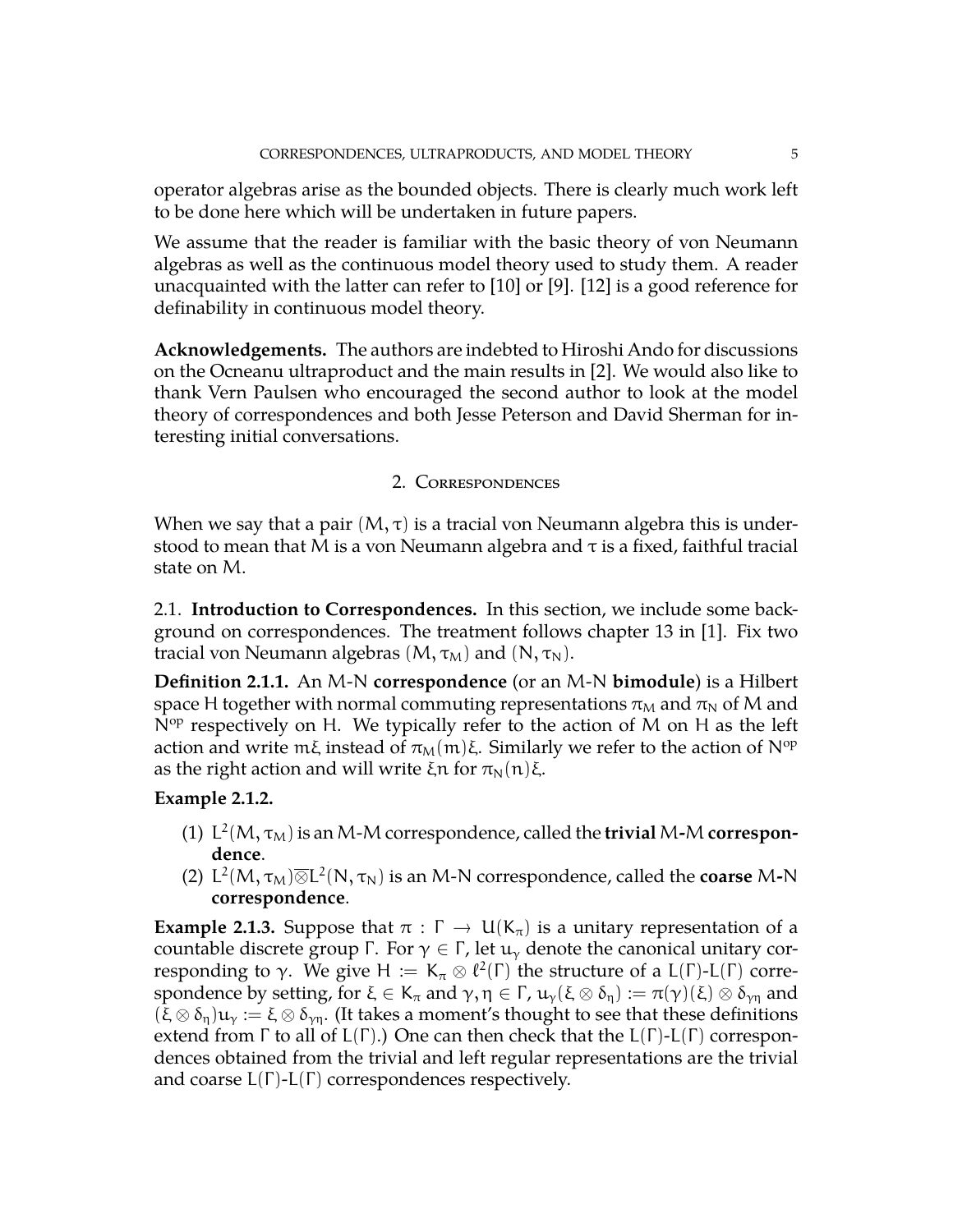<span id="page-5-0"></span>2.2. **Bounded vectors.** The following definition encompasses one of the key notions in this paper:

**Definition 2.2.1.** If H is an M-N correspondence and  $\xi \in H$ , then we say that  $\xi$ is **left (K)-bounded** if: for all  $c \in M_+$ , we have

$$
\langle c\xi,\xi\rangle\leq K\tau_M(c).
$$

Similarly, we say that  $\xi$  is **right (K)-bounded** if: for all  $c \in N_+$ , we have

$$
\langle \xi c, \xi \rangle \leq K \tau_N(c).
$$

ξ is called **bounded** if it is both left and right bounded. If we wish to highlight specific left and right bounds, we will say ξ is (K, L)**-bounded** if it is left K-bounded and right L-bounded. We say that ξ is K**-bounded** if it is (K, K) bounded. 1-bounded vectors are often called **subtracial** in the literature.

<span id="page-5-2"></span>**Example 2.2.2.** In the trivial M-M correspondence  $L^2(M, \tau)$ , an element  $b \in M$ is left (resp. right) L-bounded if  $bb^* \leq K \cdot 1$  (resp.  $b^*b \leq K \cdot 1$ ).

We will need the following lemma in the next section.

<span id="page-5-1"></span>**Lemma 2.2.3.** *Suppose* H *is an* M*-*N *correspondence. Then the set of bounded vectors forms a linear subspace of* H *closed under the left and right actions of* M *and* N*. Moreover:*

- (1) *Any convex combination of left (resp. right)* K*-bounded vectors is left (resp. right)* K*-bounded.*
- (2) *If*  $\xi_1, \xi_2 \in H$  *are*  $K_1$  *and*  $K_2$  *left* (resp. right) bounded respectively, then  $\xi_1 + \xi_2$ *is*

$$
\sqrt{K_1^2+K_2^2}
$$

*left (resp. right) bounded.*

(3) If  $\xi \in H$  *is*  $(K, L)$ -bounded, then for every  $a \in M$  *and*  $b \in N$ , we have that  $a\xi$  $\hat{z}$  ( $\|\alpha\|^2$ K,  $\|\alpha\|^2$ L)*-bounded and*  $\xi$ b *is* ( $\|\mathbf{b}\|^2$ K,  $\|\mathbf{b}\|^2$ L)*-bounded.* 

**Notation 2.2.4.** For  $\xi \in H$ , let  $L_{\xi}$ :  $M \to H$  and  $R_{\xi}$ :  $N \to H$  be defined by  $L_{\xi}(\mathfrak{a}) :=$ aξ and R<sub>ξ</sub>(b) := ξb.

The following lemma is immediate and explains the terminology:

**Lemma 2.2.5.** *If* H *is an* M-N *correspondence and*  $\xi \in H$ *, then the following are equivalent:*

- (1) ξ *is left* K*-bounded.*
- (2) L<sub>*k</sub>* extends to a bounded linear map L<sub>*k*</sub> : L<sup>2</sup></sub>  $(M, \tau_M) \to H$  *with*  $||L_{\xi}|| \leq \sqrt{K}$ .

*An analogous statement holds for right* K*-bounded vectors.*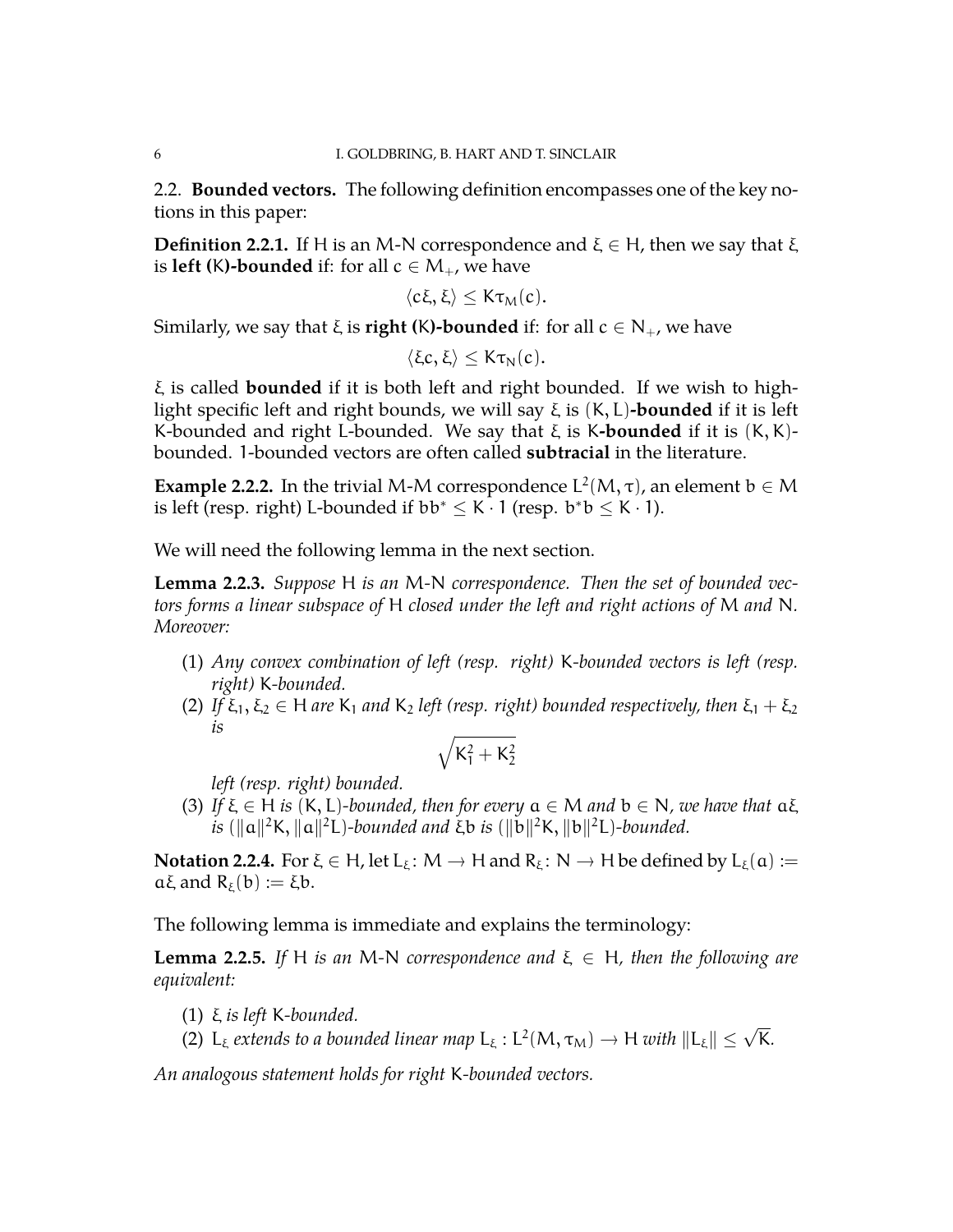<span id="page-6-1"></span>**Lemma 2.2.6.** *If* H *is an* M-N *correspondence and*  $\xi \in H$ *, then the following are equivalent:*

- (1) ξ *is left* K*-bounded.*
- (2) *There is*  $b_{\xi} \in M$  *such that*  $||b_{\xi}|| \le K$  *and, for all*  $c \in M_+$ *, we have*

$$
\langle c\xi,\xi\rangle=\tau_M (cb_\xi).
$$

*If* ξ *is left* K*-bounded, then, using the above notation, we also have:*

- (a)  $\rm {Mb}_{\xi}^{1/2}$  with the inner product given by  $\tau_{\rm M}$  is isometric to  $\rm {M}\xi$  via the map send $ing$   $\mathrm{b}^{1/2}_\varepsilon$ ξ *to* ξ*.*
- (b) For  $R > 0$ , set  $f_R(t) := min\{t, R\}$  and set  $b_{\xi}^{(R)}$  $\mathcal{L}_{\xi}^{(R)} := f_R(b)$ . Let  $\pi^{(R)}$  denote the support projection of  $\mathrm{b}_{\mathrm{\acute{e}t}}-\mathrm{b}_{\mathrm{\acute{e}t}}^{(\mathrm{R})}$  $\mathcal{L}_{\xi}^{(\mathsf{R})}$ . Then  $(1 - \pi^{(\mathsf{R})})\xi$  is left R-bounded.

*An analogous statement holds for right* K*-bounded vectors.*

*Proof.* The equivalence of (1) and (2) is a consequence of the so-called Little Radon-Nikodym theorem (see, for example, [\[1,](#page-34-11) Proposition 7.3.6]). The proof of (a) is a straightforward computation. We now prove (b). For  $c \in M_+$ , we have

$$
\langle c(1-\pi^{(R)})\xi, (1-\pi^{(R)})\xi \rangle = \tau((1-\pi^{(R)})c(1-\pi^{(R)})b) \leq \tau(cb^{(R)}) \leq R\tau(c),
$$

where the last inequality uses the fact that  $b^{(R)} \le R \cdot 1$ .

Bounded vectors are ubiquitous as the following result shows.

**Fact 2.2.7** ([\[1\]](#page-34-11), Lemma 13.1.11). If H is an M-N correspondence and  $\xi \in H$ , then *there is a subtracial*  $\xi_0 \in M\xi N$  *such that*  $\xi \in \overline{M\xi_0 N}$ *. Consequently, the bounded vectors are dense in any correspondence.*

We call a correspondence H **cyclic** if  $H = M\xi N$  for some  $\xi \in H$ . For a correspondence H, a collection S of subcorrespondences of H is **independent** if: for every  $H_0 \in S$ ,

$$
H_0\cap \oplus_{H'\in S\setminus\{H_0\}}H'=\{0\}.
$$

The following Corollary is discussed at the end of section 1 in [\[17\]](#page-34-4).

**Corollary 2.2.8.** *Every* M*-*N *correspondence* H *is the direct sum of any maximal independent collection of cyclic subcorrespondences.*

<span id="page-6-0"></span>2.3. **Correspondences and completely positive maps.** For purely set theoretic reasons, we know there are only boundedly many cyclic correspondences. In fact, we have a more concrete description of these correspondences. The following is a summary of the discussion in section 13.1.2 of [\[1\]](#page-34-11). Suppose that

$$
\qquad \qquad \Box
$$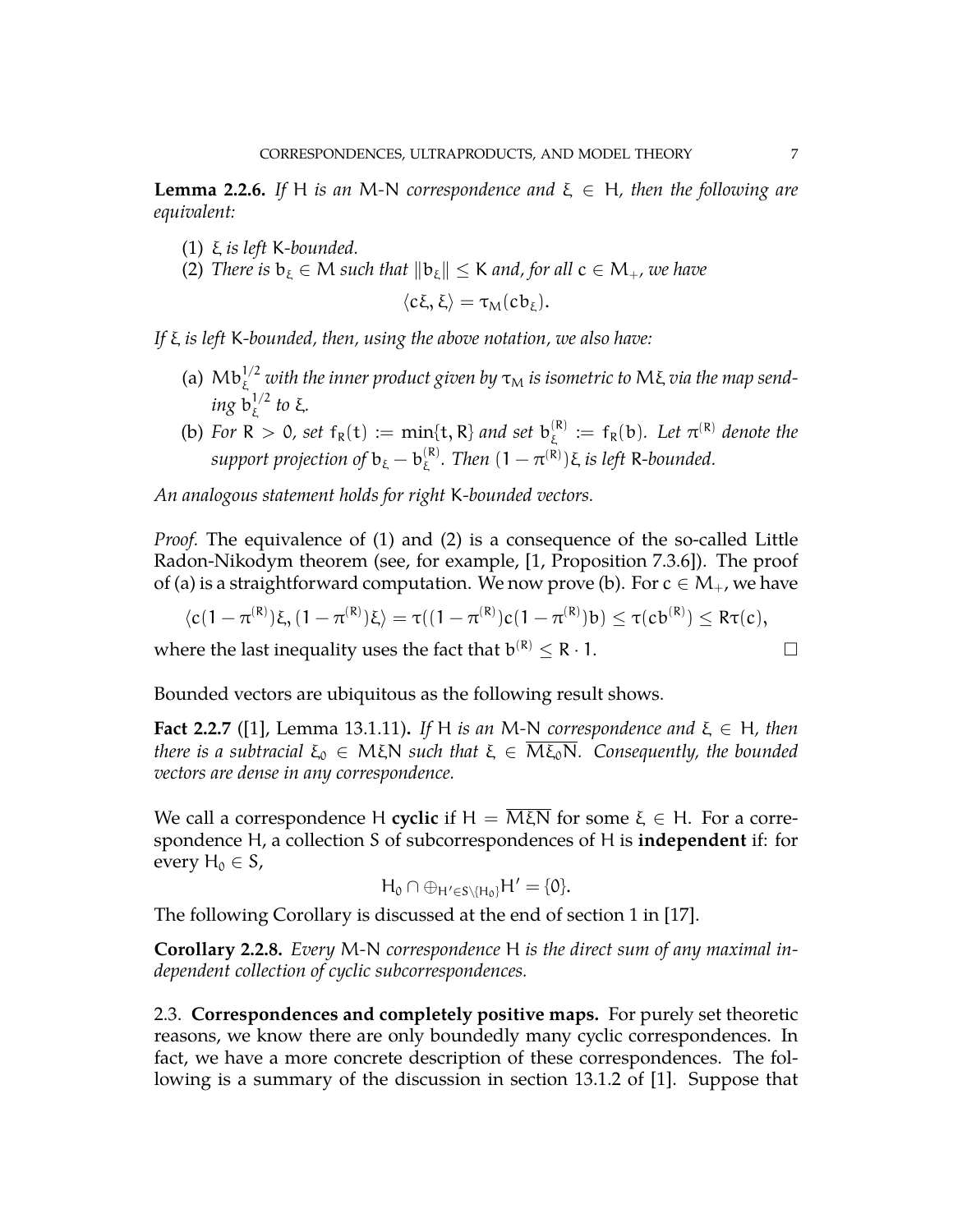$\phi \colon M \to N$  is a completely positive (c.p.) map. We define a correspondence  $H_{\phi}$ as follows: on M  $\otimes$  N, define the sesquilinear form  $\langle \cdot, \cdot \rangle_{\phi}$  such that

$$
\langle \mathfrak{m}_1\otimes\mathfrak{n}_1,\mathfrak{m}_2\otimes\mathfrak{n}_2\rangle_\varphi=\tau_N(\varphi(\mathfrak{m}_2^*\mathfrak{m}_1)\mathfrak{n}_2^*\mathfrak{n}_1).
$$

Set H<sub>φ</sub> to be the completion of M  $\otimes$  N with respect to  $\langle \cdot, \cdot \rangle_{\phi}$ . Similarly, for a c.p. map  $\psi: N \to M$ , one can define a correspondence  $_{\psi}$ H as the completion of the inner product induced by

$$
\langle \mathfrak{m}_1 \otimes \mathfrak{n}_1 \, , \, \mathfrak{m}_2 \otimes \mathfrak{n}_2 \rangle = \tau_M(\psi(\mathfrak{n}_2^*\mathfrak{n}_1)\mathfrak{m}_2^*\mathfrak{m}_1)
$$

on  $M \otimes N$ .

Conversely, suppose that H is a correspondence and  $\xi \in H$  is left bounded. We define  $\varphi_{\xi}$ : M  $\rightarrow$  N by

$$
\varphi_\xi(m)=L_\xi^*mL_\xi.
$$

It can be shown that  $\phi_{\xi}$  is a c.p. map.

**Fact 2.3.1.** If ξ is a left bounded vector in a correspondence H, then  $H_{\varphi_{\xi}}$  is isomorphic *to* MξN *via the map which sends* 1 ⊗ 1 *to* ξ*.*

<span id="page-7-2"></span>**Corollary 2.3.2.** *Every correspondence is the direct sum of cyclic correspondences of the form* H<sub>φ</sub> *where*  $\phi$  *is a c.p. map associated to a subtracial vector.* 

### 3. The correspondence ultraproduct

<span id="page-7-1"></span><span id="page-7-0"></span>3.1. **The case of fixed algebras.** In this section, we continue to fix a pair of tracial von Neumann algebras  $(M, \tau_M)$  and  $(N, \tau_N)$ . Suppose that  $(H_i : i \in I)$  is a family of M-N correspondences and that U is an ultrafilter on I. Let  $\prod_u H_i$ denote the ordinary Hilbert space ultraproduct. For each  $a \in M$ ,  $b \in N$ , and  $\xi = (\xi_i)^{\bullet} \in \prod_u H_i$ , it makes sense to define  $\alpha \cdot \xi := (\alpha \xi_i)^{\bullet}$  and  $\xi \cdot b := (\xi_i b)^{\bullet}$ . (In other words, if  $\xi = (\xi_i')^{\bullet}$  for some other sequence  $(\xi_i')$ , then it is readily verified that  $(a\xi_i)^\bullet = (a\xi_i')^\bullet$  and  $(\xi_i b)^\bullet = (\xi_i' b)^\bullet$ .) Of course, the resulting actions of M and N<sup>op</sup> need not be normal and thus, in general,  $\prod_u H_i$  is not an M-N correspondence.

That being said, given  $\xi \in \prod_u H$ , we say that the above actions are **continuous at**  $\xi$  if left multiplication  $L_{\xi}$ :  $M \to \prod_{u} H_{i}$  and right multiplication  $R_{\xi}$ :  $N \to \prod_{u} U_{\xi}(M - \xi)$  $\prod_u H_i$  can be extended to bounded linear maps on  $L^2(M, \tau_M)$  and  $L^2(N, \tau_N)$ respectively.

**Definition 3.1.1.** Suppose that  $(H_i : i \in I)$  is a family of M-N correspondences and that U is an ultrafilter on I. The **correspondence ultraproduct** of the family, denoted  $\prod_{\text{cl}} H_i$ , is the closure of the set of all  $\xi \in \prod_u H_i$  at which the actions are continuous.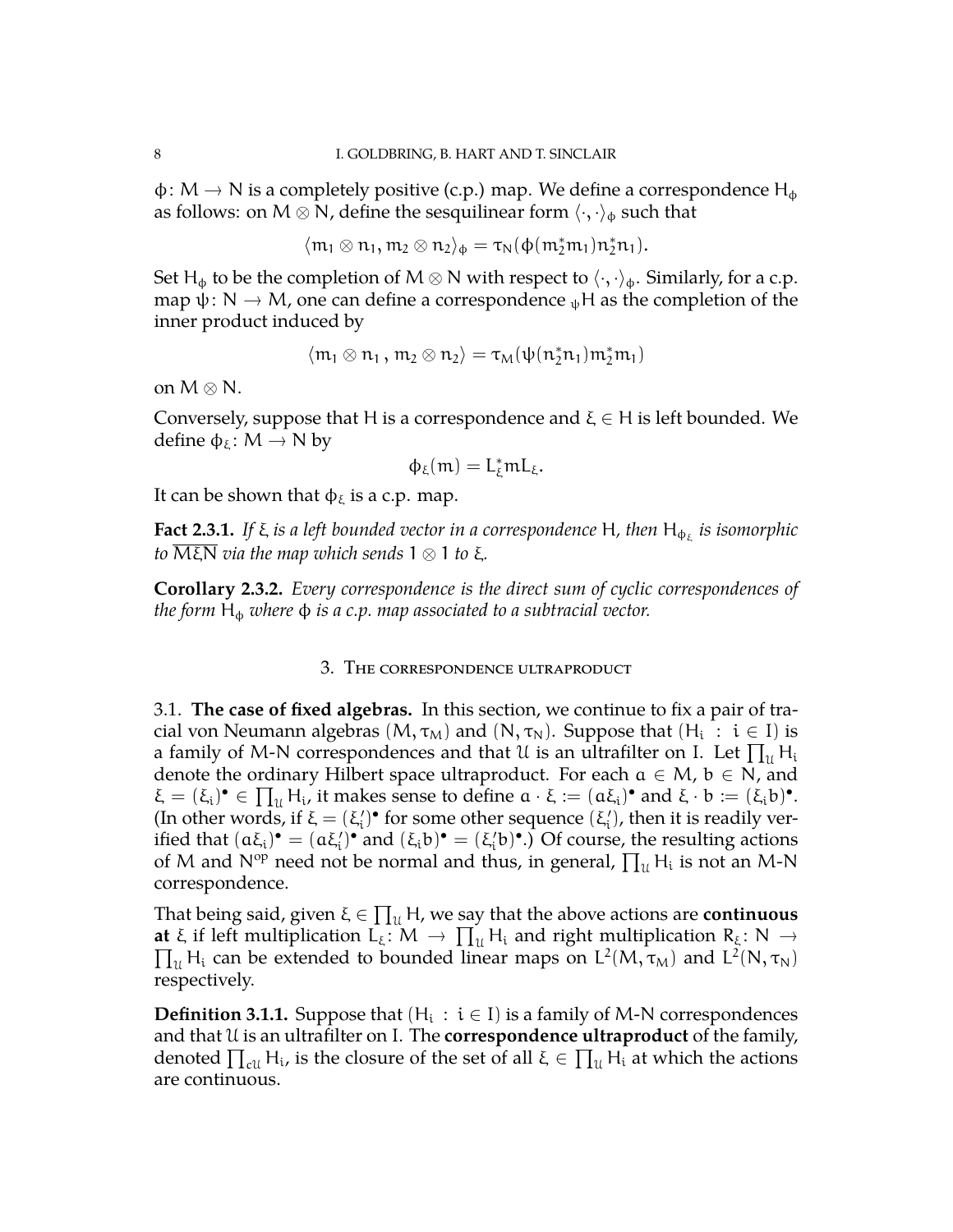Note that  $\prod_{\text{ell}}\mathsf{H}_{\text{i}}$  is a closed subspace of  $\prod_{\mathcal{U}}\mathsf{H}_{\text{i}}$  and that the induced actions of M and N on  $\prod_{\text{cut}} H_i$  are normal, whence  $\prod_{\text{cut}}^{\infty} H_i$  is in fact a correspondence.

The goal of the next section is to understand the correspondence ultraproduct as a model-theoretic ultraproduct, which will in turn allow us to view the class of correspondences as an elementary class. The purpose of this subsection is to prove the necessary technical results to facilitate this development.

Note that a K-bounded element of  $\prod_u H_i$  is necessarily an element of  $\prod_{\text{ell}} H_i$ . We now define an a priori stronger notion.

 $\bf{Definition 3.1.2.}$  ξ  $\in \prod_{\mathfrak{U}} H_{\mathfrak{i}}$  is  $\bf{uniformly}$  K- $\bf{bounded}$  if there are ξ<sub>i</sub>  $\in H_{\mathfrak{i}}$  which are K-bounded and for which  $ξ = (ξ_i)$ <sup>.</sup> We say that ξ **uniformly bounded** if ξ is uniformly K-bounded for some K.

The following lemma is clear:

### **Lemma 3.1.3.**

- (1) *Every uniformly* K*-bounded vector is* K*-bounded.*
- (2) *The set of uniformly* K*-bounded vectors (for a fixed* K*) forms a closed set.*
- (3) The set of uniformly bounded vectors forms a subspace of  $\prod_{\text{cl}} \mathsf{H}_{\text{i}}$  invariant un*der the actions of* M *and* N*.*

The main goal of this subsection is to prove that every K-bounded vector is actually uniformly K-bounded (Proposition [3.1.7](#page-11-0) below). We first prove this result using an extra hypothesis.

<span id="page-8-0"></span>**Lemma 3.1.4.** *Suppose that*  $\xi$  *is a* K-bounded, uniformly bounded element of  $\prod_{\mathfrak{U}}\mathsf{H}_{\mathfrak{i}}$ . *Then* ξ *is uniformly* K*-bounded.*

*Proof.* This proof is similar to the proof of Lemma 13.1.11 in [\[1\]](#page-34-11). We can assume for the proof that  $K = 1$ . Write  $\bar{\xi} = (\xi_i')^{\bullet}$  with each  $\xi_i \in H_i$  L-bounded. By Lemma [2.2.6,](#page-6-1) for each  $i\in I$ , we have  $b_i'\in M_+$ ,  $d_i'\in N_+$  with  $\|b_i'\|, \|d_i'\|\leq L$  such that: for all  $\mathfrak{a}\in \mathsf{M}_+$  ,  $\mathfrak{c}\in \mathsf{N}_+$  , we have

 $\langle a\xi_i', \xi_i' \rangle = \tau_M(ab_i')$  and  $\langle \xi_i'c, \xi_i' \rangle = \tau_N(d_i'c)$ .

Similarly, we have  $b \in M$ ,  $d \in N$  such that  $||b||$ ,  $||d|| \leq 1$  and for all  $a \in M_{+}$ ,  $c \in N_+$ , we have

$$
\langle a\xi, \xi \rangle = \tau_M(ab)
$$
 and  $\langle \xi c, \xi \rangle = \tau_N(dc)$ .

For  $0 \leq t \leq L$ , set  $f(t) = min\{1, t^{-1/2}\}$ . Set  $b_i := f(b'_i)$  and  $d_i := f(d'_i)$ . Notice that  $||b_i||, ||d_i|| \leq 1$ . Finally, set  $\xi_i := b_i \xi'_i d_i$ .

We first show that each  $\xi_i$  is 1-bounded. Towards this end, note that, for  $\mathfrak{a}\in \mathsf{M}_+$ , we have

$$
\langle a\xi_i\,,\,\xi_i\rangle\leq \langle ab_i\xi_i'\,,\,b_i\xi_i'\rangle=\tau_M(b_iab_ib_i')\leq \tau_M(a)\|b_i^2b_i'\|\leq \tau_M(a),
$$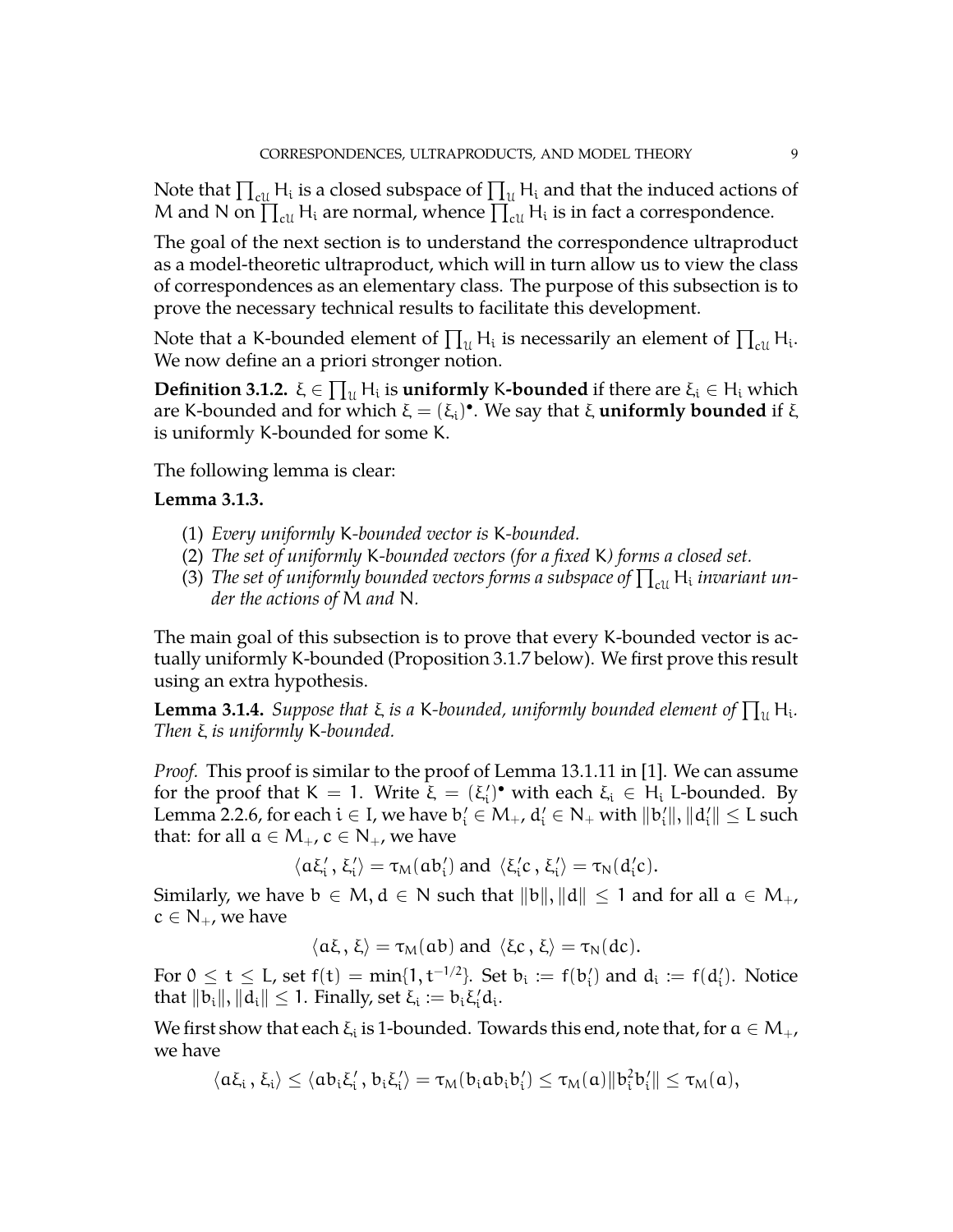as, by functional calculus,  $\mathrm{b_{i}^{2}b_{i}^{\prime}}$  has norm at most 1. The calculation on the right is similar.

It remains to see that  $\xi = (\xi_i)^{\bullet}$ . Now ostensibly  $(b'_i)^{\bullet}$  is an element of  $M^{\mathfrak{U}}$  as ξ is uniformly bounded. However, as  $\xi = (\xi_i')^{\bullet}$ , we have, for all  $c \in M_+$ , that  $\lim_{\mathcal{U}} \tau_M(c b_i') = \tau_M(c b)$ . It follows that  $b = (b_i')^{\bullet}$ , that is, that  $\lim_{\mathcal{U}} b_i = b$ . Since  $||b|| \le 1$ ,  $f(b) = 1$ . So  $1 = f(b) = (f(b'_i))^{\bullet} = (b_i)^{\bullet}$  and  $\lim_{\mathcal{U}} \tau_M(b_i) = 1$ . The same is true on the right and so we have  $\lim_{\mathcal{U}} \tau_N(d_i) = 1$ . Now notice that if  $\eta$ is L-bounded and  $a \in M_+$  then

$$
\| \alpha \eta \|^2 = \langle \alpha^* \alpha \eta, \eta \rangle \leq \tau_M(\alpha) \| \alpha \| L.
$$

A similar inequality is true on the right. It follows that, for any  $i \in I$ , we have

$$
\begin{aligned} \|\xi_i'-\xi_i\| &\leq \|\xi_i'-b_i\xi_i'\| + \|b_i\xi_i'-\xi_i\| \leq \|(1-b_i)\xi_i'\| + \|b_i\xi_i'(1-d_i)\| \\ &\leq \|(1-b_i)\xi_i'\| + \|\xi_i'(1-d_i)\|. \end{aligned}
$$

Since the ultralimit of the last quantity tends to 0, we conclude that  $\zeta = (\xi_i)^{\bullet}$ .  $\Box$ 

It is worth singling out a special case of the previous lemma (and its proof).

<span id="page-9-0"></span>**Lemma 3.1.5.** Assume that H is an M-N correspondence and  $H_0$  is a subspace of H *with* MH<sub>0</sub>N ⊆ H<sub>0</sub>. Further suppose that ξ'<sub>ι</sub>' → ξ, where ξ'<sub>ι</sub> ∈ H<sub>0</sub> is L-bounded for each <br>i ∈ N *sud ζ* ⊆ U is *V* haveded. They there sue *V* haveded ζ ⊆ U such that ζ ν ζ  $i \in \mathbb{N}$  *and*  $\xi \in H$  *is* K-bounded. Then there are K-bounded  $\xi_i \in H_0$  such that  $\xi_i \to \xi$ .

The following two Propositions are the main results of this subsection.

<span id="page-9-1"></span>**Proposition 3.1.6.** *Assume that* H *is an* M-N *correspondence and that* H<sub>0</sub> *is a subspace of* H with  $MH_0N \subseteq H_0$ . Further suppose that  $\xi_i \to \xi$ , where  $\xi_i \in H_0$  is  $K_i$ -bounded *for each*  $i \in \mathbb{N}$  *and*  $\xi \in H$  *is* K-bounded. Then there are K-bounded  $\eta_i \in H_0$  such that  $\eta_i \rightarrow \xi$ .

*Proof.* Fix  $b_i \in M_+$  and  $b \in M_+$  such that, for all  $c \in M_+$ , we have

$$
\langle c\xi_i,\xi_i\rangle=\tau_M(cb_i) \text{ and } \langle c\xi,\xi\rangle=\tau_M(cb).
$$

Fix R  $>$  K. As in Lemma [2.2.6,](#page-6-1) let  $\pi_i^{(\mathsf{R})}$  denote the support projection of  $\mathrm{b_i}-\mathrm{b_i^{(\mathsf{R})}}$ i . Fix a non-principal ultrafilter  $\mathfrak U$  on  ${\bf N}$  and set  $\pi^{(\mathsf{R})} \,:=\, \lim_{\mathfrak U} \pi^{(\mathsf{R})}_{\mathfrak l}$  $i^{(k)}$ . Now observe that, for any  $x \in M_+$ , we have

$$
R\tau_M(x\pi^{(R)}) = \tau(xRb^{(R)}) = \lim_{\mathcal{U}} \tau(xR\pi_i^{(R)}) \leq \lim_{\mathcal{U}} \tau(x\pi_i^{(R)}b_i) \leq \lim_{\mathcal{U}} \tau(xb_i)
$$
  
=  $\tau(xb) \leq K\tau(x),$ 

whence it follows that  $\tau(x\pi^{(R)}) \leq \frac{K}{R}$  $\frac{R}{R} \tau(x)$ . Setting R := 2K, we then have: for all  $x \in M_{+}$ ,

$$
\tau(\mathrm{d} \pi^{(\mathrm{2K})}) \leq \frac{1}{2} \tau(\mathrm{x}).
$$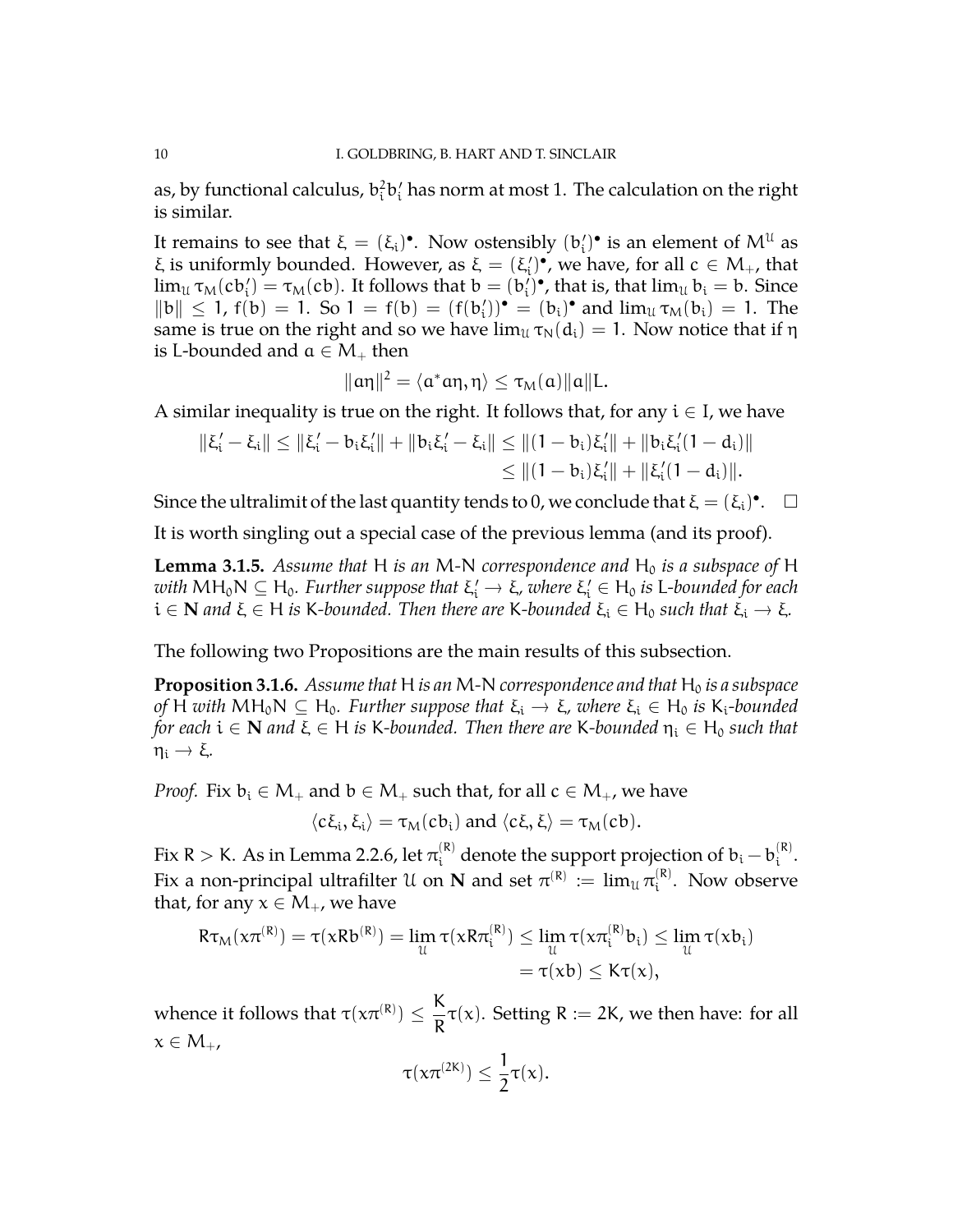Since a subsequence of  $1 - \pi_i^{(2K)}$  $\int_{i}^{(2K)}$  converges weakly to  $1 - \pi^{(2K)}$ , we have that a subsequence of (1  $\pi_{\rm i}^{\rm (2K)}$ <sup>(2K)</sup>)ξ<sub>i</sub> converges weakly to  $(1 - \pi^{(2K)})$ ξ. By Mazur's lemma, we can form convex combinations  $\mu_i$  from the sequence  $(1-\pi_i^{(2K)})$  $\binom{[2\mathsf{N}]}{\mathsf{i}}$ ζi which converge in norm to  $(1-\pi^{(2{\sf K})})$ ξ. By Lemma [2.2.6\(](#page-6-1)b), each  $(1-\pi^{(2{\sf K})}_{{\sf i}})$  $\binom{2\mathsf{N}}{\mathsf{i}}$  is left 2K-bounded. By Lemma [2.2.3,](#page-5-1) each  $\mu_{\rm i}$  is left 2K-bounded and right bounded with right bound no larger than the maximum of the right bounds included in the convex combination.

**Claim:** Suppose  $\mu$  is  $(L_1, L_2)$ -bounded. Then  $\pi^{(2K)}\mu$  is  $(L_1/2, L_2/2)$ -bounded.

**Proof of Claim:** To see the right bound, suppose that  $\psi: N \to M$  is a c.p. map such that  $\overline{M\mu N} \cong \psi H$  via the map which sends  $\mu$  to 1⊗1. We compute the right bound of  $\pi^{(2\mathsf{K})}\otimes 1$  in  $_\psi\mathsf{H}\!\!$ : for  $\mathsf{c}\in\mathsf{N}_+$ ,

$$
\langle \pi^{(2K)} \otimes c \, , \pi^{(2K)} \otimes 1 \rangle = \tau_M(\psi(c) \pi^{(2K)}) \leq \frac{1}{2} \tau_M(\psi(c))
$$

$$
= \frac{1}{2} \langle \mu c \, , \, \mu \rangle \leq \frac{L_2}{2} \tau_N(c).
$$

For the left bound, choose  $d \in M_+$  such that  $\langle c\mu, \mu \rangle = \tau_M(cd)$  for all  $c \in M_+$ . By Lemma [2.2.3,](#page-5-1) M $d^{1/2}$  is isometric to M $\mu$  via the map sending  $d^{1/2}$  to  $\mu$ , whence it suffices to check the left bound of  $\pi^{2K}d^{1/2}$  in M $d^{1/2}$ . To this end, fix  $c\in\mathsf{M}_+$ and observe that

$$
\begin{aligned} \left\langle c\pi^{(2K)}d^{1/2}\,,\,\pi^{(2K)}d^{1/2}\right\rangle&=\tau_M(d^{1/2}\pi^{(2K)}c\pi^{(2K)}d^{1/2})=\tau_M(\pi^{(2K)}c\pi^{(2K)}d)\\ &\leq L_1\tau_M(c\pi^{(2K)})\leq \frac{L_1}{2}\tau_M(c). \end{aligned}
$$

This concludes the proof of the claim.

We now apply the above procedure to the  $\frac{K}{2}$ -bounded vector  $\pi^{(2K)}$ ξ and the sequence  $\pi^{(2\mathsf{K})}$ ξ,, which is still a sequence of K<sub>i</sub>-bounded vectors. For convenience, we relabel items. We have a projection  $\pi^0$  and vectors  $\eta_{00},\eta_{10},\eta_{20},\ldots\in{\sf H}_0$  which are  $(2K, K_i)$ -bounded and such that:

(1) 
$$
\eta_{i0} \rightarrow (1 - \pi^0)\xi
$$
 and  
(2)  $\pi^0 \xi$  is  $\frac{K}{2}$ -bounded.

We then inductively create projections  $\pi^i$  and sequences  $\eta_{0i}, \eta_{1i}, \eta_{2i}, ... \in H_0$ such that

(1)  $\pi^i \leq \pi^{i-1}$ , (2)  $\eta_{ji}$  is left  $2^{1-i} \cdot K$ -bounded and right-bounded, (3)  $η_{ji}$  →  $(π^{i-1} – π^i)$ ξ, and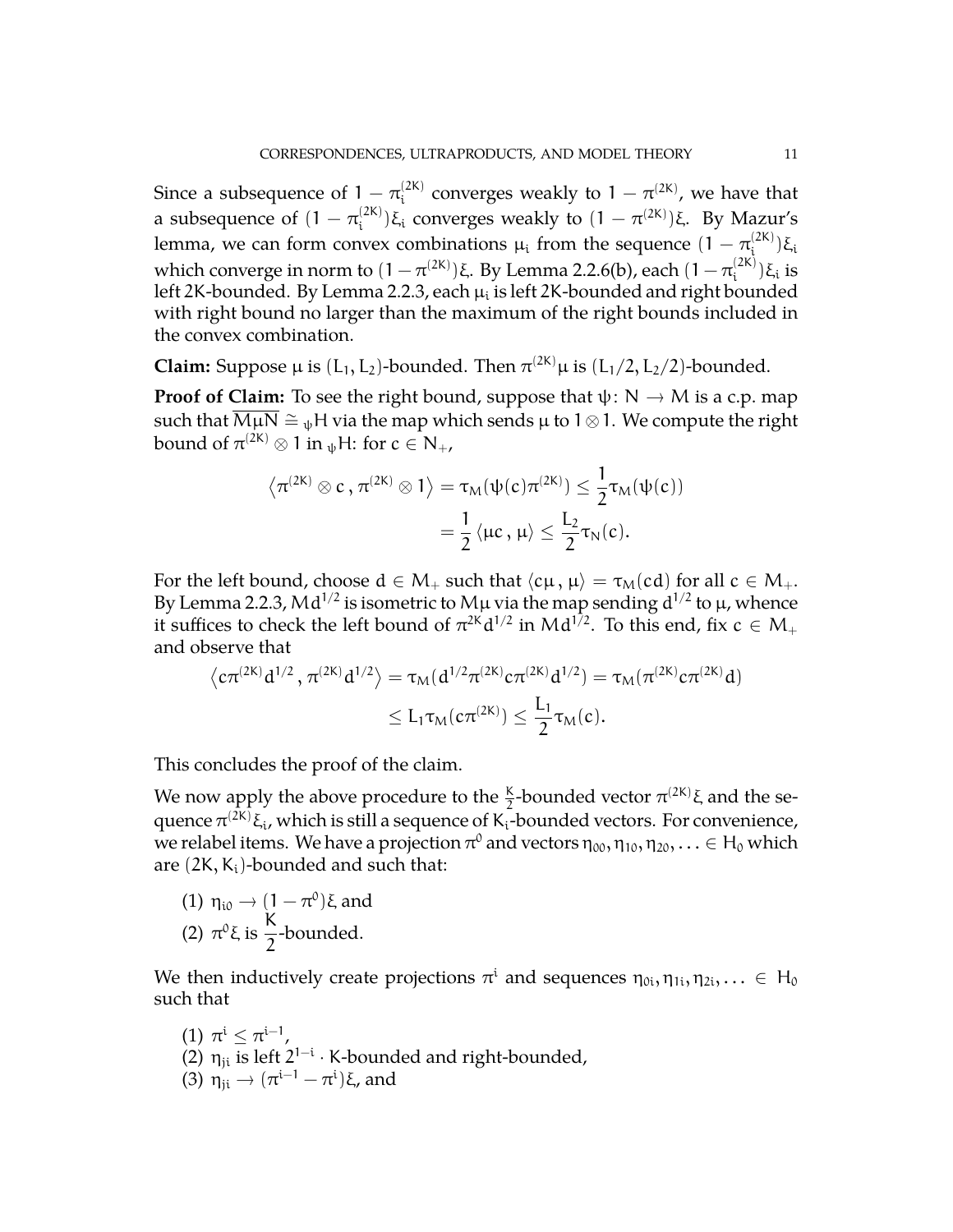(4)  $\pi^i \xi$  is  $\frac{K}{2i\pi^i}$  $\frac{1}{2^{i+1}}$ -bounded.

Here,  $\pi^{-1}$  := 1. By (2) and (3),  $\|(\pi^{i-1} - \pi^{i})\xi\| \leq 2^{1-i}$ Here,  $\pi^{-1} := 1$ . By (2) and (3),  $\|(\pi^{i-1} - \pi^{i})\xi\| \leq 2^{1-i} \cdot K$ , whence the series  $\sum_{i=0}^{\infty} (\pi^{i-1} - \pi^{i})\xi$  converges to  $\xi$ . By choosing appropriate subsequences, we can create, by Lemma [2.2.3,](#page-5-1) bounded vectors  $\mu_i$  which tend to  $\xi$  which are moreover left B-bounded, where

$$
B:=\left(\sum_{j=0}^{\infty}\left(\frac{2K}{2^i}\right)^2\right)^{1/2}=\frac{4K}{\sqrt{3}}.
$$

We wish to repeat the argument above on the right. There are only two places in the above argument where the bound on the right was effected. The first is when we choose convex combinations of bounded vectors. As noted above, if at the j<sup>th</sup> stage, all the vectors are uniformly right-bounded, then this will be true of the sequence  $\eta_{0i}, \eta_{1i}, \eta_{2i}, \ldots$  Thus, when repeating the above argument on the right, at the i<sup>th</sup> stage, we can assume that the vectors are  $\frac{\text{B}}{2^{\text{i}}}$ -bounded on the left.

The other place where the right bound could be effected is in the creation of the final sequence. If we knew that the right bound for each  $\eta_{ji}$  was B  $\frac{1}{2^i}$ , then the resulting sequence will have uniform upper bound on the right of

$$
\left(\sum_{j=0}^{\infty} \left(\frac{B}{2^i}\right)^2\right)^{1/2} = \frac{2B}{\sqrt{3}}.
$$

Hence, after repeating the above process on the right, we find a sequence  $\eta_i \to \xi$ such that each  $\eta_i$  is  $\left(\frac{2B}{\sqrt{2}}\right)$ 3 , B -bounded.

The conclusion of the proposition now follows from Lemma [3.1.5.](#page-9-0)  $\Box$ 

We can now state an ultraproduct version of the previous proposition.

<span id="page-11-0"></span>**Proposition 3.1.7.** Suppose that  $\xi \in \prod_u H_i$  is K-bounded. Then  $\xi$  is uniformly K*bounded.*

*Proof.* Without loss of generality, we may assume that  $\xi = (\xi_i)^{\bullet}$  is 1-bounded and that each  $\xi_i$  is bounded. Fix R  $>$  1 and set  $\eta_i = (1-\pi_i^{(\text{R})})$ <sup>(K)</sup>) $\xi$ <sub>i</sub>, using all of the notations from the previous proposition. Note that  $\eta := (\eta_i)^{\bullet}$  is bounded, uniformly left R-bounded, and, by the proof of the Claim in the previous proposition, we have  $\| \eta - \xi \| \leq \sqrt{1/R} \| \xi \|$ . Now perform the same procedure on the right to η, obtaining ζ, which is now uniformly R-bounded and with  $\|\zeta - \eta\|$   $\leq$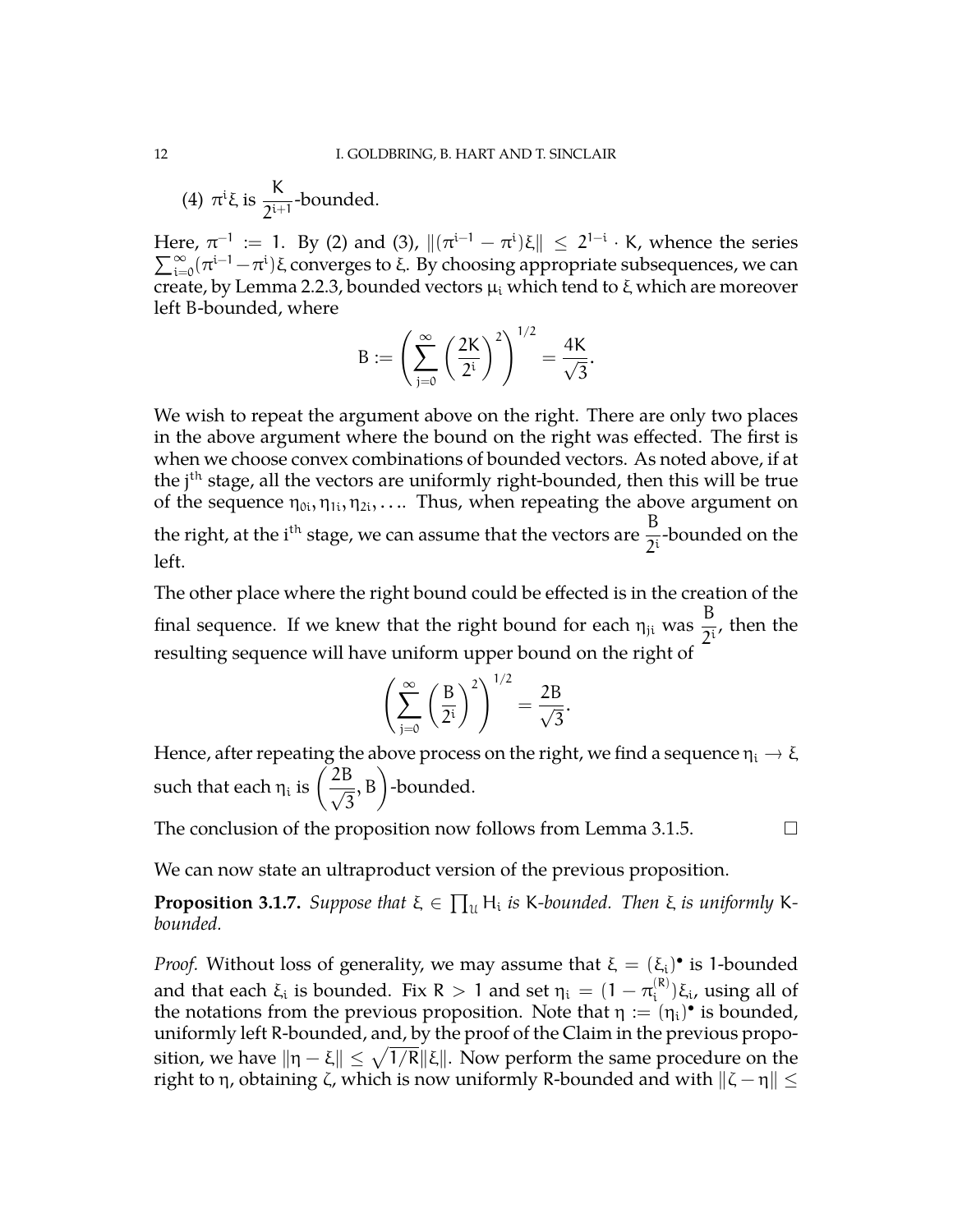$\sqrt{1/R} ||\eta||$ , whence  $\|\zeta - \xi\| \le \sqrt{1/R}(1 + \sqrt{1/R}) ||\xi||$ . Letting  $R \to \infty$ , we see that ξ is a limit of uniformly bounded vectors. By Proposition [3.1.6,](#page-9-1) we get that ξ is a limit of uniformly bounded K-bounded vectors. However, by Lemma [3.1.4,](#page-8-0) a uniformly bounded K-bounded vector is uniformly K-bounded; since the set of uniformly K-bounded vectors is closed, we get that  $\xi$  is uniformly K-bounded, as desired.  $\Box$ 

<span id="page-12-1"></span>**Corollary 3.1.8.** The correspondence ultraproduct  $\prod_{\text{cl}} H_i$  is the closure of the subspace *consisting of the uniformly bounded vectors.*

<span id="page-12-0"></span>3.2. **Freeing the von Neumann algebras.** We now remove the assumption that we consider correspondences over a fixed pair of algebras. Instead, consider a family  $(M_i, H_i, N_i)$ , where  $M_i$  and  $N_i$  are tracial von Neumann algebras and H<sub>i</sub> is an M<sub>i</sub>-N<sub>i</sub> correspondence, and an ultrafilter U on I. Set M :=  $\prod_{\mathfrak{U}} M_{\mathfrak{U}}$  $N := \prod_u N_i$ , and  $H := \prod_u H_i$ . Unlike the case when the von Neumann algebras are fixed, it is not even clear that there are well-defined maps  $(a, \xi) \mapsto a\xi$  and  $(b, \xi) \mapsto \xi b$  from  $M \times H$  and  $N \times H$  to H. More precisely, if  $(a_i)^\bullet = (a'_i)^\bullet$  and  $(\xi)^\bullet$ .  $(\xi')^\bullet$  $(\xi_i)^\bullet = (\xi_i')^\bullet$ , it is not necessarily true that  $(a_i\xi)^\bullet = (a_i'\xi_i')^\bullet$ . Thus, in this case, we call  $\xi \in H$  **a point of continuity** if:

- (1) the assignments  $a \mapsto a\xi$  and  $b \mapsto \xi b$  are well-defined, that is, independent of the choice of representatives for  $a$ ,  $b$ , and  $\xi$ ;
- (2) the maps  $a \mapsto a\xi : M \to H$  and  $b \mapsto \xi b : N \to H$  extend to bounded linear maps on  $\mathsf{L}^2(M,\tau_M)$  and  $\mathsf{L}^2(N,\tau_N)$ .

**Lemma 3.2.1.** *The closure of the set of points of continuity in* H *form an* M*-*N *cor*respondence, called the **correspondence ultraproduct** of the family  $(\mathsf{M_i}, \mathsf{H_i}, \mathsf{N_i})$ , denoted once again by  $\prod_{\rm cll} {\mathsf H}_{\mathfrak i}$ .

As before, we call  $\xi \in H$  **uniformly K-bounded** if we can write  $\xi = (\xi_i)^{\bullet}$  with each  $\xi_i \in H_i$  K-bounded.

### **Lemma 3.2.2.**

- (1) If  $\xi \in H$  *is uniformly* K-bounded, then  $\xi$  *is a point of continuity and is a* Kbounded vector of  $\prod_{\rm cl}$  H<sub>i</sub>.
- (2) *The set of uniformly* K*-bounded vectors forms a closed set.*
- (3) *The set of uniformly bounded vectors is a subspace of* H *invariant under the actions of* M *and* N*.*

**Remark 3.2.3.** In the case that  $M_i = M$  and  $N_i = N$  for all i, it seems that we might have conflicting notation for the correspondence ultraproduct currently being discussed and the construction in the previous subsection. We explain this abuse of notation now. For the sake of discussion, let  $\prod_{\text{cl}}^{1} H_i$  denote the correspondence ultraproduct from the previous subsection and  $\prod_{\text{ell}}^2 \mathsf{H}_{\text{i}}$  denote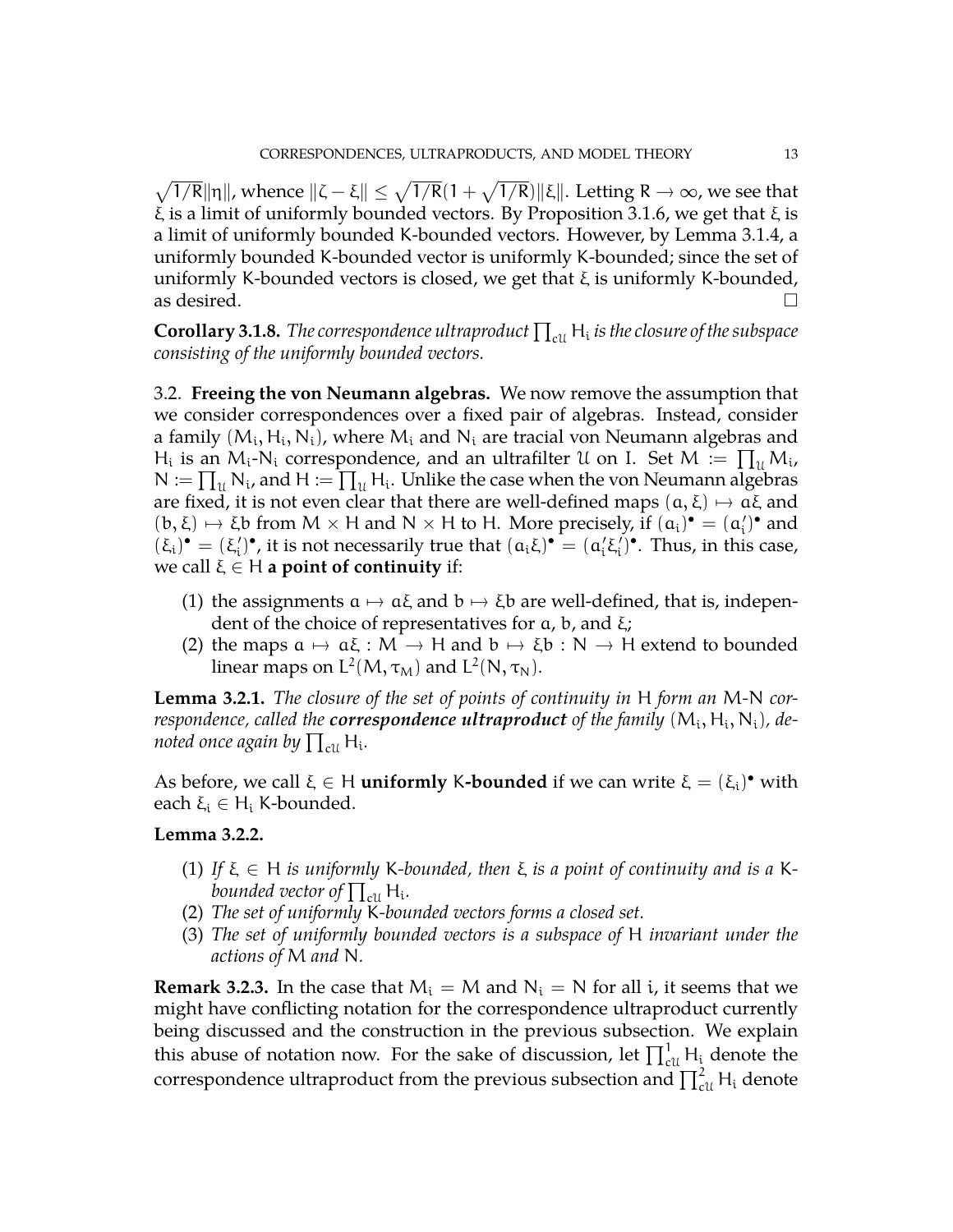the correspondence ultraproduct from this subsection. By the previous lemma, every uniformly K-bounded element of  $\prod_{\mathrm{cl}}^1\mathsf{H}_{\mathrm{i}}$  belongs to  $\prod_{\mathrm{cl}}^2\mathsf{H}_{\mathrm{i}}$ ; by Corollary [3.1.8,](#page-12-1) it follows that  $\prod_{c}^1 H_i \subseteq \prod_{c}^2 H_i$ . However, it follows immediately from the definitions that  $\prod_{c\mathfrak{U}}^2\mathsf{H_i}\subseteq \prod_{c\mathfrak{U}}^1\mathsf{H_i}.$  As a result,  $\prod_{c\mathfrak{U}}^1\mathsf{H_i}=\prod_{c\mathfrak{U}}^2\mathsf{H_i}$  as Hilbert spaces. In other words, when dealing with M-N correspondences, the correspondence ultraproduct from Section [3](#page-7-0) is simply the result of viewing the correspondence ultraproduct of this subsection, which is an  $\mathsf{M}^{\mathfrak{U}}\text{-}\mathsf{N}^{\mathfrak{U}}\text{-}\text{correspondence},$ as merely an M-N correspondence.

As before, we have:

<span id="page-13-1"></span> $\prod_{\text{cl}}$  H<sub>i</sub> is the closure of the subspace consisting of the uniformly bounded vectors. **Theorem 3.2.4.** *If* ξ ∈ H *is* K*-bounded, then* ξ *is uniformly* K*-bounded. Consequently,*

*Proof.* One needs merely to observe that the proofs in the previous subsection go through in this context as well.  $\Box$ 

<span id="page-13-0"></span>3.3. **Connection to Connes' ultraproduct.** In Section I.3 of his influential paper [\[4\]](#page-34-2), Connes pointed out that the tracial ultraproduct of a family of factors standardly represented does not act on the ultraproduct of the Hilbert spaces and instead proposed that one consider a subspace of the Hilbert space ultraproduct on which the tracial ultraproduct of the factors does act. It is the purpose of this subsection to show that Connes' ultraproduct is a special case of our ultraproduct in the case that one is considering the trivial correspondences. (Technically, Connes only considers left modules rather than bimodules, but this does not affect anything that we will say below.)

Let  $(M_i\,:\,i\in I)$  be a family of finite factors and let  $\mathfrak U$  be an ultrafilter on I with ultraproduct  $M:=\prod_{\mathfrak{U}}M_{\mathfrak{U}}.$  (Connes only considers countable families, but what he does works in general.) Set  $H_i := L^2(M_i)$  and  $H := \prod_u H_i$ . Connes considers the subspace  $u \prod H_i$  of H consisting of those vectors  $\bar{\xi} = (\xi_i)$  for which: given any  $\epsilon > 0$ , there is K  $> 0$  such that  $\lim_{\mathcal{U}} \|\chi_{\mathcal{K}}([\xi_i])|\xi_i\|_2 < \epsilon$ . Here,  $\chi_{\mathcal{K}}$  denotes the characteristic function of the open interval  $(K, \infty)$  in  $\mathbb R$ . Connes then proves that  $_{\mathcal{U}}\prod \mathsf{H}_{\mathfrak{i}}$  is a closed subspace of  $\mathsf{H}$  and M acts on  $_{\mathcal{U}}\prod \mathsf{H}_{\mathfrak{i}}$  in a standard way.

**Proposition 3.3.1.** Connes' ultraproduct  $\mathfrak{u} \prod H_i$  is precisely equal to the correspondence ultraproduct  $\prod_{\text{cl}} \mathsf{H}_{\mathfrak{i}}$ .

*Proof.* By the maximality of the correspondence ultraproduct, we have that  $_{\mathfrak{U}}\prod \mathsf{H}_{\mathfrak{U}}$ is contained in  $\prod_{\text{cl}} H_i$ . For the reverse inclusion, it suffices to note that the uniformly bounded elements of  $\prod_{\text{cl}} H_i$  belong to  $\text{tr} \prod H_i$ . However, as noted in Example [2.2.2,](#page-5-2) if  $\xi$  is uniformly K-bounded, then  $\xi = (\xi_i)^{\bullet}$ , with each each  $\xi_i \in M_i$  satisfying  $\xi_i \xi_i^*, \xi_i^* \xi_i \leq K \cdot 1$ . It is clear that for any  $L > K^2$ , we have that  $\chi_L(|\xi_i|) = 0$ , whence ξ belongs to  $\chi_L \prod H_i$ . В последните при последните при последните при последните при последните при последните при последните при<br>В последните при последните при последните при последните при последните при последните при последните при пос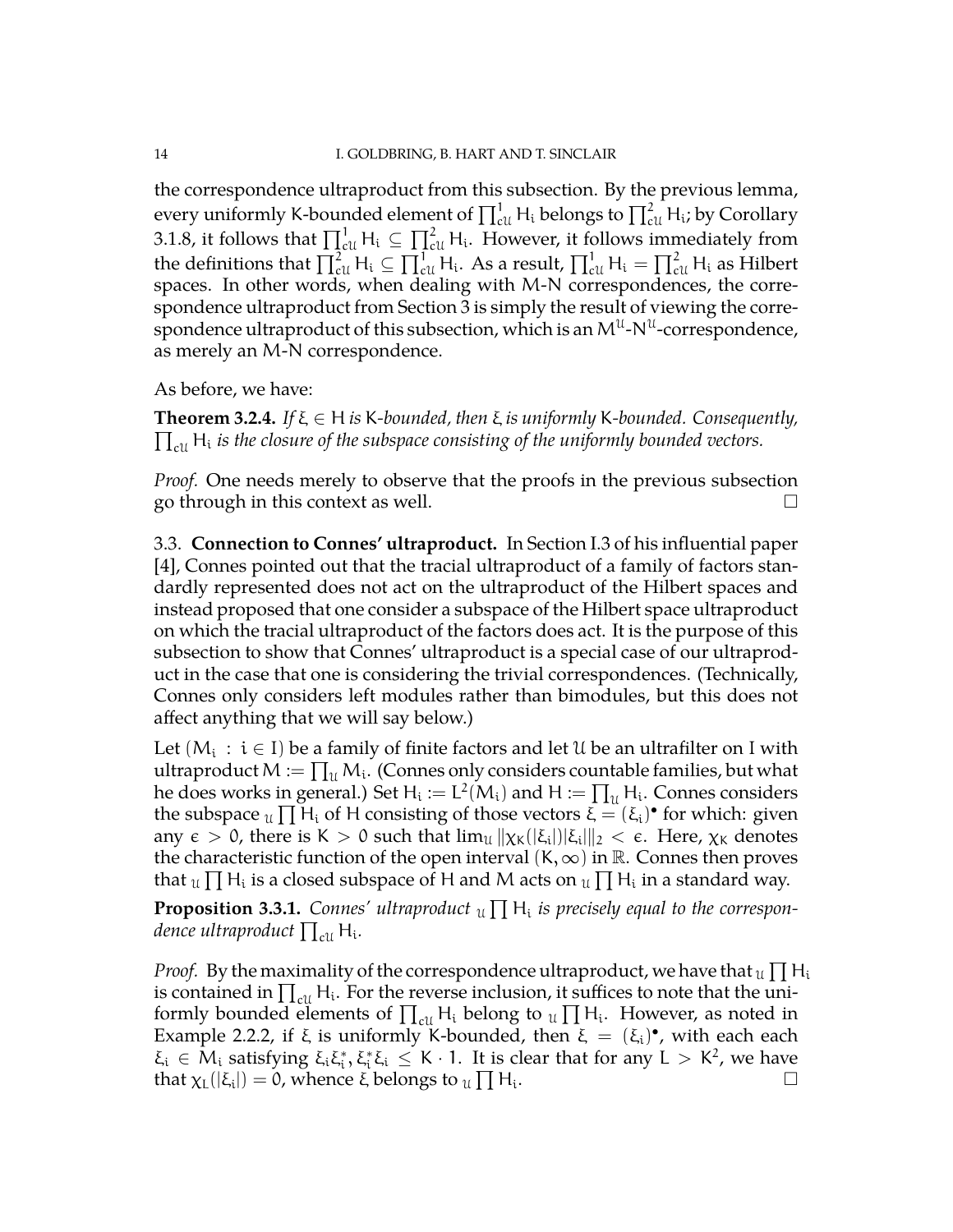#### 4. The elementary class of correspondences

<span id="page-14-1"></span><span id="page-14-0"></span>4.1. **Elementarity.** In all but the final subsection of this section, we fix tracial von Neumann algebras  $(M, \tau_M)$  and  $(N, \tau_N)$ . The language  $\mathcal{L} = \mathcal{L}_{M,N}$  of M-N correspondences will consist of:

- (1) For each  $K \in \mathbb{N}$ , there is a sort  $S_K$ . The metric  $d_K$  on  $S_K$  is assumed to have bound K.
- (2) For each K  $\lt L$ , there is a function symbol  $i_{\text{KL}}: S_K \to S_L$  intended to be an isometric embedding.
- (3) For each K and L, there is a binary function symbol  $+$  (we suppress the dependence on the pair  $(K, L)$ ) which is 1-Lipschitz in each coordinate and maps  $S_K \times S_L$  into  $S_M$ , where M is the ceiling of  $(K^2 + L^2)^{1/2}$ .
- (4) For each K, there is a binary relation  $\langle \cdot, \cdot \rangle$  on each S<sub>K</sub> (again we will suppress the dependence on K). It will be 1-Lipschitz in each coordinate and bounded by K. (Technically, there should really be two such function symbols, one for the real part and one for the imaginary part of the inner product.)
- (5) For each  $c \in M$ , there is a unary function symbol on  $S_K$  (again avoiding the dependence on K). We will write cx for the application to an  $S_{K}$ sorted variable. This function maps into  $S_M$ , where M is the ceiling of  $\|c\|^2$ K, and is  $\|c\|$ -Lipschitz.
- (6) Likewise, for each  $c \in N$ , there is a unary function symbol on  $S_K$ . We will write xc for the application to an  $S<sub>K</sub>$ -sorted variable. This function maps into  $S_M$ , where M is the ceiling of  $\|c\|^2$ K, and is  $\|c\|$ -Lipschitz.

Next, for each M-N correspondence H, we describe an  $\mathcal{L}\text{-structure } \mathcal{M}(H)$  as follows:

- (1) For each K  $\in$  **N**, set S<sub>K</sub>(M(H)) to be the set of K-bounded vectors in H. Let  $d_K$  be the metric on  $S_K(\mathcal{M}(H))$  induced by the inner product from H. (The Cauchy-Schwartz inequality guarantees the required bound on the metric.)
- (2) For each  $K < L$ ,  $i_{KL}$  is the inclusion map from  $S_K(\mathcal{M}(H))$  to  $S_L(\mathcal{M}(H))$ .
- (3) For each pair  $(K, L)$ , + on  $S_K(\mathcal{M}(H)) \times S_L(\mathcal{M}(H))$  is the restriction of addition on H. (The range is justified by Lemma [2.2.3.](#page-5-1))
- (4) For each K,  $\langle \cdot, \cdot \rangle$  on  $S_k(\mathcal{M}(H))$  is the restriction of the inner product on H.
- (5) For  $c \in M$ , the interpretation of c on  $S_K$  is the restriction of the left action on H. Likewise, for  $c \in N$ , it is the restriction of the right action. (Once again, the range is justified by Lemma [2.2.3.](#page-5-1))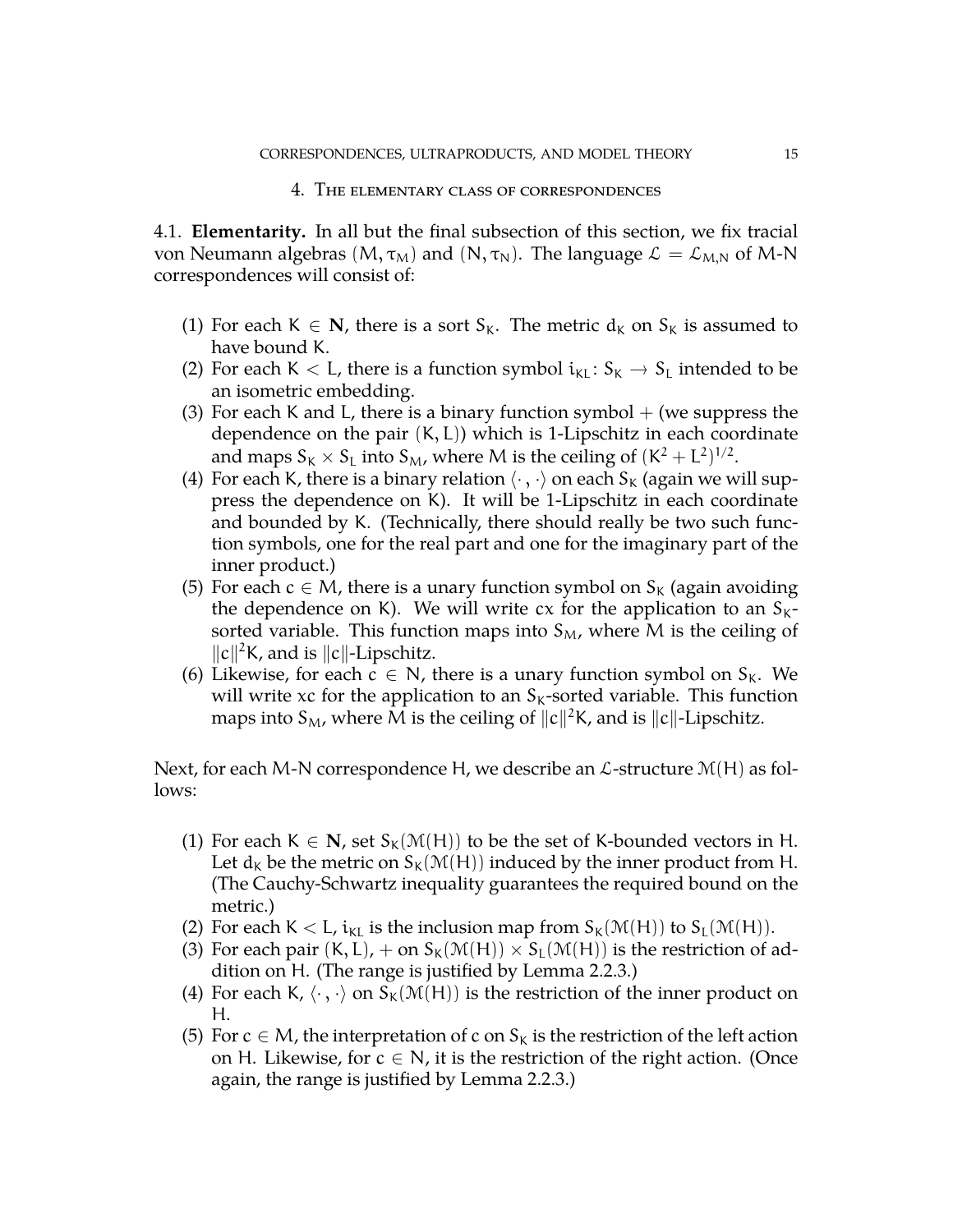We refer to M(H) as the **dissection** of H. Here is the model-theoretic reformulation of Proposition [3.1.7:](#page-11-0)

<span id="page-15-0"></span>**Theorem 4.1.1.** *Suppose that*  $(H_i : i \in I)$  *is a family of M-N correspondences and that* U is an ultrafilter on  $I$ . Then  $\mathcal{M}(\prod_{\text{cl}}H_i)=\prod_u \mathcal{M}(H_i)$  *(where the latter ultraproduct is the usual model-theoretic ultraproduct.)*

Let  $\mathcal{C} := \mathcal{C}_{M,N}$  be the category of  $\mathcal{L}$ -structures consisting of dissections of M-N correspondences with  $\mathcal L$ -homomorphic embeddings as morphisms. Let Corr $(M, N)$ be the category of M-N correspondences with isometric correspondence maps as morphisms.

**Theorem 4.1.2.** C *is an elementary class. Moreover,* C *is equivalent as a category to* Corr(M, N)*.*

*Proof.* We first show that C is closed under ultraproducts and ultraroots. Closure under ultraproducts follows immediately from Theorem [4.1.1.](#page-15-0) Now suppose that M is an L-structure such that  $M^{\mathcal{U}} = \mathcal{M}(H)$  for some correspondence H. It is clear that the closure of the union of the sorts  $S_k(\mathcal{M})$  is a sub-correspondence H<sub>0</sub> of H. It remains to see that  $M = M(H_0)$ . To see this, suppose that ξ is a K-bounded vector in H<sub>0</sub>. Then  $\xi$  is a K-bounded vector in H, whence  $\xi \in$  $\mathcal{S}_\mathsf{K}(\mathsf{M}^\mathfrak{U}).$  Fix  $\epsilon > 0$  and choose  $\xi' \in \mathcal{S}_\mathsf{L}(\mathsf{M})$  such that  $\|\xi - \xi'\| \leq \epsilon.$  Since  $\mathfrak{M}$  is an elementary substructure of  $\mathcal{M}^{\mathfrak{U}}$ , we have that

$$
\inf_{\eta\in S_K(\mathbb M)}d(\xi',\eta)=\inf_{\eta\in S_K(\mathbb M^{\mathfrak U})}d(\xi',\eta)\leq \varepsilon.
$$

Thus, there is  $\eta \in S_K(\mathcal{M})$  such that  $d(\xi, \eta) \leq 3\varepsilon$ . Since  $\varepsilon$  was arbitrary, we conclude that  $\xi \in S_K(\mathcal{M})$ .

We now prove the categorical equivalence. Given  $\mathcal{M} \in \mathcal{C}$ , we let  $H(\mathcal{M})$  denote the corresponding correspondence, which is simply the completion of the union of the  $S_k(\mathcal{M})'$ s. It is clear that  $H(\mathcal{M}(H)) = H$  for any correspondence H. We now show that  $M(H(M)) = M$  for ever  $M \in C$ . To see this, suppose that ξ is a K-bounded vector in H(M). Let H<sub>0</sub> denote the union of the sorts of H(M), which is a dense subspace of  $H(M)$  closed under the actions of M and N. It follows that  $\xi = \lim_{n \to \infty} \xi_n$ , each  $\xi_n \in H_0$ . Since  $H_0$  consists of bounded vectors, by Proposition [3.1.6,](#page-9-1) we may write  $\xi = \lim_{n} \xi'_n$ , each  $\xi'_n \in H_0$  K-bounded. Since M is isomorphic to the dissection of a correspondence, we have that an element of  $S_L(\mathcal{M})$  that is K-bounded is in the image of  $i_{KL}$ . It follows that  $\xi \in S_K(\mathcal{M})$ , as desired.

The fact that the functors M and H provide a bijection between the Hom-sets is straightforward and so we conclude that we have an equivalence of categories.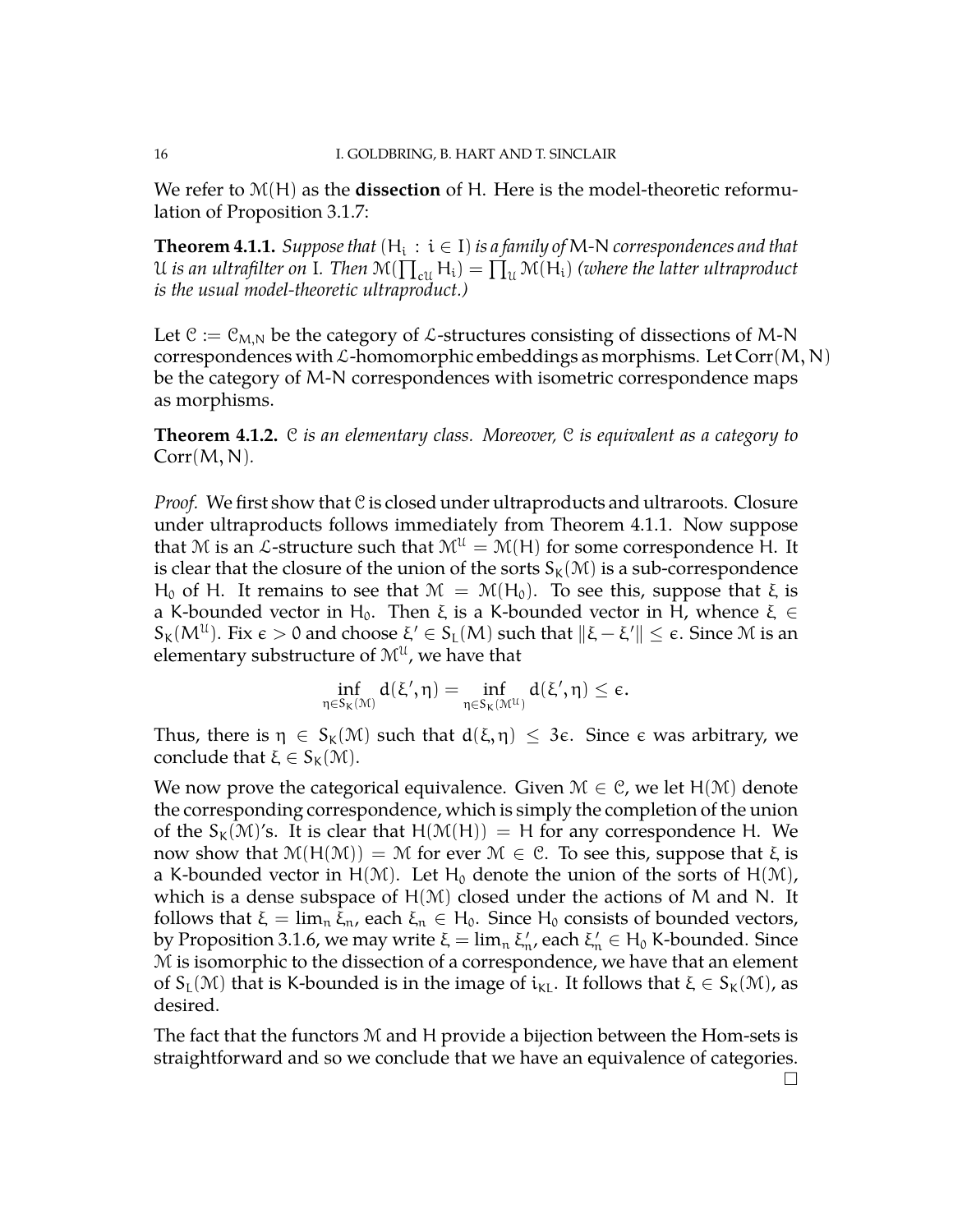Let  $T_{\text{corr}} := T_{M-N \text{ corr}}$  denote the theory axiomatizing the class of dissections of M-N correspondences.

# **Corollary 4.1.3.** T<sub>corr</sub> *is* ∀∃-*axiomatizable.*

*Proof.* By a well-known test, it suffices to check that an e.c. substructure of a model of  $T_{\text{corr}}$  is a model of  $T_{\text{corr}}$ . However, the proof of closure under ultraroots in the previous theorem only used the weaker fact that an e.c. substructure a model of  $T_{\text{corr}}$  is a model of  $T_{\text{corr}}$ .

We can in fact give a concrete axiomatization of  $T_{\text{corr}}$ . We first list the more straightforward axioms:

- Axioms for (dissections of) Hilbert spaces.
- Axioms saying that the elements of M and N act as bounded operators. To express the boundedness, we have, for each  $a \in M$  and each K, the axiom

$$
\sup_{x\in S_K}(\|ax\|\ \dot{-}\|a\|\cdot\|x\|)=0
$$

and similar such axioms for elements of N.

- Axioms saying that  $\pi_l$  and  $\pi_r$  are ∗-homomorphisms.
- Axioms saying that  $\pi_l$  and  $\pi_r$  commute: for each  $a \in M$ ,  $b \in N$  and each K, we have the axiom

$$
\sup_{x\in S_K} d(a(xb), (ax)b) = 0.
$$

• Axioms saying that elements of  $S_k$  are K-bounded: for each  $a \in M$ , we have the axiom

$$
\sup_{x \in S_K} (\langle \alpha x, x \rangle \doteq K \tau_M(\alpha)) = 0
$$

and similar axioms for elements of N.

There is one last axiom scheme which expresses that the elements of  $S_K$  are precisely the K-bounded elements. Informally, this amounts to saying that if K < L and  $y \in S_L$  is K-bounded, then there is  $x \in S_K$  such that  $i_{KL}(x) = y$ . In order to write this precisely, we first let  $X_{KL}$  denote the  $T_{corr}$ -functor that collects the set of K-bounded vectors in  $S_L$ . By Lemma [3.1.4,](#page-8-0)  $X_{KL}$  is a  $T_{corr}$ -definable set, whence we may thus express our last axiom scheme as follows:

• For each  $K < L$ , we have the axiom

$$
\sup_{y\in X_{KL}}\inf_{x\in S_K}i_{KL}(x)=y.
$$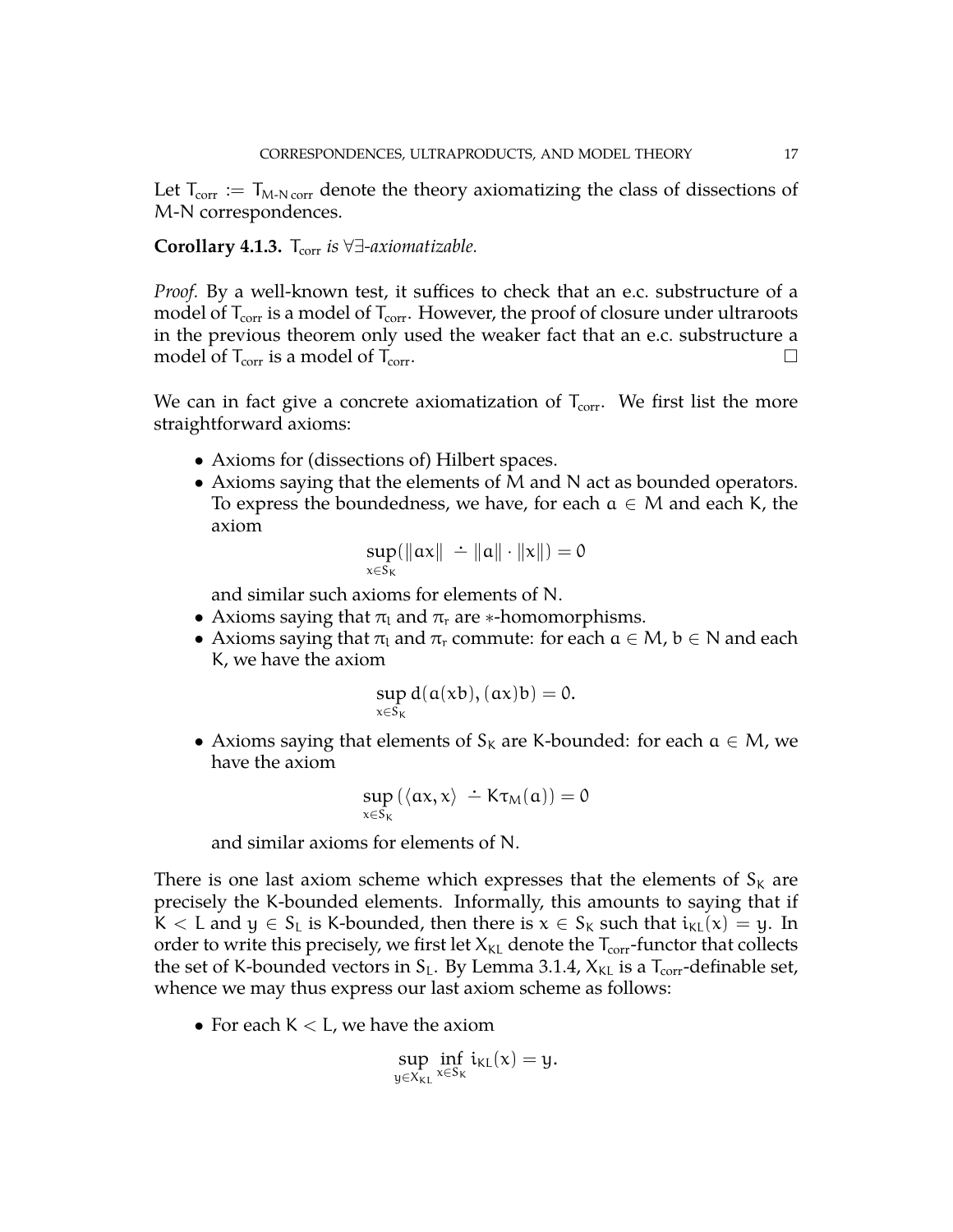In order to write the above axioms in their unabbreviated form, one would need to use some  $T_{corr}$ -definable predicate  $φ_{KL}$  for which  $X_{KL}$  equals the zeroset  $Z(\varphi_{\text{KL}})$  of  $\varphi_{\text{KL}}$ . Since we proved that  $X_{\text{KL}}$  is definable by showing that it was preserved by ultraproducts, the definable predicate  $\varphi_{\text{KL}}$  comes to us via theoretical means, seemingly making the above axiomatization less concrete. However, this is readily remedied as follows. Given  $\epsilon > 0$ , the following collection of conditions is unsatisfiable:

$$
\{\langle \alpha x \, , \, x \rangle \ \dot{-} \ K \tau_M(\alpha) = 0 \, : \, \alpha \in M\} \cup \{\langle xb \, , \, x \rangle \ \dot{-} \ K \tau_N(b) = 0 \, : \, b \in N\} \cup \{\varepsilon \ \dot{-} \phi_{KL}(x)\}.
$$

By compactness and letting  $\epsilon$  range over all positive rational numbers, we find countable sequences  $(a_n)$  and  $(b_n)$  from M and N respectively such that, setting  $\psi_{\text{KL}}$  to be the  $T_{\text{corr}}$ -definable predicate

$$
\psi_{\text{KL}}(x) := \sum_n 2^{-n} \max(\langle a_n x, x \rangle \doteq K \tau_M(a_n), \langle x b_n, x \rangle \doteq K \tau_N(b_n)),
$$

we have that  $Z(\varphi_{KL}) = Z(\psi_{KL})$ . Thus, in the unabbreviated form of the last axiom scheme, one can work with the arguably more concrete representation of  $X_{\text{KL}}$  as  $Z(\psi_{\text{KL}})$ .

Note that only the last axiom scheme was ∀∃, the prior axioms all being universal. There is in fact a language for which the class of (definitional expansions of) dissections of correspondences becomes a universally axiomatizable class. Since S<sub>1</sub> is convex, we can consider the functions  $f_K: S_K \to S_1$  which maps  $a \in S_K$ to the closest element in  $S_1$ . As the functions  $f_k$  are preserved by ultraproducts, we have that these functions are  $T_{\text{corr}}$ -definable. We add these symbols to the above language and let  $\mathbb{C}^*$  denote the corresponding class of expansions of elements of *€*. Since these are definitional expansions,  $C^*$  is an axiomatizable class, say the models of  $T_{\text{corr}}^*$ .

**Proposition 4.1.4.** T<sub>corr</sub> is universally axiomatizable.

*Proof.* Suppose that  $N \subseteq M$   $\models$   $T_{corr}^*$ . The main point is to check that if  $\alpha \in$ H(N) is 1-bounded, then  $a \in S_1(N)$ . Since  $M \models T$ , we have that  $a \in S_1(M)$ . Let  $a_n \in S_{K_n}(N)$  for  $n \in \mathbb{N}$  be such that  $a_n \to a$ . Then, in M, we have that  $\mathbb{R}^n$  for  $\mathbb{R}^n$  for  $\mathbb{R}^n$  for  $\mathbb{R}^n$  for  $\mathbb{R}^n$  for  $\mathbb{R}^n$  for  $\mathbb{R}^n$  for  $\mathbb{R}^n$  for  $\mathbb{R}^n$  for  $\mathbb{$  $\|a - f_{K_n}(a_n)\| \le \|a - a_n\|$ , whence  $f_{K_n}(a_n) \to a$ . But  $f_{K_n}(a_n) \in S_1(\mathcal{N})$  for all  $n$ , whence  $a \in S_1(\mathcal{N})$ .

<span id="page-17-0"></span>4.2. **The Fell topology and weak containment.** Recall that the **Fell topology** is the topology on the space of (isomorphism classes of) correspondences whose basic open neighborhoods of a correspondence H are given by  $V(H; \epsilon, E, F, S)$ , where E and F are finite subsets of M and N respectively,  $S = \{\xi_1, \dots, \xi_n\}$  is a finite subset of H, and  $V(H; \varepsilon, E, F, S)$  consists of those correspondences K for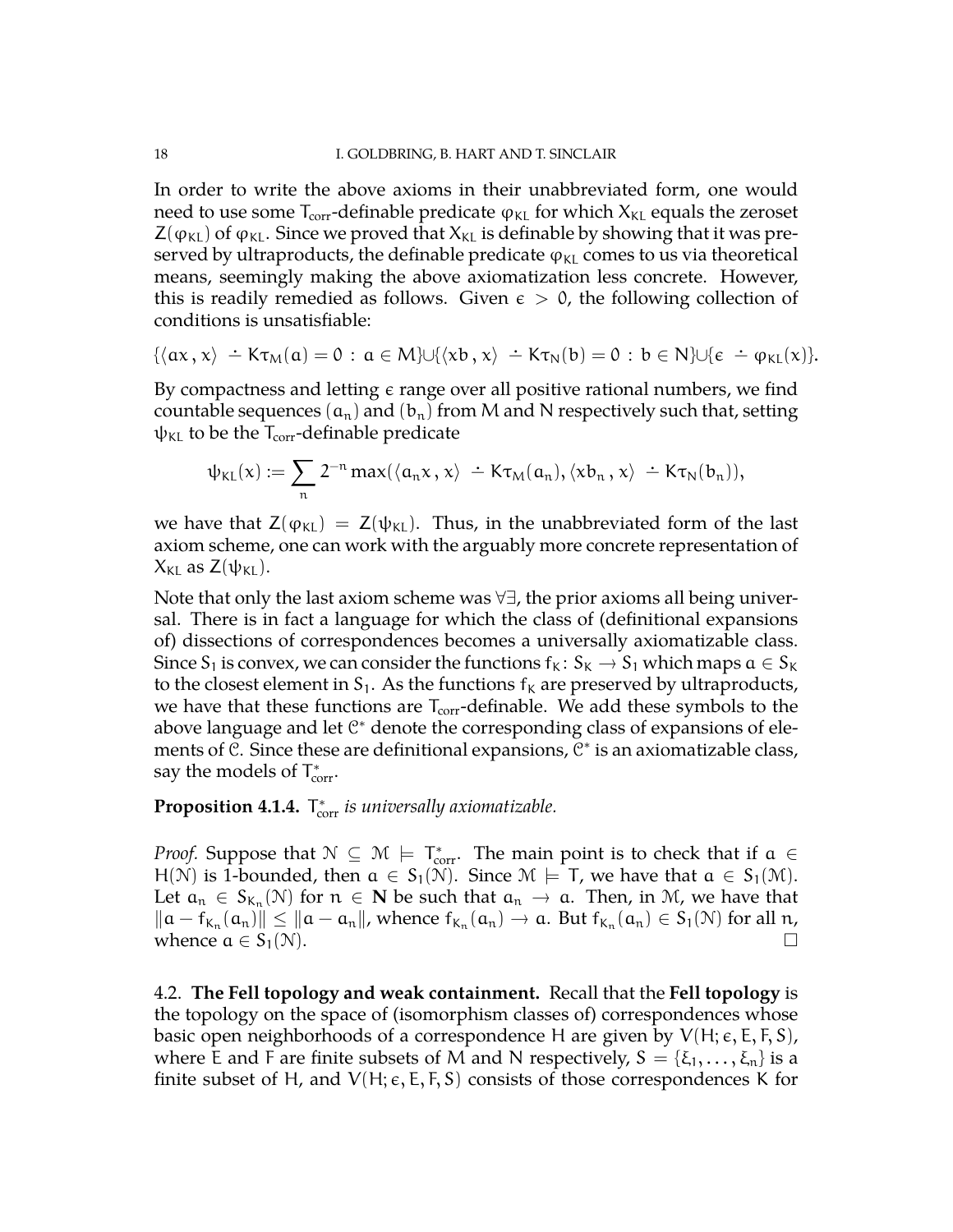which there are  $\eta_1, \ldots, \eta_n \in K$  satisfying

$$
|\langle \xi_i, x\xi_j y \rangle - \langle \eta_i, x\eta_j y \rangle| < \varepsilon
$$

for all  $1 \le i, j \le n$  and all  $x \in E$  and  $y \in F$ .

If H and K are correspondences, we say that H is **weakly contained** in K if H is in the closure of {K $\oplus \infty$ } (in the Fell topology). We use our above analysis to give an ultrapower reformulation of weak containment analogous to that appearing in the theory of unitary group representations.

**Proposition 4.2.1.** *Given correspondences* H *and* K*, the following are equivalent:*

- (1) H *is in the closure of*  ${K}$ .
- $(2)$   $\mathcal{M}(H) \models Th_{\forall}(\mathcal{M}(K)).$
- (3)  $\mathcal{M}(H)$  *embeds into*  $\mathcal{M}(K)^{\mathcal{U}}$ *.*
- (4) H *embeds into* K cU *.*

*Proof.* The equivalence of (2) and (3) is standard and the implications (3) implies (4) implies (1) are straightforward. We now prove that (1) implies (3). We may assume that H is separable. For simplicity, we also assume that M and N are separable. It suffices to show that  $S_1(H)$  embeds into  $S_1(K)^{\mathfrak{U}}$ . Let  $(\xi_i)$  enumerate a countable dense subset of  $S_1(H)$ . Let  $(E_n)$  and  $(F_n)$  denote increasing sequences of finite subsets of  $M_1$  and  $N_1$  respectively with dense unions. Since H is in the closure of K, we may find, for  $i\leq n$ , vectors  $\eta_i^n\in\bigcup_{m}S_m(K)$  such that

$$
\left|\langle \xi_i, x\xi_jy\rangle - \langle \eta_i^n, x\eta_j^n y\rangle\right| < \varepsilon
$$

for all  $1\leq i,j\leq n$  and all  $x\in E_n$  and  $y\in F_n$ . Set  $\eta_i:=(\eta_i^n)^\bullet\in K^{\mathfrak{U}}$ . Note that  $\eta_i$ is 1-bounded, whence, by Proposition [3.1.7,](#page-11-0) we have that  $\eta_i \in S_1(\mathsf{K})^{\mathfrak{U}}$  for each  $\mathfrak{i}.$ The map  $\xi_i \mapsto \eta_i$  extends to the desired embedding of  $S_1(H)$  into  $S_1(K)^{\mathfrak{U}}$  $\Box$ 

<span id="page-18-0"></span>4.3. **Classification, stability, and model companions.** Roughly speaking, we say that a theory is **classifiable** if there is a generalized set of dimension functions which characterize the isomorphism type of its models; see [\[19,](#page-34-12) Chapter 13] for more details than are needed here. In the case of M-N correspondences, the dimensions are quite easy in light of Corollary [2.3.2.](#page-7-2) Indeed, since every correspondence is a direct sum of cyclic correspondences associated to subtracial c.p. maps, and the number of those, up to isomorphism, is bounded, a model of  $T_{\text{corr}}$  is determined by specifying the number of each direct summand present in a direct sum. We have just shown:

**Theorem 4.3.1.** T<sub>corr</sub> *is classifiable.*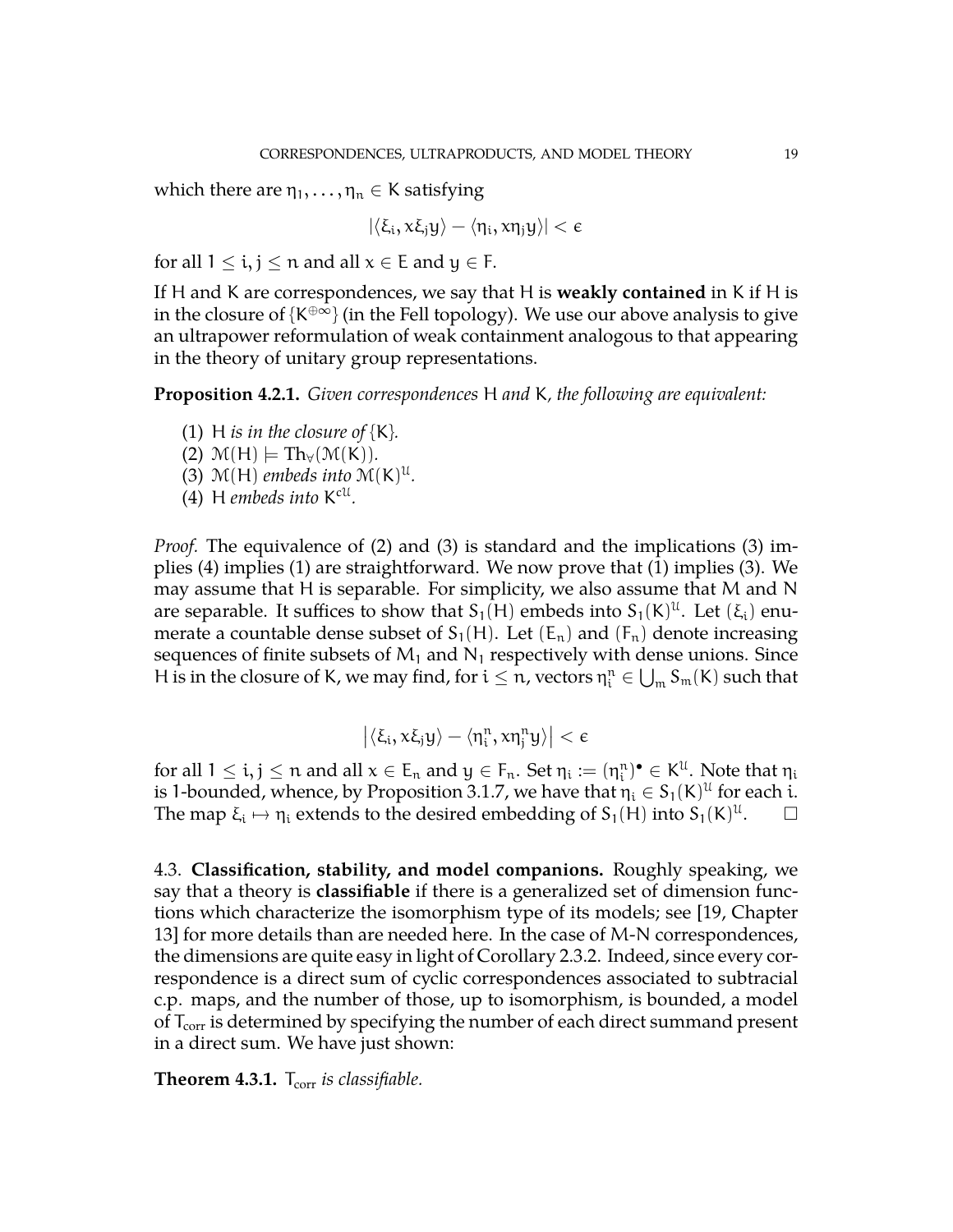One consequence of classifiability is that the theory in question is stable. In this case, one expects all completions of  $T_{\text{corr}}$  to be superstable, which is indeed the case:

**Theorem 4.3.2.** *Suppose that*  $T$  *is a completion of*  $T_{corr}$ *. Then*  $T$  *is superstable.* 

*Proof.* To see this, suppose that T is a completion of  $T_{corr}$  and  $M \models T$ . Every type over M in some fixed finitely many variables generates a correspondence of the form  $H(\mathcal{M}) \oplus K$  for some correspondence K which has density character  $\mu$ , the maximum of that of M, N and  $\aleph_0$ . Using Corollary [2.3.2](#page-7-2) and some very crude counting, if the density character of M is  $\lambda$  with  $\lambda \geq 2^{\mu}$ , then T is  $\lambda$ -stable.  $\Box$ 

By virtue of being stable, there exists a well-behaved independence relation, which we now concretely describe for completions of the theory of correspondences. We work in the language of  $T^*_{\text{corr}}$  and fix a completion T. We work in a large, saturated model H<sub>T</sub> of T and set  $A_0$  to be the algebraic closure of the empty set.

Before describing the independence relation, we note the following:

<span id="page-19-0"></span>**Proposition 4.3.3.** Let T' be the theory T with constants added to name elements of A0*. Then:*

- (1) T' has quantifier elimination.
- (2) *The algebraic closure of any*  $X \subseteq H_T$  *is the correspondence generated by* X *and*  $A_0$ .

*Proof.* For (1), suppose that A is a separable correspondence containing  $A_0$  and contained in H<sub>0</sub> and H<sub>1</sub>, both models of T. Moreover, assume that H<sub>0</sub> is separable and H<sub>1</sub> is  $\mathcal{X}_1$ -saturated. Any direct sum decomposition of A can be extended to a direct sum decomposition of  $H_0$ . Suppose that P is one of the subtracial cyclic direct summands of H<sub>0</sub> orthogonal to A. Since H<sub>1</sub> is  $\mathbf{X}_1$ -saturated, it contains a copy of  $P^{\oplus \aleph_1}$ . This family of direct summands can be extended to a direct sum decomposition of  $H_1$ . Since A is separable, it is contained in the direct sum of only countably many summands that make up this decomposition of  $H_1$  and so at least one copy of P must be orthogonal to A. This means that one can fix A and map P into  $H_1$ . Proceeding like this summand by summand, we get an embedding of  $H_0$  into  $H_1$  fixing A. Quantifier elimination follows.

For (2), let X' be the correspondence generated by X and  $A_0$  and consider  $\xi \notin X'$ . Without loss of generality, we can assume that  $\xi$  is orthogonal to  $X'$  and that  $\xi$  is subtracial. If P is the cyclic correspondence that  $\xi$  generates, we know as above that P $^{\oplus \lambda}$  is also present in H<sub>T</sub> for any small λ. By quantifier elimination, the type of ξ has unboundedly many realizations over  $X'$ , whence ξ is not algebraic over  $X'$  (and thus not algebraic over X).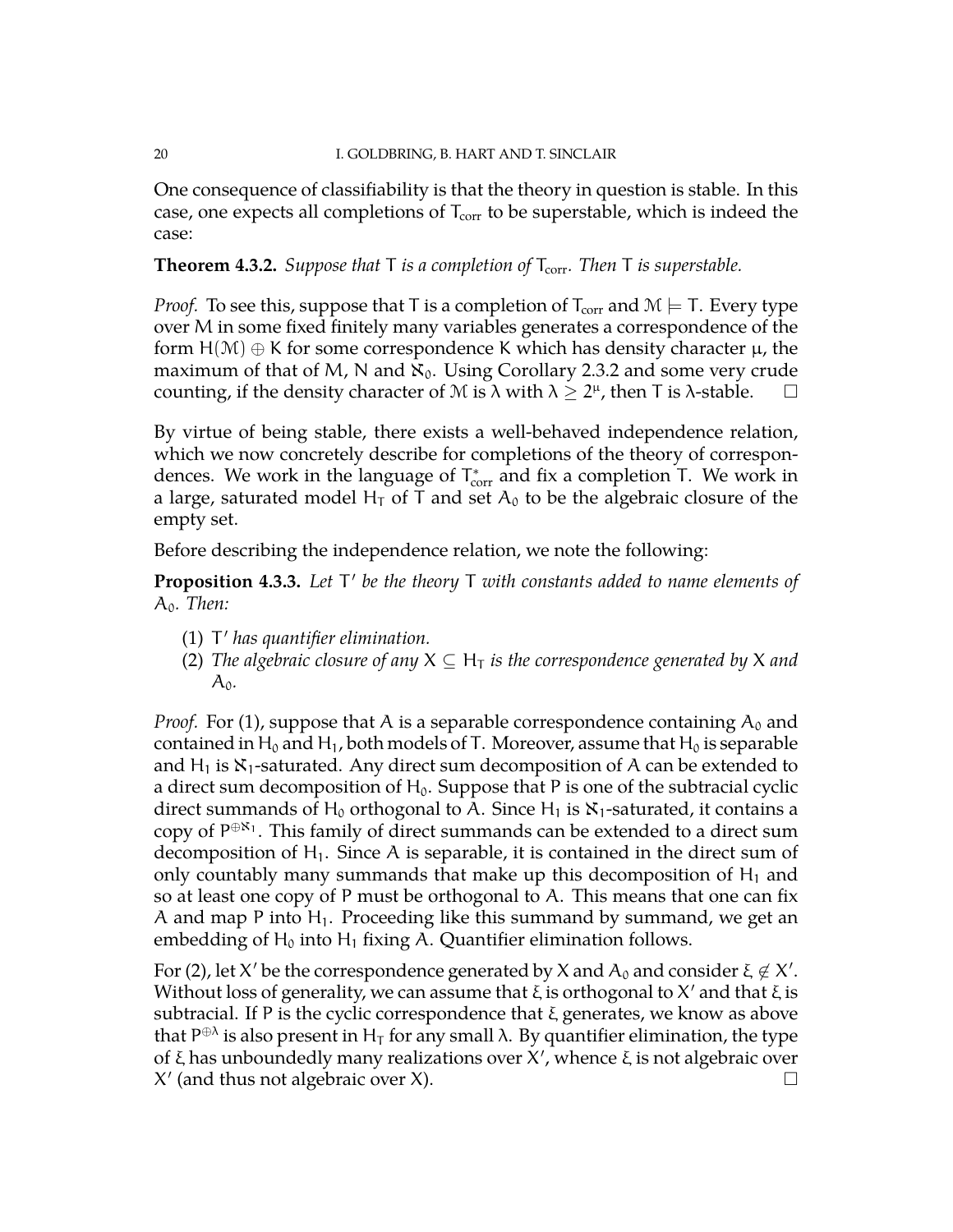We can now describe the independence relation. For subcorrespondences A, B and C of H, where  $A_0 \subseteq A \subseteq B \cap C$ , we say that B **is independent from** C **over** A if the correspondence generated by B and C has the form  $\rm A\oplus B_0\oplus C_0$ , where  $B = A \oplus B_0$  and  $C = A \oplus C_0$ .

**Proposition 4.3.4.** *The independence relation described above is the non-forking relation for* T*.*

*Proof.* This relation is easily seen to be invariant, transitive and symmetric. If B and C are as above and are dependent over A, then this is explained by some  $a \in B \cap C$ , whence this relation has finite character. If B is separable, then B is independent from C over  $B \cap C$ , whence this relation also has local character.

The only remaining properties of non-forking we need to check are extension and stationarity. They are similar and so we just check extension. Suppose that  $A_0 \subseteq A \subseteq B$ , C are subcorrespondences in H. We may assume that  $B = B_0 \oplus A$ . As in the proof of quantifier elimination, we can find some isomorphic copy  $\rm B'_{0}$ of  $B_0$  which is disjoint from C. Then  $B' = B'_0 \oplus A$  is independent from C over A, which proves extension.  $\hfill \square$ 

In certain cases, we can improve the previous result. We call a complete theory T of correspondences **ample** if whenever P is a cyclic, subtracial correspondence contained in H<sub>T</sub>, then  $P^{\oplus \aleph_0} \subseteq H_T$ . Observe that the proof of Proposition [4.3.3](#page-19-0) shows that ample theories have quantifier elimination in the language of  $T_{\text{corr}}^*$ .

**Question 4.3.5.** Is every complete theory of correspondences ample? In particular, when the is the theory of the trivial M-M correspondence ample?

Let S denote the set of subtracial c.p. maps  $M \to N$ . Given a closed (in the weak topology) subset A of S, we say that A is **ample** if whenever  $\varphi_i \in A$  for  $i \in \mathbb{N}$ (possibly with repetitions) and  $H_{\psi} \subseteq \oplus_i H_{\varphi_i}$ , then  $\psi \in \mathcal{A}$ .

To an ample set of subtracial c.p. maps A, we associate the theory  $T_A$  of the correspondence  $\bigoplus_{\varphi \in \mathcal{A}} \mathsf{H}_{\varphi}^{\oplus \aleph_0}.$ 

**Proposition 4.3.6.** *For a complete theory* T *of correspondences, the following are equivalent:*

- (1) T *is ample.*
- (2)  $T = T_A$  *for some ample A.*
- (3) *The algebraic closure of the empty set is* {0}*.*

*Proof.* The only direction that needs proof is (1) implies (2). Let A be the set of all subtracial c.p. maps  $\varphi$  such that  $H_{\varphi} \subseteq H_T$  and let  $\mathcal{A}_0$  be a countable dense subset of A. Since T is ample, we can build a copy of  $\bigoplus_{\varphi\in A_0}H_\varphi$  in  $H_T$ . By quantifier elimination, this is an elementary submodel of  $H_T$  and a model of  $T_A$ .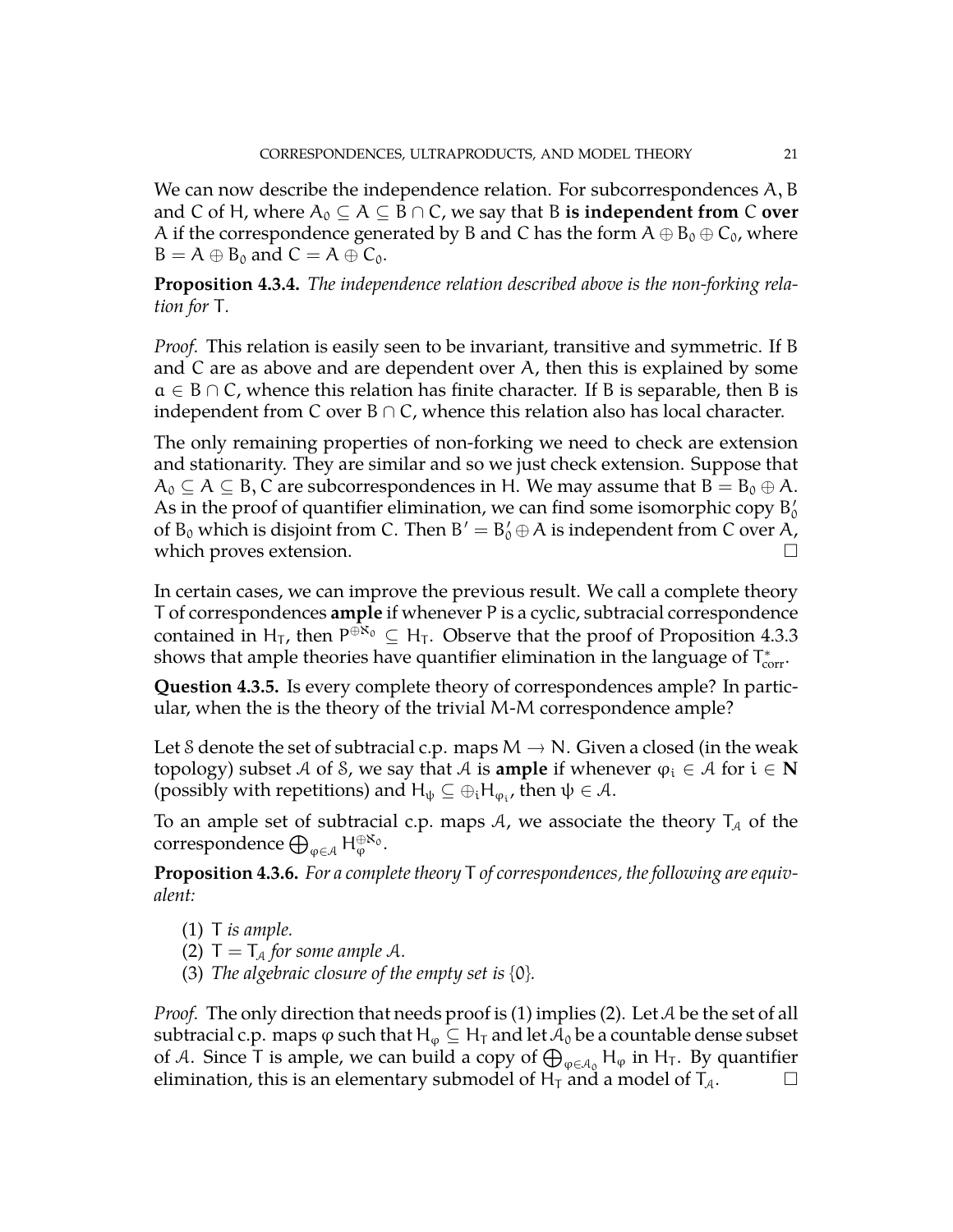The largest such ample set is, of course, S, the set of all subtracial c.p. maps and the theory  $T_s$  has the property that every correspondence embeds into a model of it. Thus, we have:

**Theorem 4.3.7.** *The theory of* M*-*N *correspondences has a model companion, namely*  $T_{\scriptscriptstyle\rm S}$ , with quantifier elimination in the language of  $T^*_{\rm corr}$ .

There is a slightly different approach to the model-companion of  $T_{\text{corr}}$  that follows the lines of Berenstein's proof that the theory of unitary representations of a fixed group Γ has a model companion (see [\[3\]](#page-34-13)). We merely summarize the appropriate sequence of lemmas, leaving the reader to check that the proofs are identical to those in [\[3\]](#page-34-13).

Suppose that H is any separable **locally universal** correspondence, that is, one whose ultrapower embeds any separable correspondence. (Such correspondences exist since  $T_{\text{corr}}$  is  $\forall \exists$ -axiomatizable; for instance, let H be an e.c. correspondence.)

<span id="page-21-1"></span>**Lemma 4.3.8.** *Suppose that* K *is a correspondence. Then*  $K \oplus H^{\oplus \infty}$  *is e.c.* 

**Lemma 4.3.9.** *Suppose that* K *is a correspondence. Then* K *is e.c. if and only if* K  $\models$  $Th<sub>∃</sub>(H<sup>oplus∞</sup>)$ .

**Corollary 4.3.10.**  $T_{corr}$  *has a model companion, namely*  $T_{corr} \cup Th_{\exists}(H^{\oplus \infty})$ *. Moreover,* this model companion is a model completion in the language of  $\mathsf{T}_\text{corr}^*$ .

The group version of the following corollary also appears in [\[3\]](#page-34-13).

**Corollary 4.3.11.** M *is amenable if and only if the infinite direct sum of the coarse*  $\mathcal{C}or$ respondence  $\mathsf{L}^2(\mathsf{M},\tau_{\mathsf{M}}) \otimes \mathsf{L}^2(\mathsf{M},\tau_{\mathsf{M}})$  is e.c.

*Proof.* By Proposition [A.0.7](#page-34-14) (and the fact that amenability coincides with semidiscreteness), M is amenable if and only if the infinite direct sum of the coarse correspondence is locally universal; the latter condition is equivalent to the infinite direct sum of the correspondence being e.c. by Lemma [4.3.8.](#page-21-1)  $\Box$ 

<span id="page-21-0"></span>4.4. **Freeing the von Neumann algebras (continued).** In this subsection, we revisit the class of correspondences but this time do not insist that the tracial von Neumann algebras are fixed. The class of structures Corr we are trying to capture now are triples  $(M, H, N)$ , where M and N are tracial von Neumann algebras and H is an M-N correspondence. We introduce a language  $\mathcal{L}_{\mathcal{F}}$  as follows:

(1) For M and N, we use the language of tracial von Neumann algebras.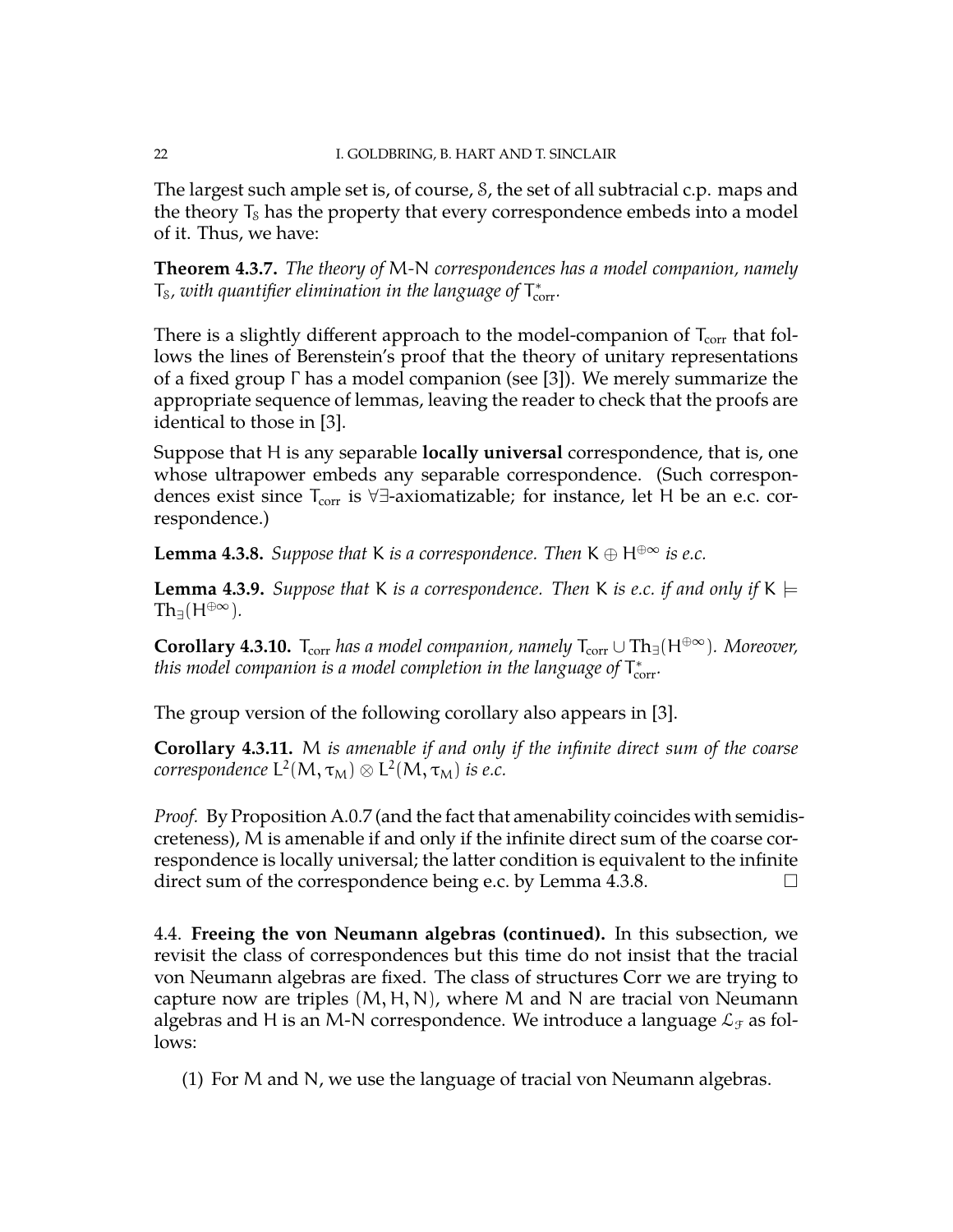- (2) For H, we have sorts  $S_K$ , which, as above, are meant to capture the Kbounded vectors. We also have an inner product and  $+$  just as in the case of fixed algebras.
- (3) Additionally we will have actions from  $M \times H$  and  $H \times N$  mapping to H with the usual restrictions on domains, ranges and continuity moduli.

For any  $(M, H, N) \in \text{Corr}$ , we can once again consider its dissection, which is the  $\mathcal{L}_{\mathcal{F}}$ -structure M(M, H, N), which assigns all the sorts, functions and relations their standard intended meaning. Let  $\mathcal F$  be the class of  $\mathcal L_{\mathcal F}$ -stuctures  $\mathcal M(M, H, N)$ for all  $(M, H, N) \in$  Corr. The model-theoretic version of Theorem [3.2.4](#page-13-1) is the following:

<span id="page-22-1"></span>**Theorem 4.4.1.** Suppose that  $(M_i, H_i, N_i)$  is a family of elements of Corr and U is an *ultrafilter on* I*. Then*  $\mathcal{M}(\prod_{\mathfrak{U}}M_i, \prod_{\mathfrak{c}U}H_i, \prod_{\mathfrak{U}}N_i) = \prod_{\mathfrak{U}}^{\cdot} \mathcal{M}(M_i, H_i, N_i)$ *.* 

Given Theorem [4.4.1,](#page-22-1) the proof of the next theorem is identical to its "fixed" analogue.

<span id="page-22-0"></span>**Theorem 4.4.2.** F *is an elementary class which is categorically equivalent to* Corr*.*

# 5. Property (T)

In [\[12\]](#page-34-6), the first named author showed that a countable group Γ has property (T) if and only if the set of Γ -invariant vectors is a definable set relative to the theory of unitary representations of Γ. One of the main motivations for the current paper is to prove an analogous result for  $II_1$  factors, which is the content of this section.

Let us first recall the definition of property (T) for tracial von Neumann algebras. While we follow [\[1\]](#page-34-11), the definition there is in terms of c.p. maps. Instead, we give an equivalent formulation, which is the content of [\[1,](#page-34-11) Proposition 14.2.4]. Given an M-M correspondence H,  $a \in M$ , and  $\xi \in H$ , we set  $[a, \xi] := a\xi - \xi a$ . We say that  $\xi \in H$  is **central** if  $[\alpha, \xi] = 0$  for all  $\alpha \in M$ .

<span id="page-22-2"></span>**Definition 5.1.3.** ( $M, \tau_M$ ) has **property (T)** if, for any  $\epsilon > 0$ , there is a finite subset  $F \subseteq M$  and  $\delta > 0$  such that, for any M-M correspondence H and any tracial vector  $\xi \in H$  satisfying max<sub>x∈F</sub>  $\|[x, \xi] \| \leq \delta$ , there is a central vector  $\eta \in H$ with  $\|\xi - \eta\| \leq \epsilon$ .

For us, the following result ([\[1,](#page-34-11) Proposition 14.5.1]) is crucial:

**Proposition 5.1.4.** *If* M *is a II*<sup>1</sup> *factor, then in the above definition of property (T), one may replace the word "tracial" with "unit."*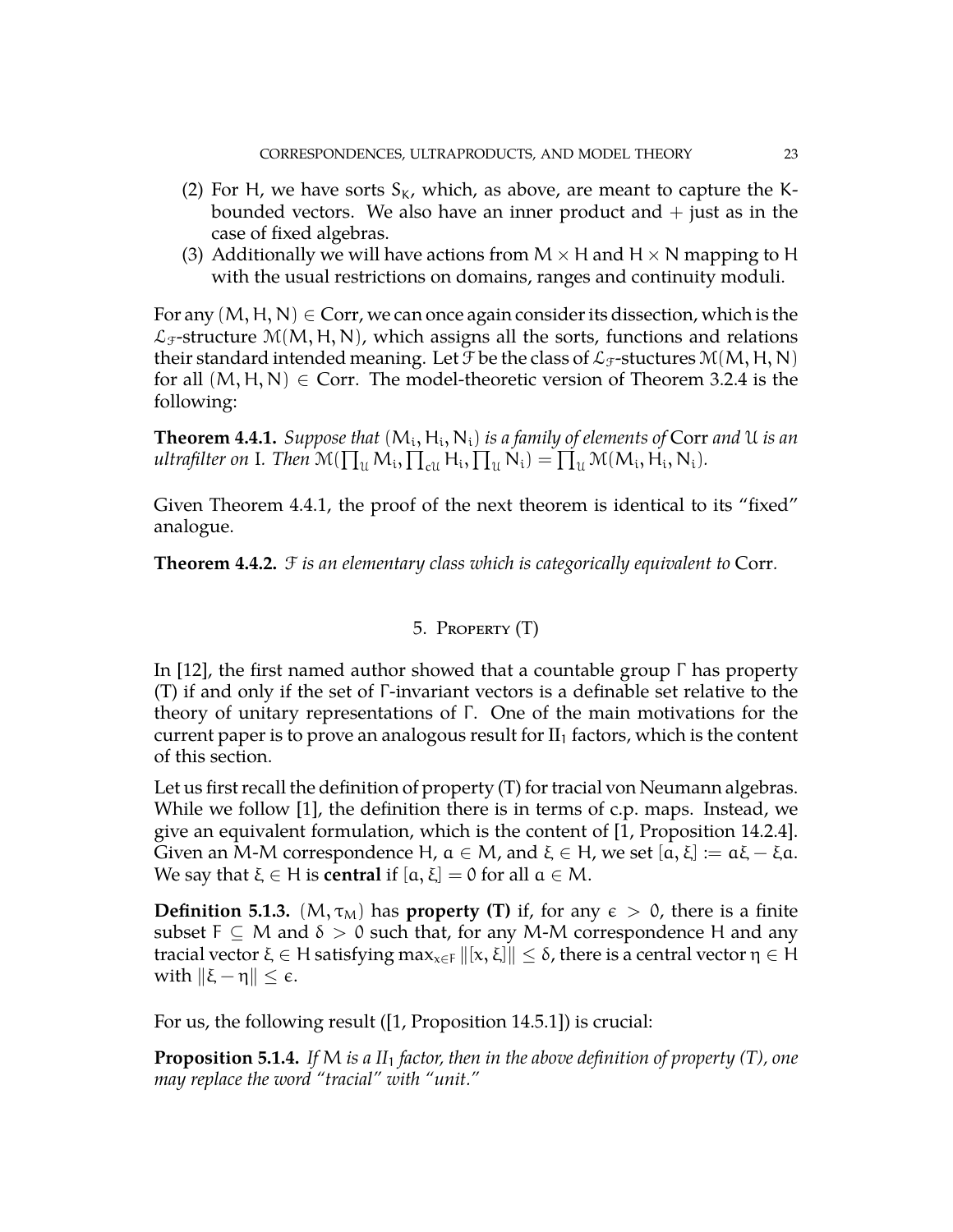For  $\mathcal{M} \models T_{corr}$ , let  $\mathcal{X}(\mathcal{M})$  denote the set of elements of  $S_1(\mathcal{M})$  that are central vectors of  $H(M)$ . The goal of this section is to prove, when M is a  $II_1$  factor, that X is a  $T_{\text{corr}}$ -definable set if and only if M has property (T). We first need one technical lemma:

<span id="page-23-0"></span>**Lemma 5.1.5.** Let H be an M-M correspondence and suppose that  $\xi \in H$  is a Kbounded unit vector with  $\sup_{u\in \mathbb{U}(M)}\|[u,\xi]\|\leq \delta.$  Then there is a  $\mathsf{K}/(1-\delta)^2$ -bounded central *unit vector*  $η ∈ H$  *with*  $\|\xi - η\| ≤ 2δ$ *.* 

*Proof.* Since  $\xi$  is a K-bounded vector, so is  $u\xi u^*$  for any  $u \in \mathcal{U}(M)$ , whence so is any vector in  $S := \overline{co} \{u\xi u^* : u \in \mathcal{U}(M)\}$ . Since S is closed and convex, there is a unique vector  $\eta' \in \mathcal{S}$  which is closest to 0. Since  $\mathfrak{u}S\mathfrak{u}^* = S$  for all  $\mathfrak{u} \in \mathfrak{U}(M)$ , this implies that η' is central. We have that  $\|\xi - \eta'\| \le \delta$ , so  $\|\eta'\| \ge 1 - \delta$  by the triangle inequality. Since η' is K-bounded, we have that  $η = η'/||η'||$  is K $/(1-δ)^2$ bounded. Moreover,  $\|\xi - \eta\| \le 2\delta$ .

**Theorem 5.1.6.** *Suppose that* M *is a II*<sup>1</sup> *factor. Then* M *has property (T) if and only if the*  $T_{\text{corr}}$ *-functor*  $X$  *is a definable set.* 

*Proof.* The "if" direction is immediate from the definitions and does not use the assumption that  $M$  is a  $II<sub>1</sub>$  factor.

Now suppose that M has property (T). It suffices to show that: for any family  $(H_i : i \in I)$  of M-M correspondences and any ultrafilter U on I, that  $\prod_u X(H_i) =$  $X(\prod_{\text{ell}} H_i)$ . The inclusion from left to right is clear. Now consider  $\overline{\xi} = (\xi_i)^\bullet \in$  $X(\prod_{\alpha}^{\infty} H_i)$ . By scaling by its length, we can assume that  $\xi$  is a unit vector and K-bounded. For each  $n \in \mathbb{N}$ , choose finite sets  $F_n \subseteq U(M)$  with dense union (recall that if M has property (T) then M is separable) and a decreasing sequence  $\delta_n \leq 1/(n+1)$  witnessing that M has property (T) for  $\epsilon := \frac{1}{n}$ .

Choose sets  $U_n := \{i \in I : \max_{u \in F_n} \| [u, \xi_i] \| \le \delta_n \}$  in  $\mathcal U$  and which are decreasing with n. This is possible since  $\xi$  is central. Define  $\xi_i' \in H_i$  as follows: for  $i \in$  $U_n \setminus U_{n+1}$ , let  $\xi_i^{\dagger} \in H_i$  be central such that  $\|\xi_i^{\dagger} - \xi_i\| \leq 1/n$ ; by scaling a little using Lemma [5.1.5,](#page-23-0) we can assume that  $\xi'$  is K-bounded with  $\|\tilde{\xi}'_i-\xi\|\leq 3/n$ . If  $i \in \bar{U}_n$  for all i, then  $\xi_i$  is itself central and so we can set  $\xi'_i = \xi_i$ . If  $i \notin U_1$ , then set  $\xi_i' \in H_i$  to be an arbitrary K-bounded vector. From this we see that  $\xi$  can be represented by a sequence of central K-bounded vectors which concludes the  $\Box$ 

**Question 5.1.7.** Is the previous theorem true for an arbitrary (separable) tracial von Neumann algebra?

We end this section with some speculation about the model-theoretic meaning of relative property (T). Suppose that, as above, M is a tracial von Neumann algebra and B is a von Neumann subalgebra. We say that B has relative property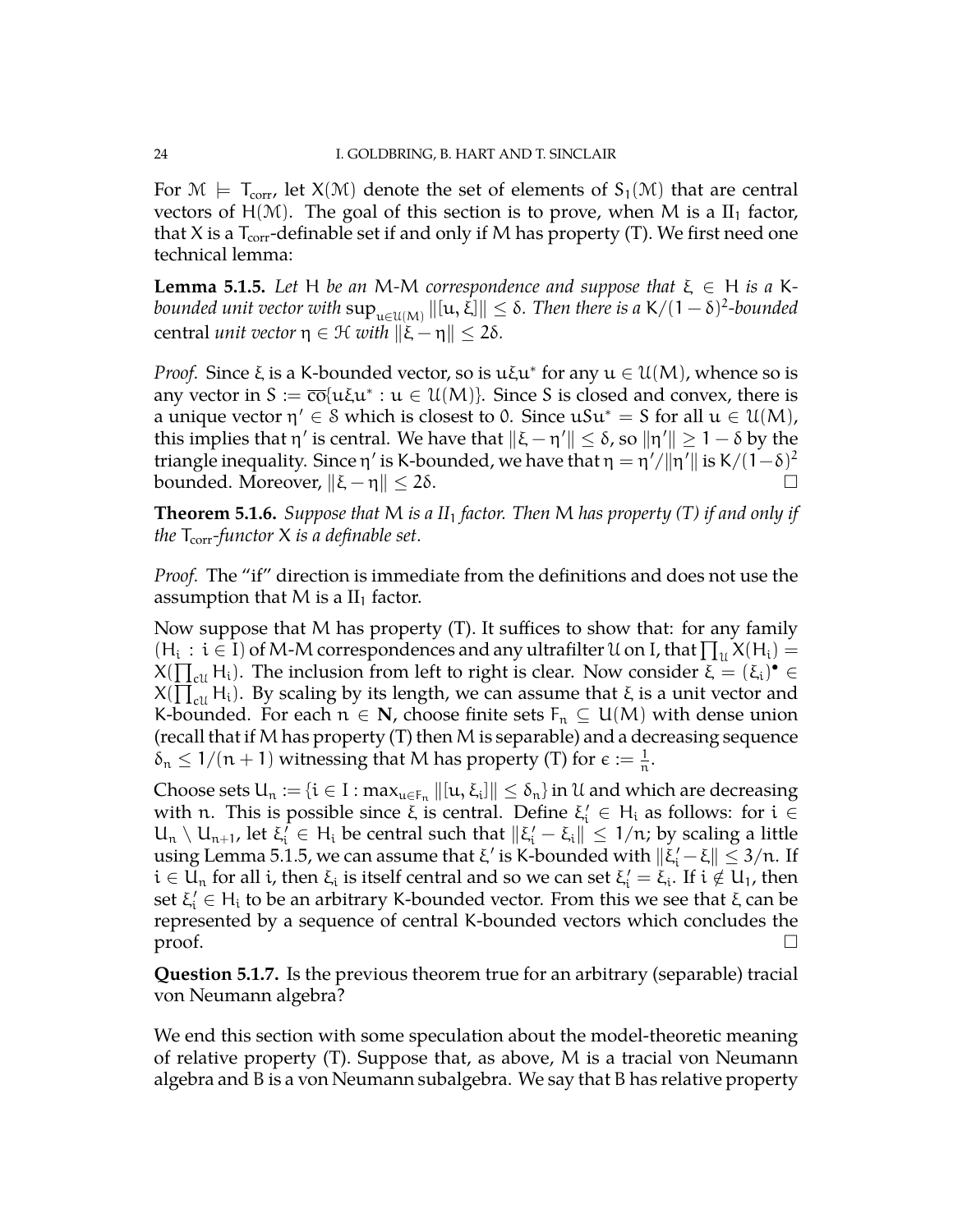(T) in M if, in Definition [5.1.3,](#page-22-2) we only conclude the existence of a B-central vector η, that is, a vector η ∈ H such that  $[b, \eta] = 0$  for all  $b \in B$ . The prototypical example of an algebra without property (T) which has relative property (T) in some larger algebra is  $L(\mathbb{Z}^n)$  inside of  $L(\mathbb{Z} \rtimes SL_n(\mathbb{Z}))$ ,  $n \geq 2$ .

It is tempting to guess that B has relative property (T) inside of M if and only the set of B-central vectors is a definable set relative to the theory of M-M correspondences. However, this is not the case. Indeed, if the set of B-central vectors were a definable set relative to the theory of M-M correspondences, then the finite sets appearing in the definition of relative property (T) could be chosen to be subsets of B itself, which is far from the case in general. (In particular, this would imply that B itself has property (T).)

Nevertheless, by [\[1,](#page-34-11) Section 14.5], there does appear to be some model-theoretic meaning to relative property (T). To explain this, we adopt some notation. Fix a finite set  $F \subset M$ ,  $\delta > 0$  and  $K \in N$ . Let the theory  $T(F, \delta, K)$  be the theory of M-M correspondences together with the sentence expressing the statement that there is a K-bounded unit vector ξ such that

$$
||[x, \xi]|| \le \delta, |\langle x\xi, \xi \rangle - \tau(x)| \le \delta, \text{ and } |\langle \xi x, \xi \rangle - \tau(x)| \le \delta
$$

for all  $x \in F$ . In the aforementioned reference, it is shown that for a II<sub>1</sub> factor M and a subalgebra B, B has relative property  $(T)$  in M if for some F,  $\delta$  and K, the theory  $T(F, \delta, K)$  cannot omit the type of a B-central vector.

# 6. σ-finite von Neumann algebras

<span id="page-24-0"></span>The use of bounded vectors gives a new approach to capturing model theoretically the class of σ-finite von Neumann algebras. This class is already known to be elementary via different techniques; see [\[6\]](#page-34-7). The approach here is different but both presentations rely on the Ocneanu ultraproduct, described in the next section.

<span id="page-24-1"></span>6.1. **Preliminaries concerning** ϕ**-right bounded elements.** The class σ- vNa of structures we wish to capture is the class of all pairs  $(M, \varphi)$ , where M is a von Neumann algebra and  $\varphi$  is a faithful normal state on M. Any such M is automatically σ-finite. Unlike the case of finite factors, the choice of faithful normal state is not canonical. However, the GNS constructions induced by any two such states are unitarily conjugate and give rise to a canonical "standard form." (See [\[20,](#page-34-15) Chapter IX, section 1] for a detailed description.)

We first recall the GNS construction for faithful normal states. Suppose that (M, φ) ∈ σ- vNa. Then one introduces the inner product  $\langle \cdot, \cdot \rangle_{\phi}$  on M given by

$$
\left\langle a\,,\,b\right\rangle _{\phi}=\phi(b^{\ast}a)
$$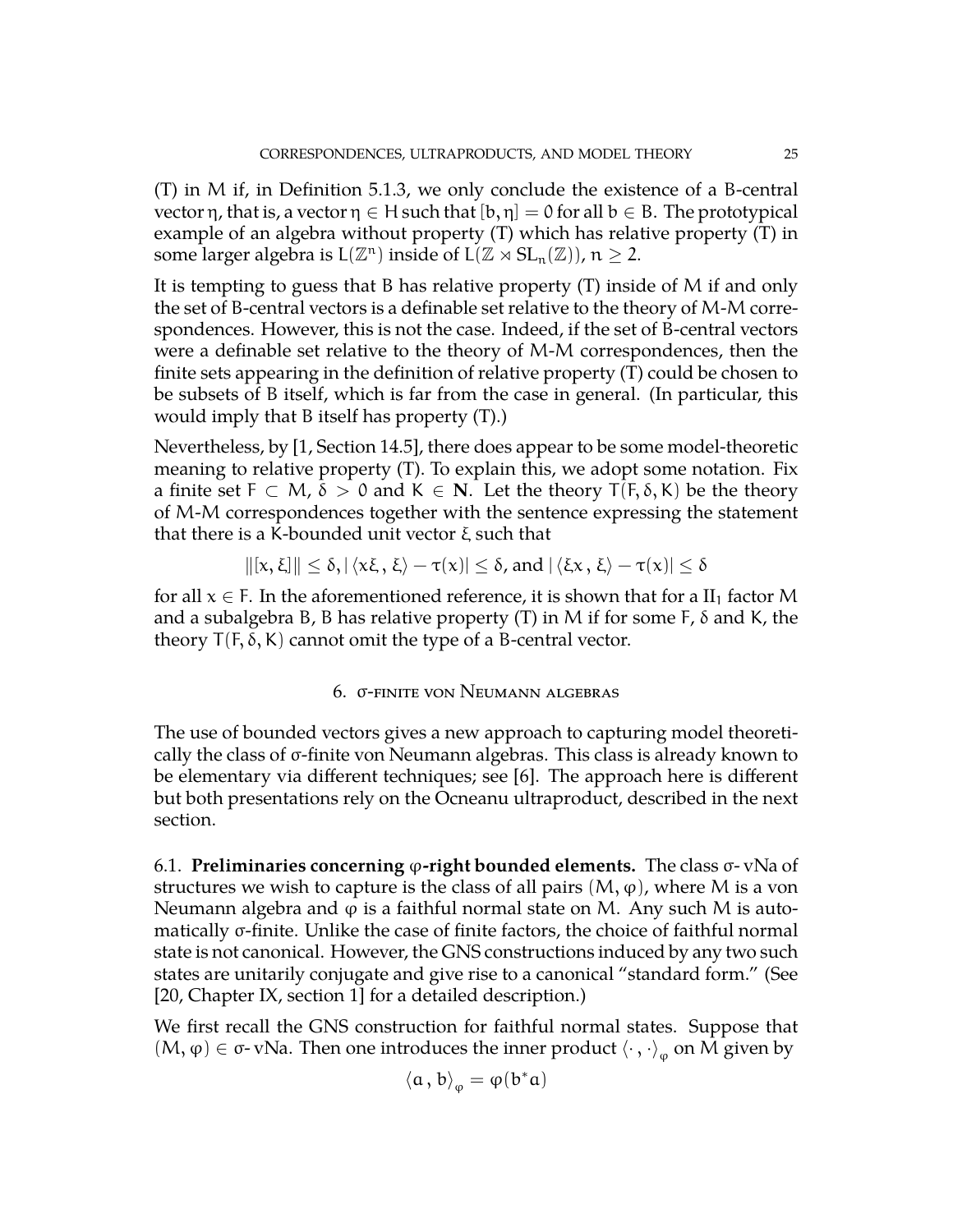with corresponding norm

$$
\| \alpha \|_\phi = \sqrt{\left< \alpha \, , \, \alpha \right>_\phi}.
$$

We write  $H_{\phi}$  for the Hilbert space completion of  $(M,\langle\cdot\,,\cdot\rangle_{\phi}).$ 

Notice that left multiplication gives a faithful \*-representation of M on  $H_{\varphi}$  and that the topology induced by  $\|\cdot\|_{\varphi}$  agrees with the strong topology on operator norm-bounded sets of M. However, in general, multiplication on the right does not lead to a bounded operator on H<sub> $\varphi$ </sub>. Thus, we say that  $\alpha \in M$  is  $\varphi$ -right K**-bounded** if, for all  $b \in M$ , we have

$$
\left\langle \mathbf{ba}\,,\,\mathbf{ba}\right\rangle _{\phi}\leq\mathrm{K}\left\langle \mathbf{b}\,,\,\mathbf{b}\right\rangle _{\phi}.
$$

If a is  $\varphi$ -right K-bounded, then right multiplication on H<sub> $\varphi$ </sub> is a bounded operator with norm at most <sup>√</sup> K. We say that a ∈ M is ϕ**-right bounded** if it is ϕ-right K-bounded for some K.

The following fact is probably well-known to experts, but we could not find a precise formulation of it in the literature:

<span id="page-25-0"></span>**Proposition 6.1.1.** *Fix a faithful normal state* ϕ *on* M*. Then the set of* ϕ*-right bounded elements of* M *is strongly dense in* M*.*

Before proving Proposition [6.1.1,](#page-25-0) we need a lemma:

**Lemma 6.1.2.** *Let* M *be a von Neumann algebra and*  $\varphi, \psi \in M_*$  *be two faithful states. Then there is an increasing sequence*  $p_k$  *of projections strongly converging to* 1 *so that*  $\varphi(p_K x p_K) \leq K \psi(p_K x p_K)$  *for all*  $x \in M_+$ *.* 

*Proof.* Set  $\theta_K := K\psi - \varphi$ . Each  $\theta_K$  is a hermitian, normal linear functional, whence [\[20,](#page-34-15) Theorem III.4.2] implies that there is a projection  $p_k$  such that  $\theta_{K,+} := \theta_K(p_K \cdot$  $({\sf p}_{{\sf K}})$  and  ${\sf \theta}_{{\sf K},-}:= -{\sf \theta}({\sf p}_{{\sf K}}^\perp\cdot {\sf p}_{{\sf K}}^\perp)$  are positive and  ${\sf \theta}_{{\sf K}}={\sf \theta}_{{\sf K},+}-{\sf \theta}_{{\sf K},-}.$  For  ${\sf K}\geq 1$ ,  ${\sf p}_{{\sf K}}\neq 0$ and the sequence  $(p_K)$  is increasing in K. Set  $p := \bigvee_K p_K$ . Assume, towards a contradiction, that  $p \neq 1$ . Then we have that  $\theta_K(p^{\perp}) = \theta_{K,-}(p^{\perp}) \leq 0$  whence  $\varphi(p^{\perp}) \geq K\psi(p^{\perp})$  for all K, which is absurd since  $\psi$  is faithful.

*Proof of Proposition* [6.1.1.](#page-25-0) Fix a unitary  $u \in M$ ; it suffices to show that u is the strong limit of a sequence of  $\varphi$ -bounded elements of M. By the previous lemma, there is a sequence  $p_k$  of projections converging strongly to 1 so that, for all  $x \in$  $M_+$ , we have  $\varphi(u^*p_Kx p_Ku) \leq K\varphi(p_Kx p_K)$ . Since the sequence  $p_Ku$  converges strongly to u, it suffices to check that each  $p_ku$  is  $\varphi$ -right K-bounded. Towards that end, fix  $x \in M$  and observe that

$$
\|x p_K u\|_\phi^2 = \phi(u^* p_K x^* x p_K u) \leq K \phi(p_K x^* x p_K) \leq K \|x\|_\phi^2.
$$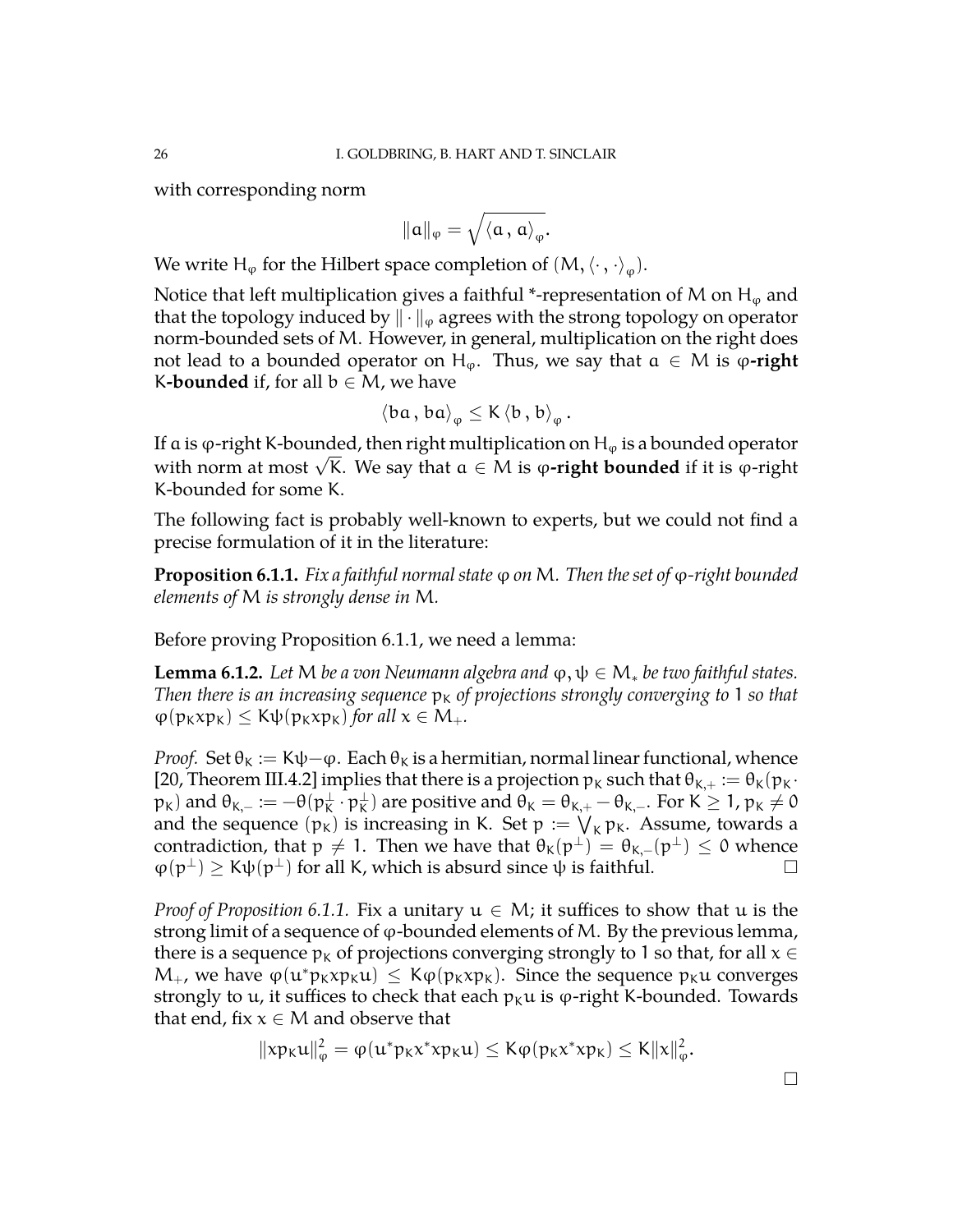We also introduce the norm  $\|\cdot\|_\phi^{\ast}$  given by

$$
\| \alpha \|_\phi^{\text{\tt\#}} := \sqrt{\phi(b^* \alpha + a b^*)}.
$$

We recall the following facts about  $\|\cdot\|_\varphi^{\text{*}}$ :

<span id="page-26-1"></span>**Fact 6.1.3.** *Suppose that*  $(M, \varphi) \in \sigma$ - vNa.

- $\bullet \parallel \cdot \parallel_{\phi}^{\#}$  introduces the strong\*-topology on operator norm-bounded subsets of M.
- The adjoint is an isometry with respect to  $\|\cdot\|_\varphi^*$ .
- *Operator norm-bounded subsets of* M *are strong\*-closed.*
- *For any* K*, the strong and strong\* topologies agree on operator norm-bounded* ϕ*-right* K*-bounded subsets of* M*.*

<span id="page-26-0"></span>6.2. **Elementarity.** Motivated by the discussion in the previous subsection, we now introduce a language  $\mathcal{L}_{\sigma}$ :

- (1) For each K and N, there is a sort  $S_{K,N}$  meant to capture the  $\varphi$ -right Kbounded elements of operator norm at most N. The metric on these sorts is induced by  $\|\cdot\|_\varphi^*$ . As usual, we have embeddings between the sorts.
- (2) Addition is, as usual, divided up sort by sort; multiplication sends  $S_{K,N} \times$  $S_{K,N}$  to  $S_{K^2,N^2}$ , and is linear, with operator norm N, in each variable.
- (3) There are function symbols for the adjoint acting on each sort. The adjoint is 1-Lipschitz.
- (4)  $\varphi$  is a relation with the obvious range and continuity moduli on each sort.

We associate to each  $(M, \varphi)$  in  $\sigma$ - vNa an  $\mathcal{L}_{\sigma}$ -structure  $\mathcal{M}(M, \varphi)$ , once again called its **dissection**, by interpreting the sort  $S_{K,N}$  as the set of  $\varphi$ -right K-bounded vectors of operator norm at most N. Notice that this does indeed yield an  $\mathcal{L}_{\sigma}$ structure, the most subtle point being the completeness of each sort. To see this, suppose that  $(a_n)$  is a Cauchy sequence in  $S_{K,N}(M, \varphi)$ . By Fact [6.1.3,](#page-26-1)  $a_n$  strong\* converges to an element  $a \in M$  of operator norm at most N; it is easy to verify that this  $\alpha$  is also  $\varphi$ -right K-bounded.

Let S be the class of all dissections of elements of σ- vNa.

**Theorem 6.2.1.** S *is an elementary class which is categorically equivalent to* σ*-* vNa*.*

*Proof.* We first check closure under ultraproducts. Suppose that  $(M_i, \varphi_i) \in \mathcal{S}$ for  $i \in I$  and  $U$  is an ultrafilter on I. Form the ultraproduct of the  $\mathcal{L}$ -structures  $\mathcal{M}(M_i,\phi_i)$  an let M be the union of the sorts  $\prod_{\mathcal{U}}S_{K,N}(M_i).$  Note that M is clearly a ∗-algebra. Set  $\varphi:=\lim_\mathcal{U}\varphi_\mathfrak{i}$ ; note that  $\varphi$  is a faithful normal state on M. Let H $_\varphi$ be the GNS Hilbert space associated to  $(M, \varphi)$  and let M be the strong closure of M in this representation. We have that  $(M, H_{\varphi})$  is a left Hilbert algebra in the sense of [\[20,](#page-34-15) section VI.1]. For  $x \in M$ , let  $\pi_r(x)$  be the operator of right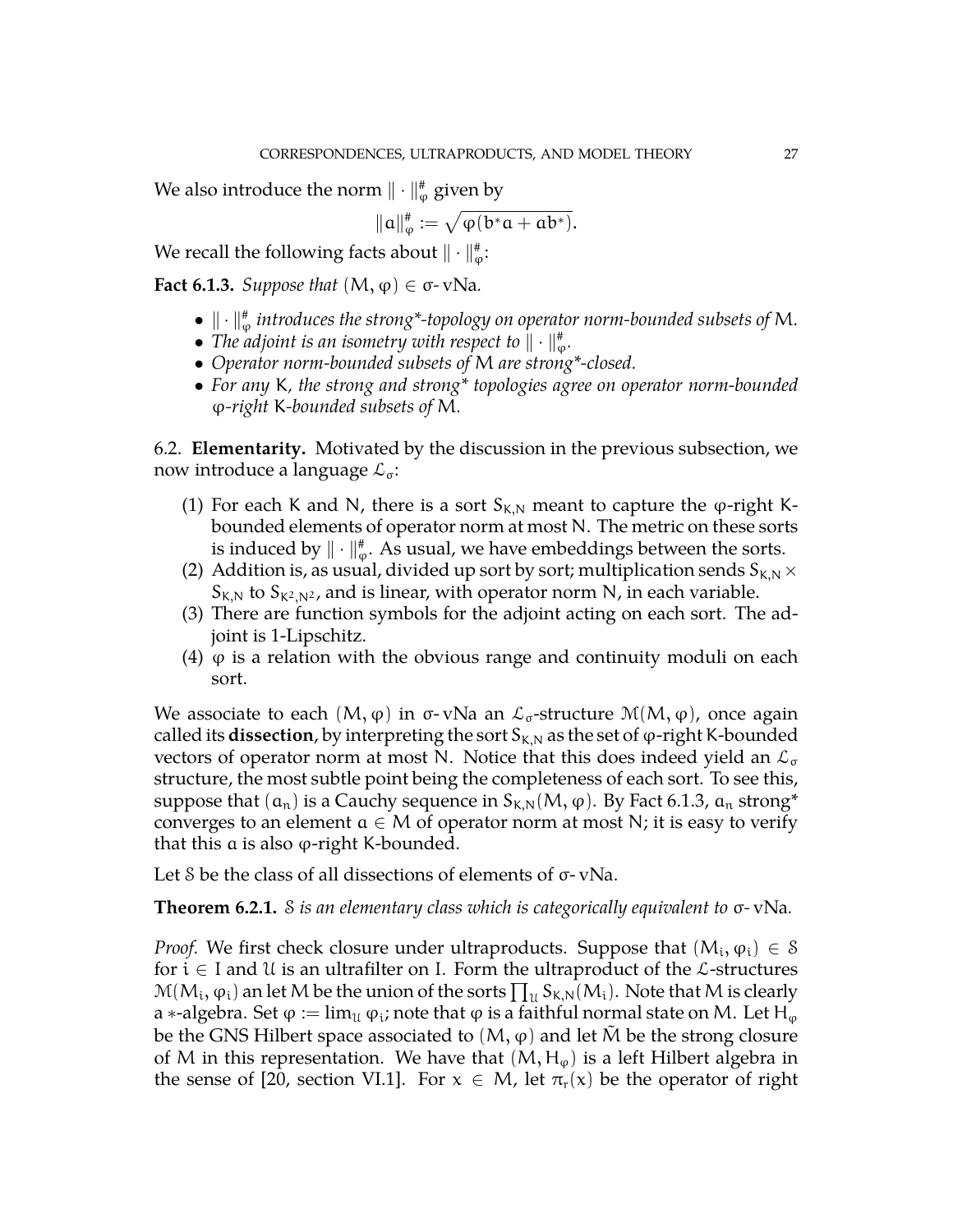multiplication of x on H<sub>φ</sub>. Note that  $\|\pi_r(\mathsf{x})\| \leq \sqrt{\mathsf{K}}$  if and only if x is φ-right bounded with constant K. Again by [\[20,](#page-34-15) Lemma VI.1.8] we have that  $\pi_{\rm r}({\rm M})^{\bar\eta}=$  $\tilde{M}'$ , whence  $\pi_r(M)$  is strongly dense in  $\tilde{M}'$  by the double commutant theorem.

It suffices to show that  $S_{K,N}(\tilde{M},\varphi)\subseteq \prod_{\mathcal{U}}S_{K,N}(M_{\mathcal{i}}).$  Towards this end, suppose The suffices to show that  $s_{K,N}(w, \varphi) \subseteq \prod_{\mathcal{U}} s_{K,N}(w_i)$ . Towards this end, suppose that  $a \in S_{K,N}(\tilde{M}, \varphi)$ , whence  $\pi_r(a)$  is defined and  $\|\pi_r(a)\| \leq \sqrt{K}$ . Consider the von Neumann algebra  $\mathcal{D} := \{x \oplus \pi_r(x) : x \in M\}'' \subset \mathcal{B}(H_{\phi} \oplus H_{\phi})$  Since  $\mathfrak{a} \oplus \pi_r(\mathfrak{a}) \in$ D, by the Kaplansky density theorem and Fact [6.1.3](#page-26-1) there is a sequence  $a_i \in M$ *D*, by the Kaplansky density theorem and Fact 6.1.5 there is a sequence  $a_j \in \mathcal{M}$ <br>of elements such that  $\|a_j \oplus \pi_r(a_j)\| \leq \max\{N, \sqrt{K}\}\$ and  $a_j$  converges to a in the strong\* topology. A standard functional calculus argument shows that we can then take  $a \in \prod_{\mathfrak{U}}^{d} S_{K,N}(M_{i})$ , as desired.

We now check closure under ultraroots. Suppose that M is a  $\mathcal{L}_{\sigma}$ -structure and U is an ultrafilter such that  $\mathcal{M}^{\mathcal{U}}$  is the dissection of  $(\mathsf{M},\phi)\in\sigma$ - vNa. We let N be the von Neumann subalgebra of M generated by  $\bigcup_{K,N} S_{K,N}(\mathcal{M})$ . It suffices to show that M is the dissection of  $(N, \varphi)$ . Once again, the only subtle point is in showing that if  $\alpha \in N$  has operator norm at most N and is  $\varphi$ -right K-bounded, then  $a \in S_{K,N}(\mathcal{M})$ . Since a is  $\varphi$ -right K-bounded and M is an elementary substructure of  $\mathcal{M}^{\mathfrak{U}}$ , we have that  $\|\mathsf{xa}\|_{\phi}^{\#}\leq \sqrt{{\sf K}}\|\mathsf{x}\|_{\phi}^{\#}$  for all  $\phi$ -right bounded elements x of M. Since the  $\varphi$ -bounded elements of M are strongly dense in M, it follows that  $\alpha$ is also a  $\varphi$ -right K-bounded element of M, whence  $\alpha \in S_{K,N}(\mathcal{M}^{\mathcal{U}})$ . As before, another application of elementarity implies that  $a \in S_{K,N}(\mathcal{M})$ , as desired.  $\square$ 

Let  $T_{\sigma}$  be a theory axiomatizing S. As in the case of correspondences, the proof of closure under ultraroot only used the weaker assumption that an ultraroot is existentially closed in its ultrapower. Thus, we have:

### **Corollary 6.2.2.**  $T_{\sigma}$  *is*  $\forall \exists$ -*axiomatizable.*

<span id="page-27-0"></span>6.3. **Connection with the Ocneanu ultraproduct.** Suppose that, for  $i \in I$ , we have a member  $(M_{\rm i}, \phi_{\rm i})$  of σ-vNa. Moreover, assume that U is an ultrafilter of I. Set

$$
\mathfrak{I}:=\{(m_i)\in \ell^\infty(\mathsf{M}_i,I):\lim_{\mathcal{U}}\|m_i\|_{\phi_i}^\#=\mathbf{0}\}
$$

and set

$$
M:=\{(m_i)\in \ell^\infty(M_i,I): (m_i)\mathfrak{I}+\mathfrak{I}(m_i)\subset \mathfrak{I}\}.
$$

By construction, I is a two-sided ideal of M. The **Ocneanu ultraproduct** is the quotient  $\prod^{\mathfrak{U}}\mathsf{M}_{\mathfrak{i}}:=\mathsf{M}/\mathfrak{I}.$  This is a σ-finite von Neumann algebra with faithful normal state given by  $\lim_{\mathfrak{U}} \varphi_i$ . Given  $(\mathfrak{m}_i) \in M$ , write  $(\mathfrak{m}_i)^*$  for its equivalence class in  $\prod^\mathcal{U} \mathcal{M}_\mathfrak{i}.$ 

We now show that the Ocneanu ultraproduct and the ultraproduct introduced here are the same.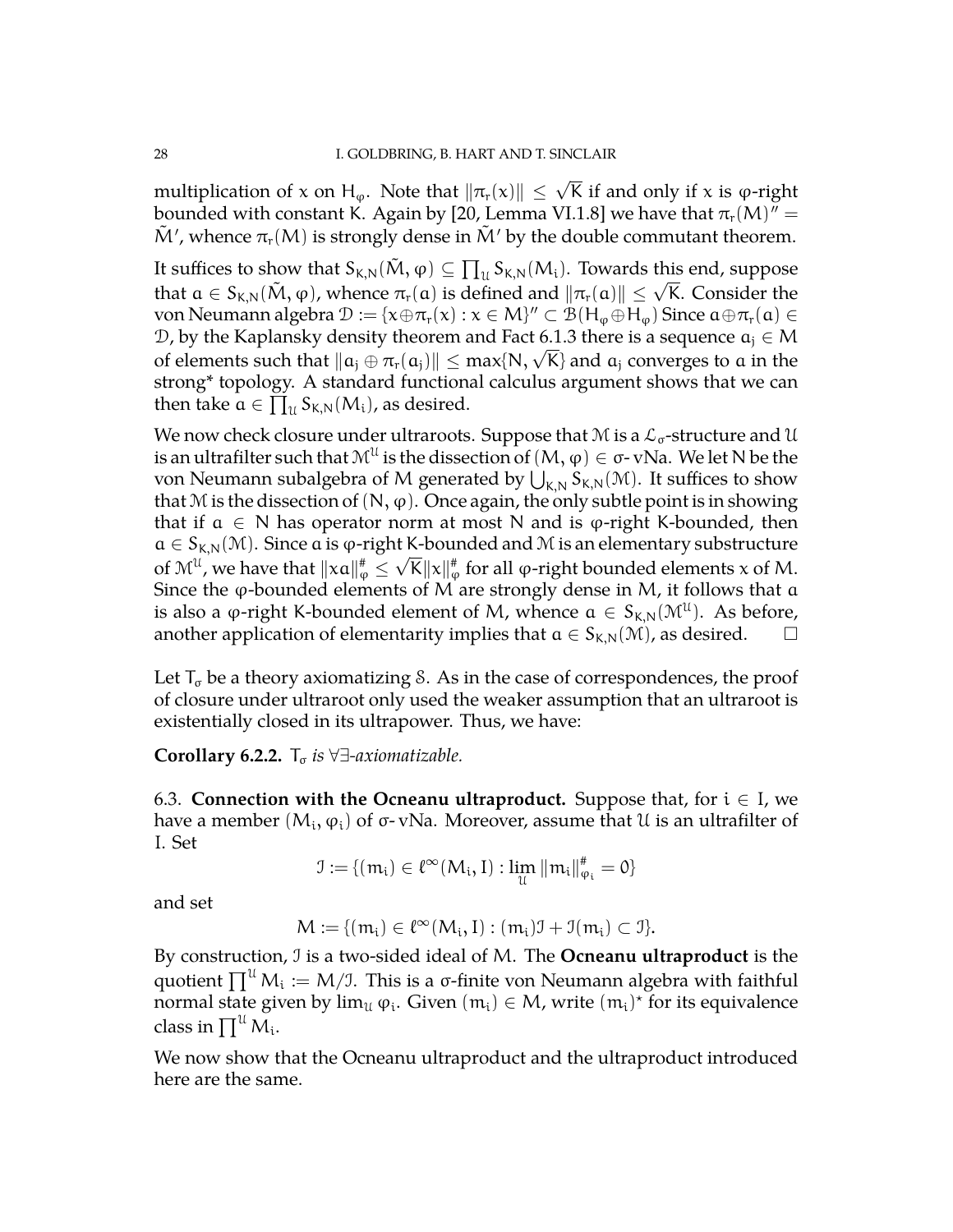**Proposition 6.3.1.** *Suppose that*  $(M<sub>i</sub>, φ<sub>i</sub>) ∈ σ$ -vNa *for all*  $i ∈ I$  *and* U *is an ultrafilter on* I*. Then, for all* K *and* N*, we have:*

$$
\prod\nolimits_{\mathcal{U}}S_{K,N}(M_i,\phi_i)=S_{K,N}(\prod\nolimits^{\mathcal{U}}(M_i,\phi_i)).
$$

*In other words, the dissection of the Ocneanu ultraproduct is the ultraproduct of the* dissections, whence  $\prod_{\mathfrak{U}}\mathsf{M}_{\mathfrak{t}} = \prod^{\mathfrak{U}}\mathsf{M}_{\mathfrak{t}}.$ 

*Proof.* First suppose that  $(a_i)^{\bullet} \in \prod_u S_k(M_i)$ . It is clear that  $(a_i) \in \ell^{\infty}(M_i, I)$ . Suppose that  $(m_i) \in J$ ; we show that  $(a_i m_i), (m_i a_i) \in J$ . Suppose first that  $(\alpha_i m_i) \notin J$ . Let  $\lim_{\mathcal{U}} ||\alpha_i m_i||_{\varphi_i}^* = L \neq 0$ . Consider all  $i \in I$  such that  $||m_i||_{\varphi_i}^* <$ L/2N. For each such i,  $m_i$  demonstrates that the operator norm of  $a_i$  is greater than N, which is a contradiction. The proof that  $(m_i a_i) \in J$  proceeds similarly, using that each  $a_i$  is  $\varphi_i$ -right K-bounded. It is now clear that  $(a_i)^{\bullet} = (a_i)^{\star}$  and that this element is in  $\mathsf{S}_{\mathsf{K},\mathsf{N}}(\prod^{\mathfrak{U}}(\mathsf{M}_{\mathfrak{i}},\varphi_{\mathfrak{i}})).$ 

A functional calculus argument similar to that showing that S is closed under ultraproducts can be used to show that any  $\mathfrak{a}\in \mathsf{S}_{\mathsf{K},\mathsf{N}}(\prod^{\mathfrak{U}}\mathsf{M}_{\mathfrak{t}})$  can be represented as  $\mathfrak{a} = (\mathfrak{a}_i)^*$  with each  $\mathfrak{a}_i \in S_{K,N}(M_i)$ , establishing the other inclusion.

<span id="page-28-0"></span>6.4. **Definability of the modular automorphism group.** We now explain how to capture the modular automorphism group in the language of σ-finite von Neumann algebras. Given (M,  $\varphi$ ) where  $\varphi$  is a normal faithful state on M, let  $\Delta_{\varphi}$ be the modular operator with respect to  $\varphi$ . For any  $t \in \mathbf{R}$ , let  $\sigma_t^{\varphi}(x) = \Delta_{\varphi}^{it} x \Delta_{\varphi}^{-it}$ .  $\sigma_t^{\varphi}$  is an automorphism of M and the map  $t \mapsto \sigma_t$  is a 1-parameter subgroup of  $\Lambda_{t}$ . Aut(M), called the modular automorphism group of  $\varphi$ . The following is Theorem 4.1 from [\[2\]](#page-34-8) with the only modification being that it is stated for arbitrary ultraproducts.

**Theorem 6.4.1.** Suppose that  $(\mathsf{M_{i}}, \varphi_{i})$  are  $\sigma$ -finite von Neumann algebras with faithful *normal states* ϕ<sup>i</sup> *for every* i ∈ I*. Moreover, suppose that* U *is an ultrafilter on* I *and*  $t \in \mathbf{R}$ *. Let*  $(M, \varphi) = \prod_u (M_i, \varphi_i)$ *. Then, for any*  $(x_i)$ <sup>•</sup>  $\in M$ *, we have* 

$$
\sigma_t^\phi(x_i)^\bullet = (\sigma_t^{\phi_i}(x_i))^\bullet.
$$

An immediate consequence of this, by Beth's definability theorem, is

**Corollary 6.4.2.** For all  $t \in \mathbf{R}$ ,  $\sigma_t$  is a  $T_{\sigma}$ -definable function. Moreover, if  $\varphi_t$  is a  $T_{\sigma}$ *definable predicate defining σ<sub>τ</sub>, then the map t*  $\mapsto$  *φ<sub>t</sub> is continuous with respect to the<br>logis tenelegy logic topology.*

 $\Box$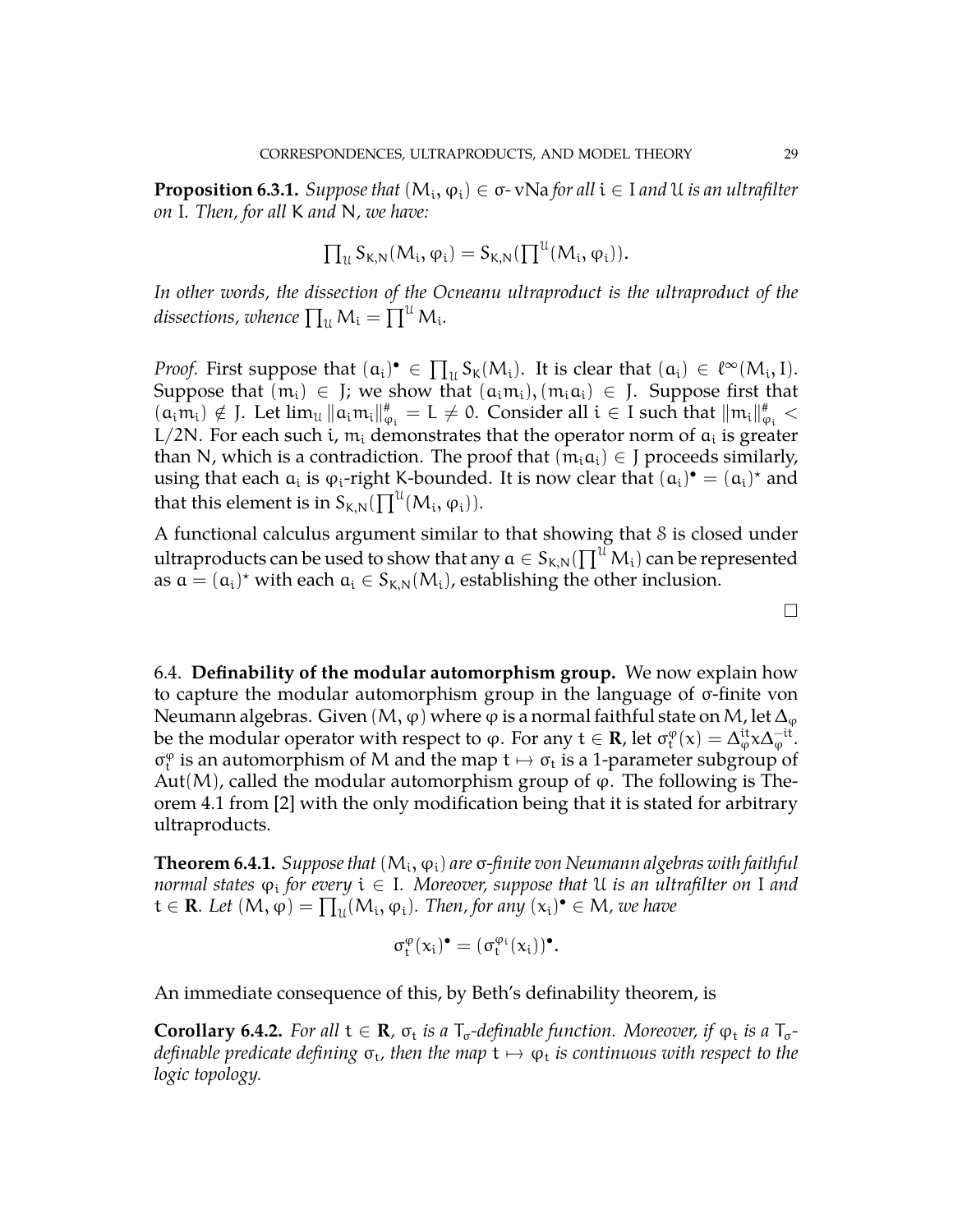<span id="page-29-0"></span>6.5. **Axiomatizable and local classes.** In this subsection, we determine whether or not natural subclasses of  $\mathcal C$  are axiomatizable or local (defined below). A similar endeavor for the class of tracial von Neumann algebras was undertaken in [\[11\]](#page-34-1).

The following is [\[2,](#page-34-8) Proposition 6.3]:

**Fact 6.5.1.** *There is a family*  $\varphi_n$  *of faithful normal states on the hyperfinite II<sub>1</sub> factor*  $\Re$ *such that*  $\prod_{\mathfrak{U}}(\mathfrak{R}, \varphi_n)$  *is* not *semifinite.* 

In what follows, given a property P of von Neumann algebras, we abuse terminology and speak of the class of algebras satisfying P when referring to the class of pairs  $(M, \varphi) \in \sigma$ - vNa where M satisfies property P. We also say that the class of algebras satisfying P is axiomatizable if the class of dissections of pairs  $(M, \varphi)$  with M satisfying P is an axiomatizable class.

**Corollary 6.5.2.** *The following classes are not elementary classes: finite algebras, semifinite algebras, II*<sup>1</sup> *factors.*

**Proposition 6.5.3.** *The class of*  $II_{\infty}$  *factors is also not axiomatizable.* 

*Proof.* Let M be a II<sub>1</sub> factor and set  $N := M \otimes B(\ell^2)$ . Let  $(e_i)$  be the standard orthonormal basis for  $\ell^2$ . Choose states  $\varphi_n(x \otimes T) := \tau(x) \left( \sum_i \lambda_{n,i} \langle Te_i, e_i \rangle \right)$  with  $\lambda_{n,i} \neq 0$ , whence they are faithful. Further assume that  $\lambda_{n,1} \to 1$  while the rest tend to zero. Then  $\prod_{i} (\mathbb{N}, \varphi_{n}) \cong (M, \tau_{M})^{\mathcal{U}}$ , a  $\text{II}_{1}$  factor. tend to zero. Then  $\prod_{\mathfrak{U}}(N, \varphi_n) \cong (M, \tau_M)^{\mathfrak{U}}$ , a  $\text{II}_1$  factor.

As pointed out at the end of Section 3.1 of [\[2\]](#page-34-8), given a von Neumann algebra  $\varphi$ and two faithful normal states  $\varphi_1$  and  $\varphi_2$ , we have  $\prod_u(M, \varphi_1) \cong \prod_u(M, \varphi_2)$ , whence there is a well-defined notion of the *ultrapower* of M. In this case, we denote the algebra simply by  $M^{\mathfrak{U}}$ . The following is [\[2,](#page-34-8) Theorem 6.18]:

<span id="page-29-1"></span>**Fact 6.5.4.** *Suppose that* M *is a* σ*-finite factor of type III*0*. Then* M<sup>U</sup> *is* not *a factor.*

Recall that a class of structures is called **local** if it is closed under elementary equivalence; equivalently, the class is closed under isomorphism, ultraroot, and ultrapower.

**Corollary 6.5.5.** *The following classes are not local: factors, type III*<sub>0</sub> *factors.* 

However:

**Proposition 6.5.6.** *The following classes are local: finite algebras, semi-finite algebras, type*  $I_n$  *factors (for a fixed n), type*  $II_1$  *factors, type*  $II_\infty$  *factors.* 

*Proof.* The only classes that need explanation are that of the case of semi-finite algebras and type  $II_{\infty}$  factors; these classes are seen to be local by using the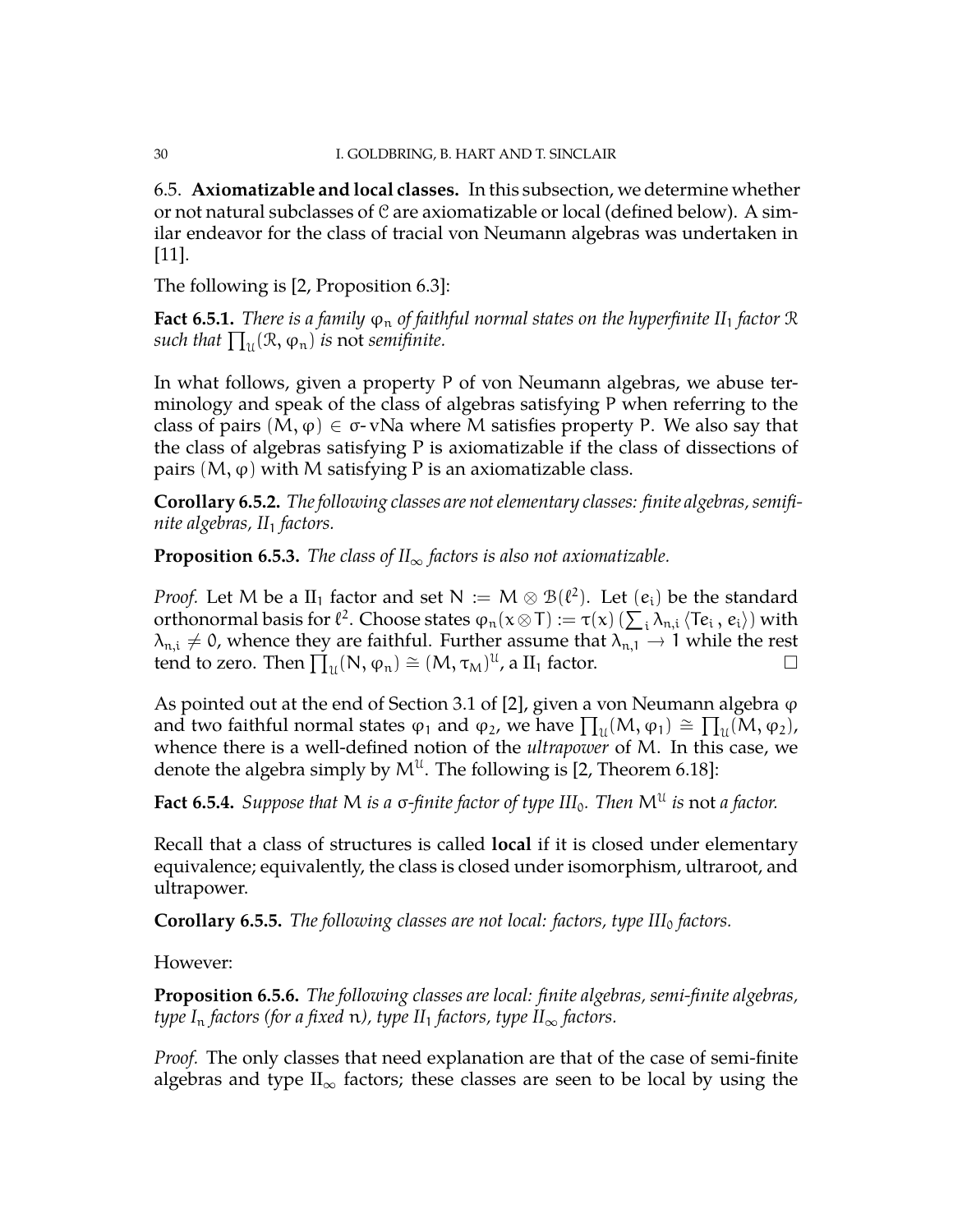fact (which appears to be folklore) that, given a von Neumann algebra M with separable predual, a separable Hilbert space H, and an ultrafilter U on N, that  $(\overline{M}\overline{\otimes}B(H))^{\mathfrak{U}}\cong M^{\mathfrak{U}}\overline{\otimes}B(\overline{H}).$ 

Finally, we mention:

**Proposition 6.5.7.** *Suppose that*  $S \subseteq (0, 1]$  *is closed. Then the set of type III<sub>* $\lambda$ *</sub> factors where*  $\lambda \in S$  *is an axiomatizable class.* 

*Proof.* In [\[2,](#page-34-8) Theorem 6.11], it is shown that if M is a type  $\text{III}_{\lambda}$  factor for  $\lambda \in (0,1]$ and  $\varphi_n$  is any family of faithful normal states on M, then  $\prod_u (M, \phi_n)$  is once again a type III<sub> $<sub>\lambda</sub>$ </sub> factor. The same proof shows that the class of pairs  $(M, \varphi)$ ,</sub> where M is a type  $III_{\lambda}$  factor with  $\lambda \in S$ , is closed under ultraproducts.

It remains to see that this class is closed under ultraroots. Thus, suppose that  $(M, \varphi)$  is such that  $M^{\mathfrak{U}}$  is a type III<sub> $\lambda$ </sub> factor with  $\lambda \in S$ . It is easy to see that M must then be a factor. M cannot be semifinite for then  $M^{\mathfrak{U}}$  would also be semifinite. M cannot be  $III_0$  for then  $M^U$  would not be a factor by Fact [6.5.4.](#page-29-1) Thus, M must be type  $III_n$  for  $\eta \in (0,1]$ ; by the previous paragraph, it must be that  $\eta = \lambda$ .

# 7. A family of Connes-type ultraproducts on  $\mathrm{C}^*$ -algebras

<span id="page-30-0"></span>A **statial** C<sup>\*</sup>-algebra is a pair (A, Φ), where A is a unital C<sup>\*</sup>-algebra and Φ is a subset of the state space  $\mathcal{S}(A)$  of A. The purpose of this section is to introduce an ultraproduct construction for a natural class of statial  $C^*$ -algebras.

<span id="page-30-1"></span>7.1. **Bounded vectors in statial** C ∗ **-algebras.** Until further notice, fix a statial C<sup>\*</sup>-algebra (A,  $\Phi$ ). For  $x \in A$ , we define the semi-norm  $\|\cdot\|_{2,\Phi}$  by

$$
||x||_{2,\Phi} := \sup_{\phi \in \Phi} max{\{\phi(x^*x), \phi(xx^*)\}}^{1/2}.
$$

We say that the statial C<sup>\*</sup>-algebra  $(A, \Phi)$  is **faithful** if  $\|\cdot\|_{2,\Phi}$  is a norm on A. Suppose, from now on, that  $(A, \Phi)$  is also faithful. It follows, for  $x \in A$ , that  $\|x\|_{2,\Phi} \leq \|x\|$ ; moreover, equality holds for all  $x \in A$  if and only if the closed, convex hull of  $\Phi$  equals  $\mathcal{S}(A)$ .

We let L $^{2}({\rm A},\Phi)$  denote the completion of A with respect to the norm  $\lVert\cdot\rVert_{2,\Phi}.$  Note that this Banach space is not necessarily a Hilbert space, although we keep the notation to emphasize the similarity with the single trace case. Finally note that the involution on A induces an antilinear isometry  $J_{\Phi}$  of  $L^2(A,\Phi).$ 

We say that a vector  $\xi \in L^2(A, \Phi)$  is K**-bounded** if, for all  $a \in A$ , we have

$$
\max\{\|\alpha\xi\|_{2,\Phi}, \|\xi\alpha\|_{2,\Phi}\} \leq K\|\alpha\|_{2,\Phi}.
$$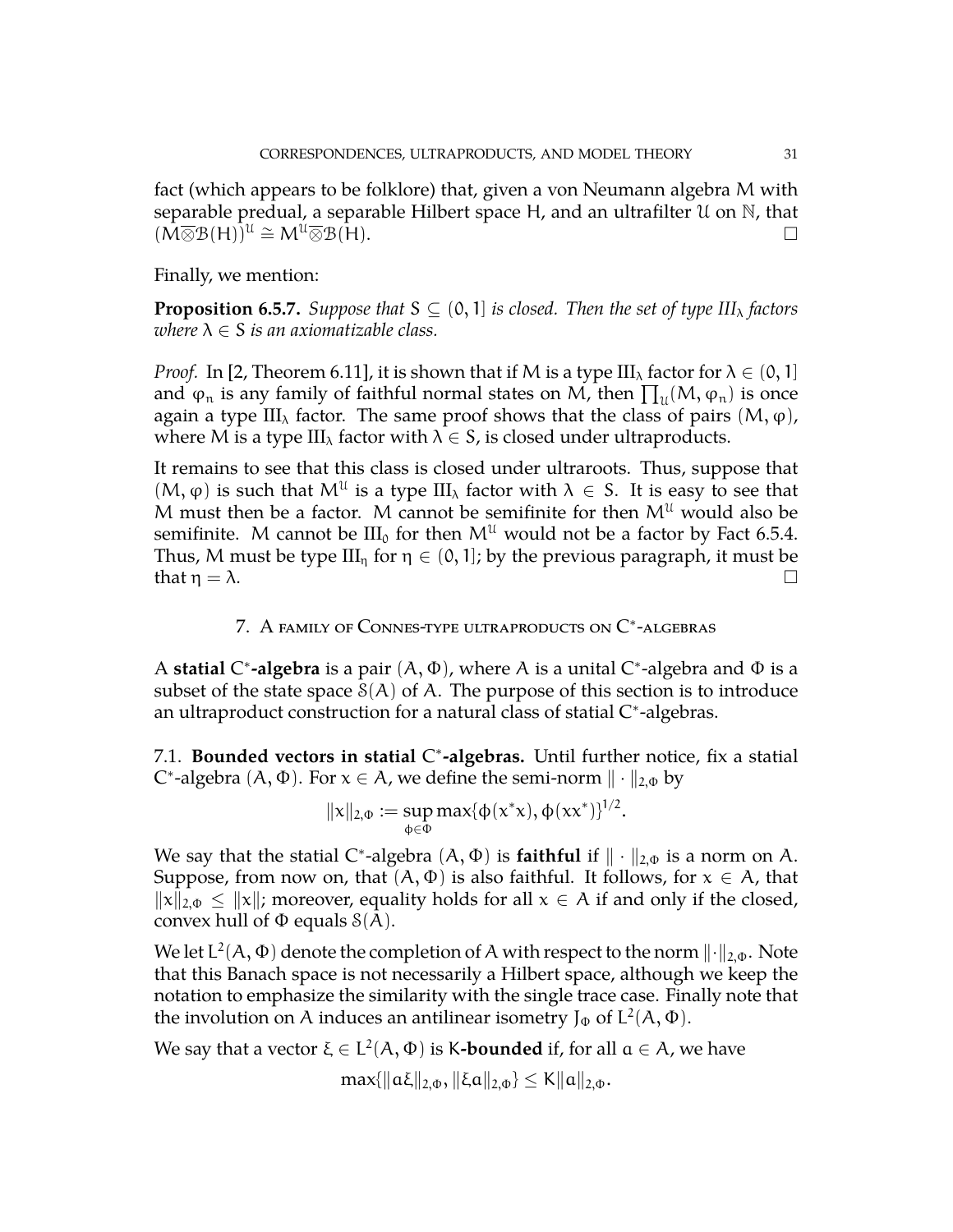In other words, ξ is K-bounded if there are bounded operators  $\pi_{\ell}(\xi), \pi_r(\xi) \in$  $\mathcal{B}(\mathsf{L}^2(\mathsf{A},\Phi))$  with  $\|\pi_\ell(\xi)\|, \|\pi_r(\xi)\| \leq \mathsf{K}$  for which

$$
\pi_{\ell}(\xi)a = \xi a
$$
, and 
$$
\pi_{r}(\xi)a = a\xi
$$

for all  $a \in A$ . We set  $\mathcal{A}_{\Phi}$  to be the set of all bounded vectors in  $\mathsf{L}^2(\mathsf{A},\Phi)$ . There is a natural involution  $\star$  on  $\mathcal{A}_{\Phi}$  given by  $\xi^* := J_{\Phi}\xi$ . It follows that  $\pi_{\ell}(\xi^*) =$  $J_{\Phi}\pi_r(\xi)J_{\Phi}$  and  $\pi_r(\xi^*) = J_{\Phi}\pi_{\ell}(\xi)\bar{J}_{\Phi}$ . This endows  $\mathcal{A}_{\Phi}$  with the structure of an **involutive Banach algebra**, that is, a unital Banach algebra equipped with an isometric involution. It is not clear, in general, whether  $A_{\Phi}$  has the structure of a C<sup>∗</sup> -algebra. However, under a natural assumption to be described below, we can show that  $A_{\Phi}$  always admits a compatible C $^*$ -algebraic structure.

We say that the statial C<sup>\*</sup>-algebra (A, Φ) is full if Φ is invariant by unitary conjugation.

**Proposition 7.1.1.** *Suppose that* (A, Φ) *is a full and faithful statial* C ∗ *-algebra. Then, for any*  $x \in A$ *, we have* 

$$
||x||_{2,\Phi} = \sup_{\varphi \in \Phi} \varphi(x^*x)^{1/2} = \sup_{\varphi \in \Phi} \varphi(xx^*)^{1/2}.
$$

*In particular, every*  $a \in A$  *is*  $\|a\|$ -bounded.

*Proof.* The proof follows easily by polar decomposition for invertible elements in C<sup>∗</sup> -algebras

We are now ready to prove that the set of bounded elements associated to a full and faithful statial C\*-algebra admits the structure of a C\*-algebra. We first recall the fact that every involutive Banach algebra  $A$  admits an essentially unique contractive \*-homomorphism with dense image into a C\*-algebra, denoted  $\mathcal{\tilde{A}^{C^*}}$  , such that every contractive \*-homomorphism from  $A$  into a  $C^*$ -algebra factors through  $A^{C^*}$  [\[7,](#page-34-16) section 2.7]. By the previous proposition, given a full and faithful statial C\*-algebra  $(A, \Phi)$ , there is a natural inclusion  $A \subseteq (A_{\Phi})^{C^*}.$ 

<span id="page-31-0"></span>**Proposition 7.1.2.** *Suppose that* (A, Φ) *is a full and faithful statial* C ∗ *-algebra. Then* A<sup>Φ</sup> *admits an equivalent C*<sup>∗</sup> *-algebra norm.*

*Proof.* Every  $\varphi \in \Phi$  extends continuously to a linear functional  $\tilde{\varphi}$  on  $\mathcal{A}_{\Phi}$ . By Cauchy-Schwartz, we have, for all  $a \in A \setminus \{0\}$ , that

$$
x\mapsto \frac{\tilde{\phi}(\mathfrak{a}^*\!\!x\mathfrak{a})}{\|\mathfrak{a}\|^2_{2,\Phi}}:\mathcal{A}_\Phi\to\mathbb{C}
$$

is a contractive, positive linear functional of  $A_{\Phi}$ . Since the supremum over all of these functionals computes norm squared of  $x^*x$  for all  $x \in \mathcal{A}_{\Phi}$ , we have by [\[7,](#page-34-16) 2.7.2] that  $||x^*x||$  agrees with the norm of  $x^*x$  as an element of  $(A_{\Phi})^{C^*}$ , whence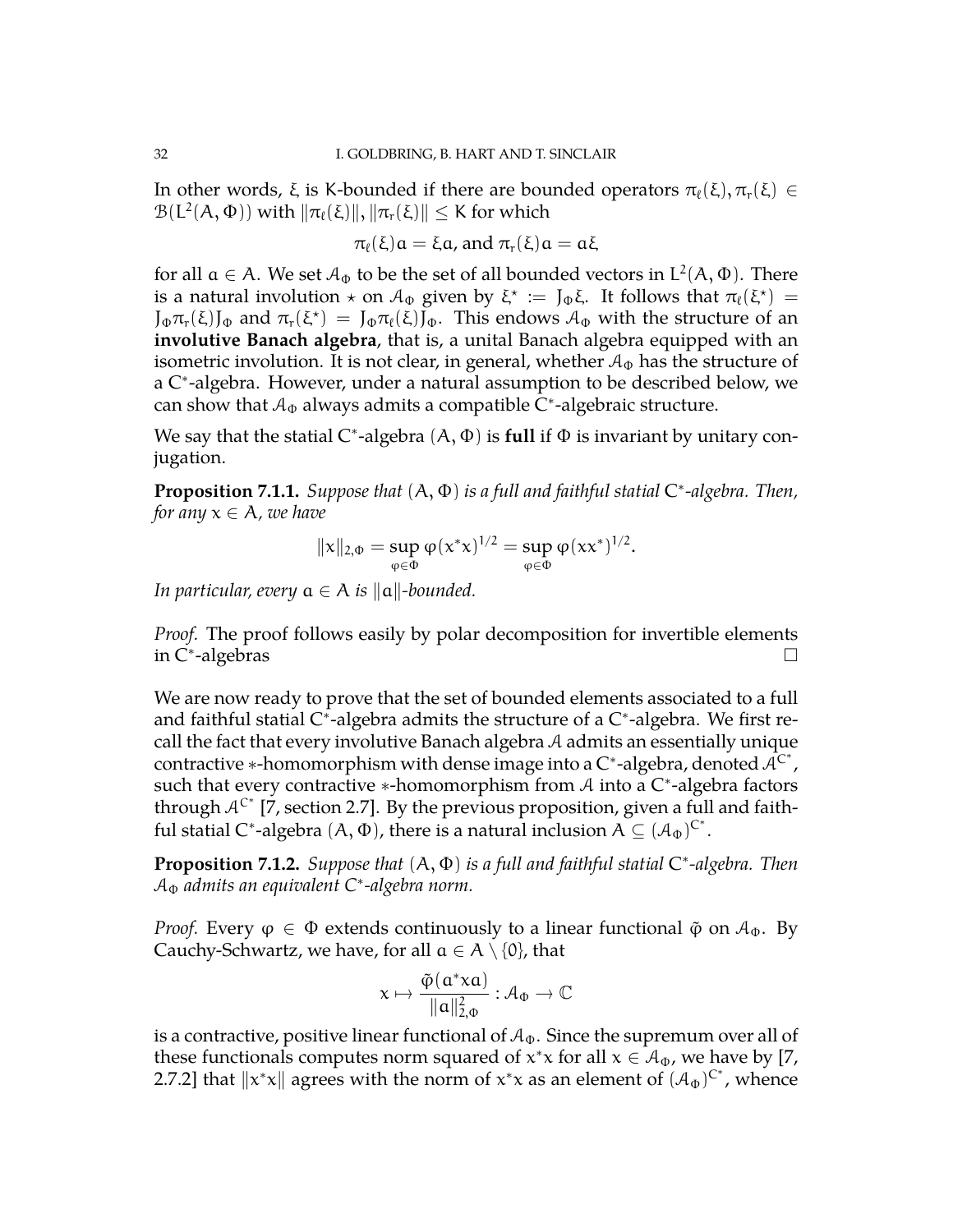there is an isometric identification of the positive elements and  $A_{\Phi}$  is complete in the norm on  $(\mathcal{A}_{\Phi})^{C^*}$ . В последните последните се при последните се при последните се при последните се при последните си<br>Село в последните се при последните се при последните се при последните се при последните се при последните се

We end this section with a couple of further observations:

**Proposition 7.1.3.** *Suppose that* (A, Φ) *is a full and faithful statial* C ∗ *-algebra. We then have:*

- (1) *Any bounded subset of*  $A_{\Phi}$  *is complete in the*  $(2, \Phi)$ *-norm.*
- (2)  $\pi_{\ell}(\mathcal{A}_{\Phi})$  *is the commutant in*  $\mathcal{B}(L^2(A, \Phi))$  *of*  $\pi_r(A)$ *.*

*Proof.* Statement (1) is a standard application of the triangle inequality. For (2), let â denote an element  $\mathfrak{a}\in\mathcal{A}$  considered as vector in  $\mathsf{L}^2(\mathcal{A},\Phi).$  For  $\mathsf{T}\in\pi_\mathsf{r}(\mathcal{A})'\cap$  $\mathcal{B}(L^2(A, \Phi))$ , setting  $\xi = T\hat{1}$ , we have that  $\xi a = \pi_r(a)T\hat{1} = T\pi_r(a)\hat{1} = T(\hat{a})$ whence  $\mathsf{T} = \pi_{\ell}(\xi)$ .

<span id="page-32-0"></span>7.2. **Ultraproducts of statial C\*-algebras.** Let  $(A_i, \Phi_i)_{i \in I}$  be a sequence of full and faithful statial C ∗ -algebras. For U a non-principal ultrafilter on I, we let  $\prod_u L^2(A_i, \Phi_i)$  denote the Banach space ultraproduct of  $L^2(A_i, \Phi_i)_{i \in I}$ . We define the **Connes ultraproduct** of the sequence  $(A_i, \Phi_i)$ , denoted,  $\prod_{\text{CU}} (A_i, \Phi_i)$ , to be the subset of  $\prod_{\mathfrak{U}} \tilde{L}^2(A_i, \Phi_i)$  consisting of all **uniformly bounded** elements, that is, elements  $\xi$  for which there are  $K \in \mathbb{N}$  and  $\xi_i \in (\mathcal{A}_i)_{\Phi_i}$  which are all K-bounded and for which  $\xi = (\xi_i)^{\bullet}$ .

**Proposition 7.2.1.** *The Connes ultraproduct*  $\prod_{\text{CU}}(A_i, \Phi_i)$  *is a*  $\mathsf{C}^*$ -algebra.

*Proof.* The only thing to note is that the proof of Proposition [7.1.2](#page-31-0) actually shows that the Banach and C\*-norms on  $A_{\Phi}$  are each dominated by 4 times the other.  $\Box$ 

As in section 3, there is a natural formulation of the Connes ultraproduct in terms of points of continuity. We say that  $\xi = (\xi_i)^{\bullet} \in \prod_{\mathfrak{U}} \mathsf{L}^2(\mathsf{A}_i, \Phi_i)$  is a point of continuity if: for all  $a = (a_i)^{\bullet} \in \prod_{i=1}^{n} (A_i, \Phi_i)$ , we have that  $(a_i)^{\bullet} \mapsto (\pi_{\ell}(a_i)\xi_i)^{\bullet}$ and  $(a_i) \rightarrow (\pi_r(a_i)\xi_i)$ <sup>o</sup> are independent of choices of representatives for a and  $\xi$ and the consequently well-defined maps extend continuously to  $\prod_u \mathsf{L}^2(\mathsf{A}_\mathfrak{i},\Phi_\mathfrak{i}).$ 

A similar analysis as in Section 3 above shows that:

**Proposition 7.2.2.** For any sequence of full and faithful statial  $C^*$ -algebras  $(A_i, \Phi_i)_{i \in I}$ , we have that  $\prod_{\rm{cu}} ( {\rm A_i} , \Phi_{\rm{i}} )$  is the closure of the set of points of continuity.

If  $\Phi_i = \delta(A_i)$  for all i, then it is clear that  $\prod_{\text{CU}} \mathsf{L}^2(A_i, \Phi_i)$  is simply identifiable with the C\*-algebraic ultraproduct  $\prod_u A_i$ . More generally, we have:

**Proposition 7.2.3.** *For any sequence* (A<sup>i</sup> , Φi)i∈<sup>I</sup> *of full and faithful statial* C ∗ *-algebras,* we have that  $\prod_{\rm{CU}}(A_{\rm{i}},\Phi_{\rm{i}})$  is a quotient of  $\prod_{\rm{U}}(\mathcal{A}_{\rm{i}})_{\Phi_{\rm{i}}}.$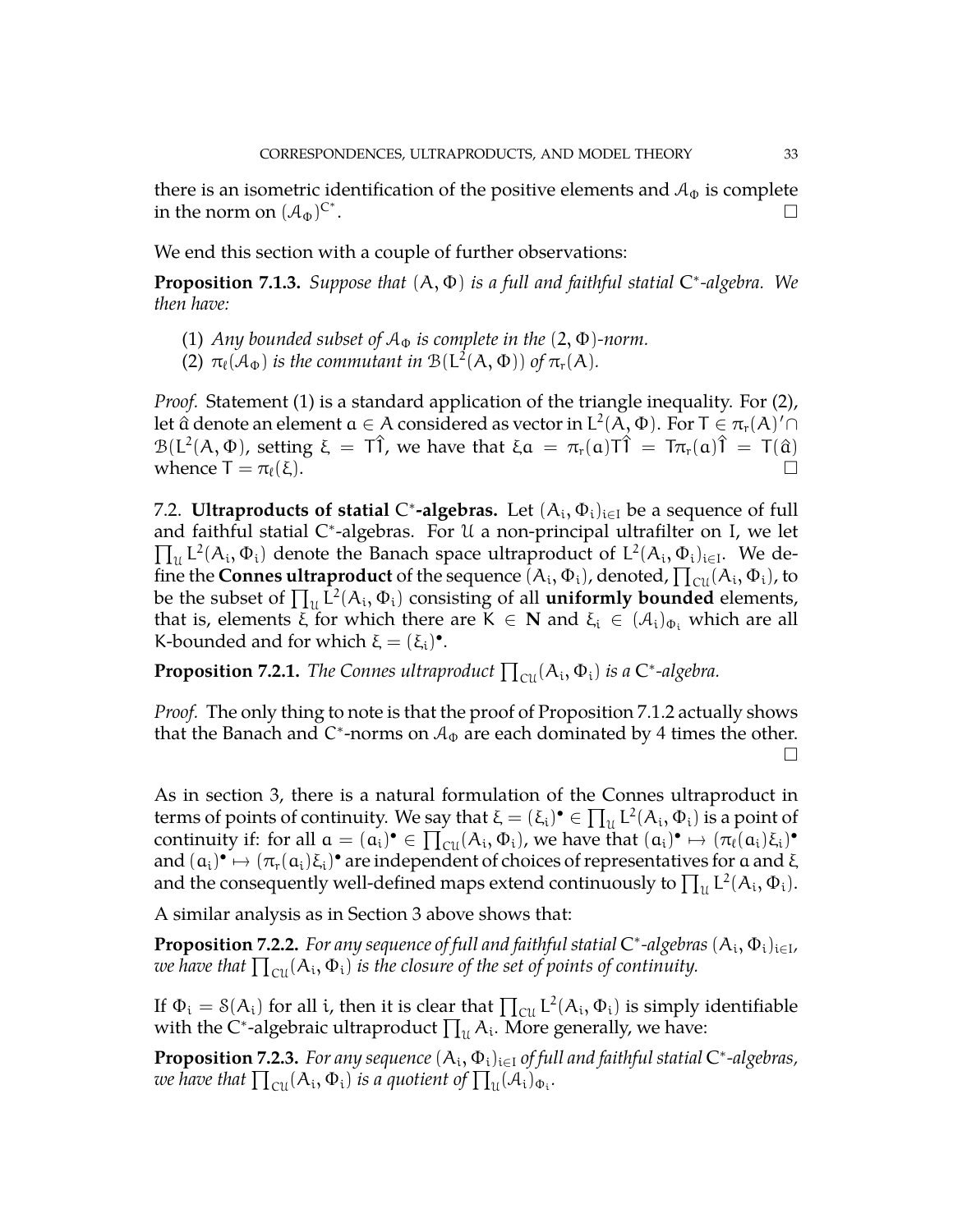Let  $\mathfrak C$  be an elementary class of unital C\*-algebras. Let  $\mathfrak F$  be a contravariant functor that assigns to each  $A \in \mathfrak{C}$  a full and faithful subset  $\mathcal{F}(A)$  of  $\mathcal{S}(A)$ .

**Proposition 7.2.4.** For any sequence  $(A_i)_{i \in I}$  from  $\mathfrak{C}$ , setting  $D := \prod_u A_i$ , we have *that*  $\prod_{\text{cu}}(A_i, \mathcal{F}(A_i))$   $\cong \mathcal{D}_{\mathcal{F}(D)}$  *if and only if the* (2,  $\mathcal{F}(D)$ )*-norm is expressible as*  $\|(x_i)^{\bullet}\|_{2,\mathcal{F}(D)} = \lim_{\mathcal{U}} \|x_i\|_{2,\mathcal{F}(A_i)}$  for all  $(x_i)^{\bullet} \in \prod_{N} A_i$ .

Note that it may be the case that the  $(2, \mathcal{F}(D))$ -norm and  $(2, \mathcal{F}(A_i))$ -norms behave well under ultralimits while the actual functor  $\mathcal F$  does not.

Example 7.2.5. Suppose that *C* is the class of stably finite C<sup>\*</sup>-algebras admitting at least one tracial state and  $\mathcal F$  is the contravariant functor associating to each element of  $\mathfrak C$  its class of tracial states. Then, by [\[13,](#page-34-17) Proposition 3.2], if each  $A_i$ is nuclear, we have that each tracial state on D is actually an ultralimit of tracial states on the  $A_i$ s, whence the above isomorphism holds.

As a final remark, we note that in the full and faithful setting, one can define the McDuff property and property  $Γ$  in a way entirely analogous to the way that they are defined in setting of  $II_1$  factors. A more detailed investigation of the construction presented in this section will appear in future work.

Appendix A. Correspondences and Tensor Products

<span id="page-33-0"></span>Let M and N be von Neumann algebras. A C<sup>\*</sup>-algebra tensor product M  $\otimes_{\pi}$ N<sup>op</sup> of M and N<sup>op</sup> is said to be **binormal** if  $\pi : M \odot N^{op} \rightarrow B(H_{\pi})$  is normal when restricted to M  $\otimes$  1 and 1  $\otimes$  N<sup>op</sup>. For any such binormal tensor product,  $H_{\pi}$  naturally has the structure of an M-N correspondence, and conversely any correspondence gives rise to a binormal tensor product in the natural way. Thus by summing over all classes of M-N correspondences, we see there is a maximal binormal tensor product,  $M \otimes_{\text{bin}} N^{\text{op}}$ , in the sense that the identity on  $M \odot N^{\text{op}}$ extends to a ∗-homomorphism  $M \otimes_{bin} N^{op} \to M \otimes_{\pi} N^{op}$  for any binormal tensor π.

The next result shows that the correspondence Fell topology is literally the restriction of the Fell topology for the representation theory of the pre-C<sup>∗</sup> -algebra  $M \odot N^{op}$  to the class of binormal representations.

**Proposition A.0.6.** *Let*  $(H, \pi)$  *and*  $(K, \rho)$  *be* M-N *correspondences. We have that*  $(K, \rho)$  *is weakly contained in*  $(H, \pi)$  *if and only if the identity on*  $M \odot N^{op}$  *extends to*  $a$  ∗*-homomorphism*  $M \otimes_{\pi} N^{op} \to M \otimes_{\rho} N^{op}$ .

Recall that a tracial von Neumann algebra (M, τ) is said to be **semidiscrete** if the identity on  $M \odot M^\text{op}$  extends to a  $*$ -homomorphism  $M \otimes M^\text{op} \to C^*(M, JMJ) \subset$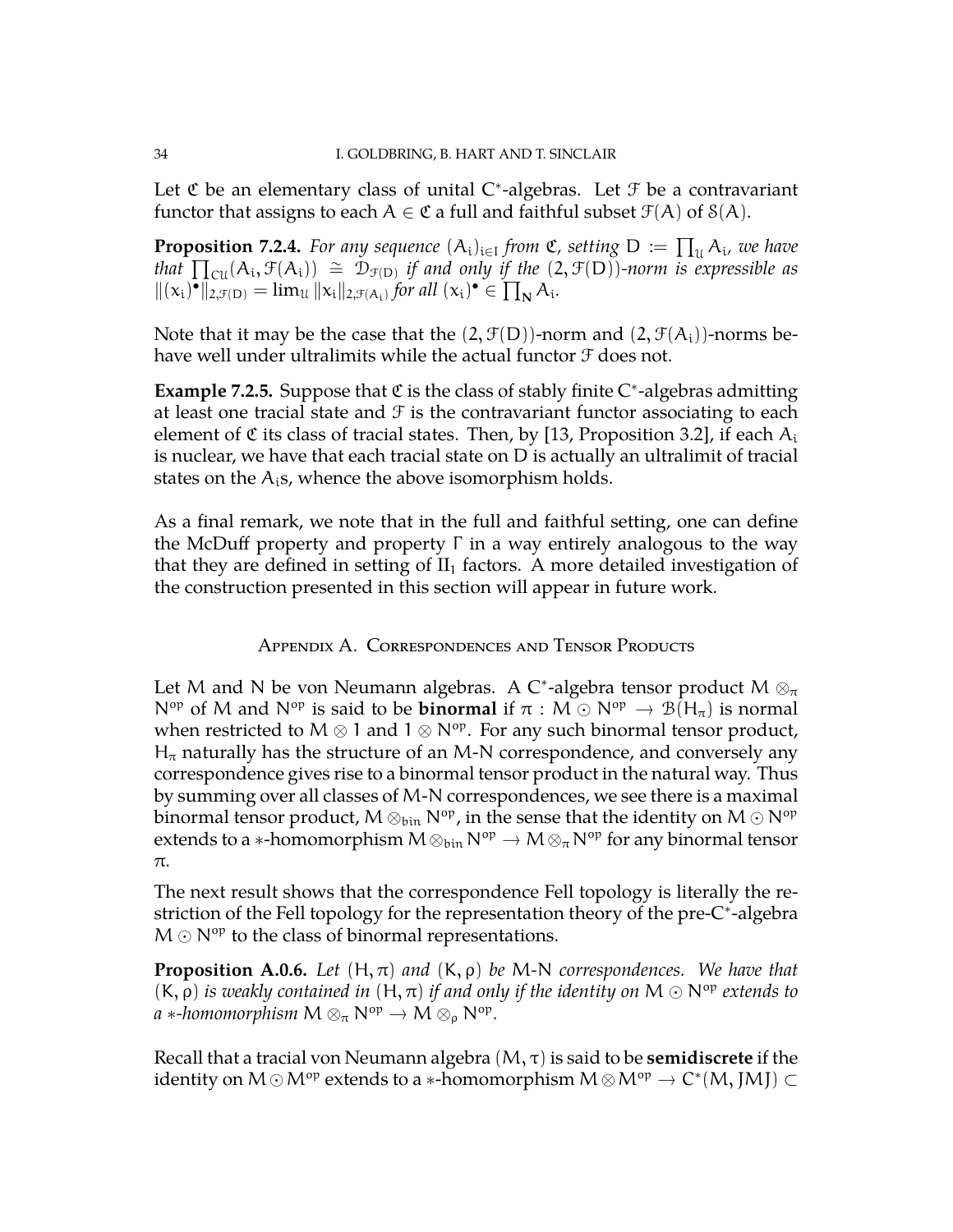$B(L<sup>2</sup>(M, \tau))$ . By the preceding proposition, this is equivalent to the trivial correspondence being weakly contained in the coarse correspondence. It is also well-known that semi-discreteness is equivalent to amenability, see [\[20\]](#page-34-15).

The following proposition is due to Effros and Lance, [\[8,](#page-34-18) Theorem 4.1].

<span id="page-34-14"></span>**Proposition A.0.7.** *We have that* M *is semidiscrete if and only if the identity extends to a* ∗*-isomorphism*  $M \otimes_{\text{bin}} M^{\text{op}} \cong M \otimes M^{\text{op}}$ , *i.e, every* M-M *correspondence is weakly contained in the coarse correspondence.*

#### **REFERENCES**

- <span id="page-34-11"></span>[1] C. Anantharaman and S. Popa, *An introduction to II*<sup>1</sup> *factors*, preprint.
- <span id="page-34-8"></span>[2] H. Ando and U. Haagerup, *Ultraproducts of von Neumann algebras*, Journal of Functional Analysis Vol. 266 (12), 2014, pp 6842 – 6913.
- <span id="page-34-13"></span>[3] A. Berenstein, *Hilbert spaces with generic groups of automorphisms*, Arch. Math. Logic **46** (2007), 289-299.
- <span id="page-34-2"></span>[4] A. Connes, *Classification of Injective Factors Cases*  $II_1$ *,*  $II_{\infty}$ *,*  $III_{\lambda}$ *,*  $\lambda \neq 1$ *, Annals of* Mathematics, **104** (1976), 73-115.
- <span id="page-34-3"></span>[5] A. Connes and V. F. .R. Jones, *Property T for von Neumann algebras*, Bull. London Math. Soc. **17** (1985), 57–72.
- <span id="page-34-7"></span>[6] Y. Dabrowski, *Continuous model theory for von Neumann algebras*, preprint
- <span id="page-34-16"></span>[7] J. Dixmier, *C* ∗ *-algebras*, North-Holland Math. Library **15**, North-Holland Publishing Co., Amsterdam-New York-Oxford, 1977, xiii+492 pp.
- <span id="page-34-18"></span>[8] E.G. Effros and E.C. Lance, *Tensor Products of Operator Algebras*, Adv. Math. **25** (1977) 1–34.
- <span id="page-34-10"></span>[9] I. Farah, B. Hart, M. Lupini, L. Robert, A. Tikuisis, A. Vignati, and W. Winter *Model theory of* C ∗ *-algebras*, to appear in the Memoirs of the AMS.
- <span id="page-34-0"></span>[10] I. Farah, B. Hart, D. Sherman, *Model theory of operator algebras II: model theory*, Israel J. Math. **201** (2014), 477-505.
- <span id="page-34-1"></span>[11] , *Model theory of operator algebras III: Elementary equivalence and II*<sup>1</sup> *factors*, Bull. London Math. Soc. **46** (2014), 1-20.
- <span id="page-34-6"></span>[12] I. Goldbring, *Spectral gap and definability*, preprint.
- <span id="page-34-17"></span>[13] E. Kirchberg, *Discrete groups with Kazhdan's property T and factorization property are residually finite*, Math. Ann. **299** (1994), 551–563.
- [14] E. Kirchberg and M. Rørdam, *Central sequence C*<sup>∗</sup> *-algebras and tensorial absorption of the Jiang–Su algebra*, J. reine angew. Math., **695** (2014) 175–214.
- <span id="page-34-9"></span>[15] N. Ozawa, *Dixmier approximation and symmetric amenability for C*<sup>∗</sup> *-algebras*, J. Math. Sci. Univ. Tokyo **20** (2013) 349–374.
- [16] J. Peterson and S. Popa, *On the notion of relative property (T) for inclusions of von Neumann algebras*, J. Funct. Anal. **219** (2005) 469–483.
- <span id="page-34-4"></span>[17] S. Popa, *Correspondences*, INCREST preprint, www.math.ucla.edu/ popa/popacorrespondences.pdf, 1986
- <span id="page-34-5"></span>[18] , *On a class of type II*<sup>1</sup> *factors with Betti numbers invariants*, Ann. of Math. (2)
- <span id="page-34-12"></span>[19] S. Shelah, *Classification theory and the number of non-isomorphic models*, 2nd edition, North Holland, 1990
- <span id="page-34-15"></span>[20] M. Takesaki, *Theory of Operator Algebras, I, II, III*. Springer-Verlag, New York, 2003.